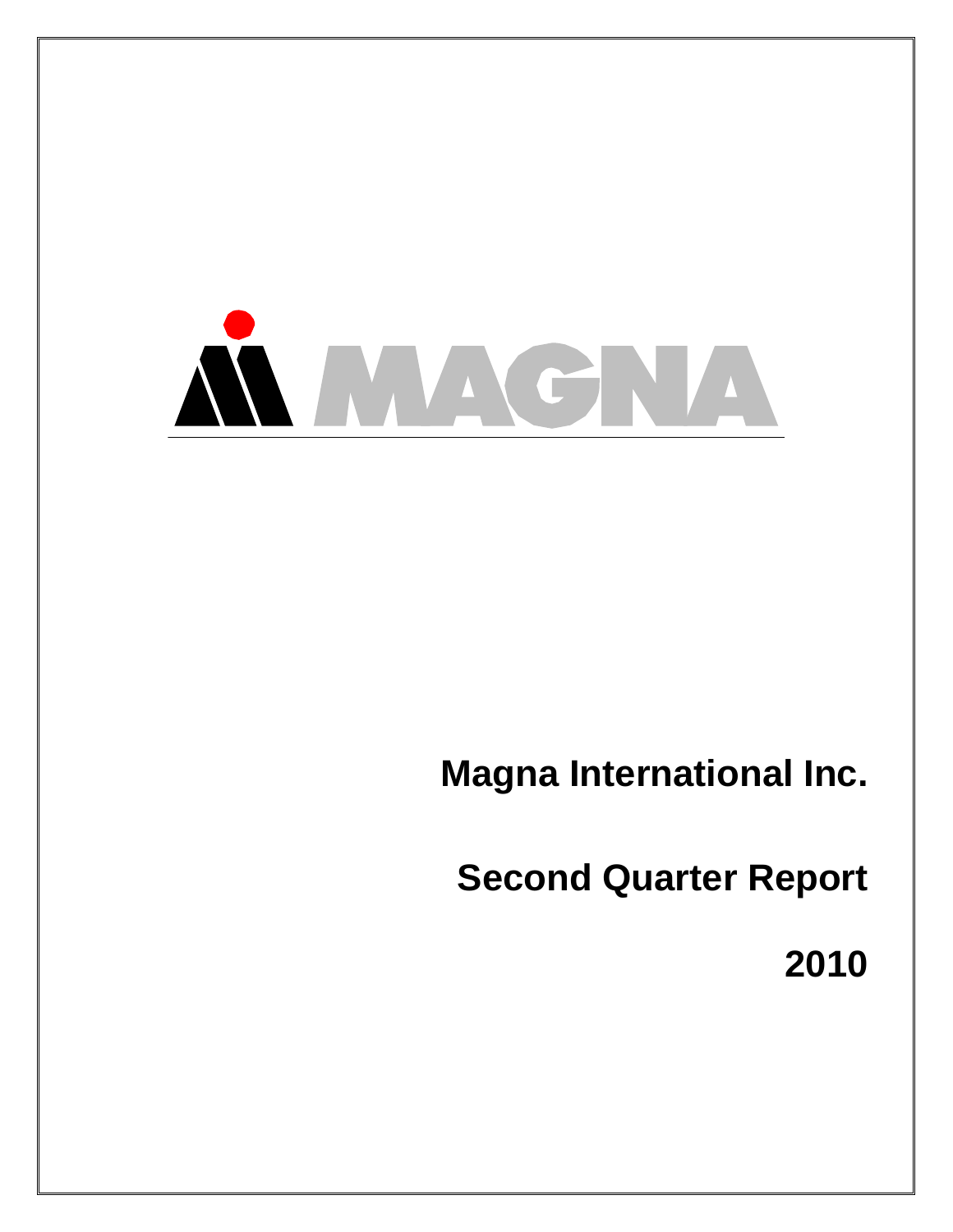# **MAGNA INTERNATIONAL INC. Management's Discussion and Analysis of Results of Operations and Financial Position**

All amounts in this Management's Discussion and Analysis of Results of Operations and Financial Position ("MD&A") are in U.S. dollars and all tabular amounts are in millions of U.S. dollars, except per share figures and average dollar content per vehicle, which are in U.S. dollars, unless otherwise noted. When we use the terms "we", "us", "our" or "Magna", we are referring to Magna International Inc. and its subsidiaries and jointly controlled entities, unless the context otherwise requires.

This MD&A should be read in conjunction with the unaudited interim consolidated financial statements for the three months and six months ended June 30, 2010 included in this Quarterly Report, and the audited consolidated financial statements and MD&A for the year ended December 31, 2009 included in our 2009 Annual Report to Shareholders. The unaudited interim consolidated financial statements for the three months and six months ended June 30, 2010 have been prepared in accordance with Canadian generally accepted accounting principles ("GAAP") with respect to the preparation of interim financial information and the audited consolidated financial statements for the year ended December 31, 2009 have been prepared in accordance with Canadian GAAP.

This MD&A has been prepared as at August 5, 2010.

### **OVERVIEW**

We are the most diversified global automotive supplier. We design, develop and manufacture technologically advanced automotive systems, assemblies, modules and components, and engineer and assemble complete vehicles, primarily for sale to original equipment manufacturers ("OEMs") of cars and light trucks. Our capabilities include the design, engineering, testing and manufacture of automotive interior systems; seating systems; closure systems; body and chassis systems; vision systems; electronic systems; exterior systems; powertrain systems; roof systems; hybrid and electric vehicles/systems; as well as complete vehicle engineering and assembly. We follow a corporate policy of functional and operational decentralization, pursuant to which we conduct our operations through divisions, each of which is an autonomous business unit operating within pre-determined guidelines. As at June 30, 2010, we had 242 manufacturing operations and 76 product development, engineering and sales centres in 25 countries.

Our operations are segmented on a geographic basis between North America, Europe and Rest of World (primarily Asia, South America and Africa). A Co-Chief Executive Officer heads management in each of our two primary markets, North America and Europe. The role of the North American and European management teams is to manage our interests to ensure a coordinated effort across our different capabilities. In addition to maintaining key customer, supplier and government contacts in their respective markets, our regional management teams centrally manage key aspects of our operations while permitting our divisions enough flexibility through our decentralized structure to foster an entrepreneurial environment.

# **HIGHLIGHTS**

In the second quarter of 2010, light vehicle production in North America and Western Europe improved relative to the second quarter of 2009, representing the third consecutive quarter of such year over year increases in both of our principal markets. In North America, light vehicle production increased 75% in the second quarter of 2010, as compared to the second quarter of 2009 when both General Motors and Chrysler were operating under bankruptcy protection. A sustained level of higher North American auto sales in 2010, as compared to the first half of 2009, as well as dealer inventory levels that remain below longterm historical averages have contributed to improved North American light vehicle production.

In Western Europe, light vehicle production increased 13% over the second quarter of 2009. While we have been concerned about the potential negative impacts of vehicle sales "pulled forward" as a result of vehicle "scrappage" programs in place in Europe during 2009 and early 2010, as well as recent macroeconomic factors impacting certain European countries, vehicle sales in a number of European markets remained relatively strong in the second quarter of 2010, as have imports of European-built vehicles into North America.

Our second quarter 2010 total sales increased 63% over the second quarter of 2009, with North American, European, and Rest of World production sales, as well as complete vehicle assembly sales and tooling, engineering and other sales all posting increases over the second quarter of 2009. Operating income increased \$610 million to \$373 million, compared to a loss of \$237 million in the second quarter of 2009.

Our strong second quarter results reflect, among other things:

- the improved level of light vehicle production in North America and Western Europe;
- the benefit of our efforts over the past few years to restructure, right-size and otherwise reduce costs across the organization;
- lower costs incurred related to launches or for programs that have not fully ramped up production; and
- the benefit of our efforts to improve underperforming operations around the world.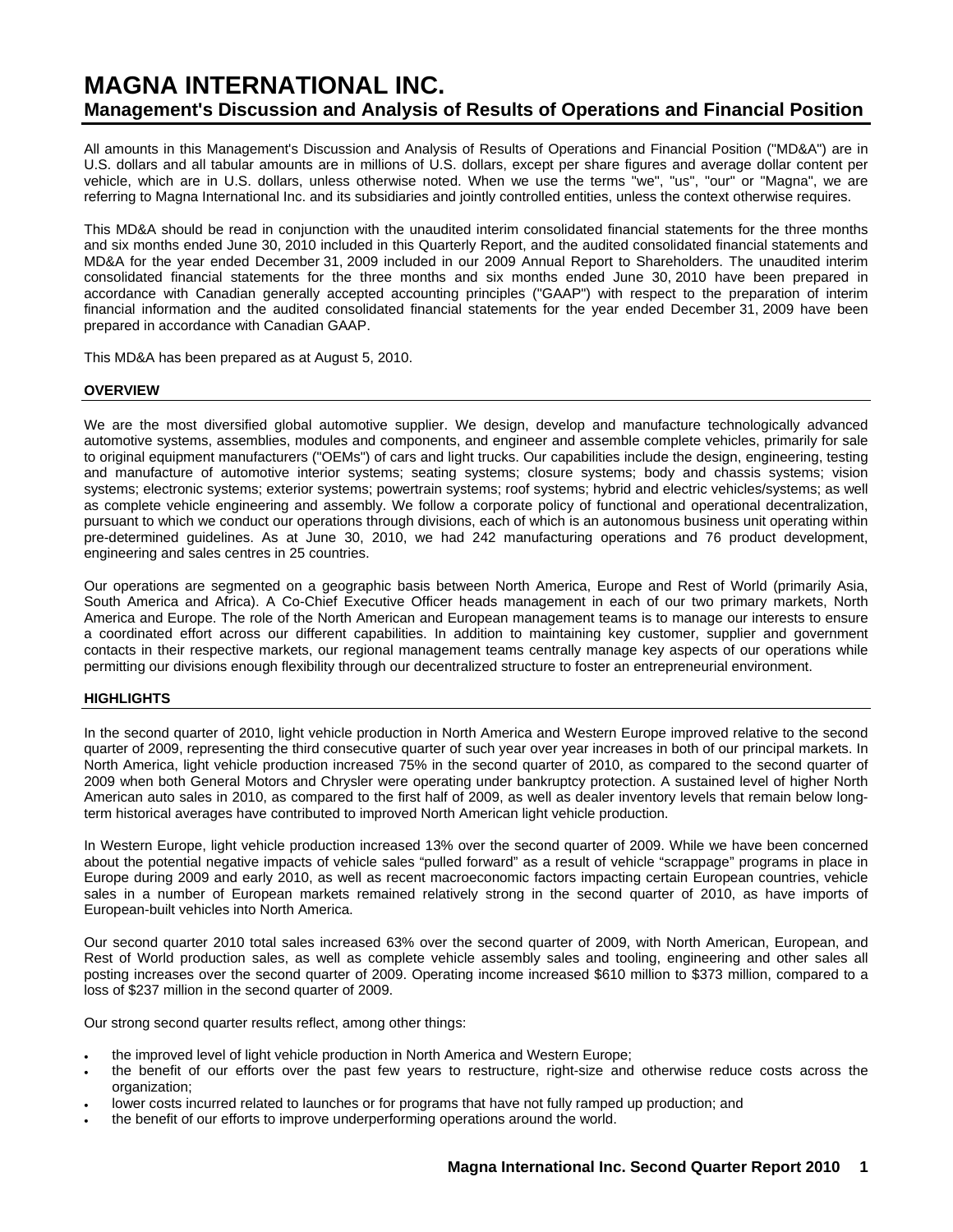Given the continued profitability and better expectations for vehicle production in our key markets, our Board of Directors increased our dividend to \$0.30 per Class A Subordinate Voting or Class B Share in respect of the second quarter of 2010.

We previously announced on May 6, 2010, that we had entered into a transaction agreement with the Stronach Trust pursuant to which holders of our Class A Subordinate Voting and Class B Shares were to be given the opportunity to decide whether to eliminate the dual class share capital structure. The required majorities of holders of our Class A Subordinate Voting and Class B Shares approved the proposed transaction at a special meeting of Magna's shareholders held on July 23, 2010.

### **FINANCIAL RESULTS SUMMARY**

During the second quarter of 2010, we posted sales of \$6.1 billion, an increase of 63% from the second quarter of 2009. This higher sales level was a result of increases in our North American, European and Rest of World production sales, complete vehicle assembly sales and tooling, engineering and other sales. Comparing the second quarter of 2010 to the second quarter of 2009:

- North American vehicle production increased by 75% and average dollar content per vehicle increased 27%;
- European vehicle production increased 13% and average dollar content per vehicle increased 8%;
- complete vehicle assembly sales increased 39% to \$590 million from \$423 million, as complete vehicle assembly volumes increased 59%;
- Rest of World production sales increased 69% to \$261 million from \$154 million; and
- tooling, engineering and other sales increased 22% to \$411 million from \$336 million.

During the second quarter of 2010, we generated operating income of \$373 million compared to an operating loss of \$237 million for the second quarter of 2009. Excluding the unusual items recorded in the second quarters of 2010 and 2009, as discussed in the "Unusual Items" section, the \$579 million increase in operating income was substantially due to increased margins earned on higher sales as a result of significantly higher vehicle production volumes. In addition, operating income was positively impacted by:

- the benefit of restructuring and downsizing activities and cost saving initiatives undertaken during or subsequent to the second quarter of 2009;
- favourable settlement of certain commercial items;
- productivity and efficiency improvements at certain facilities;
- lower costs incurred related to launches or for programs that have not fully ramped up production;
- incremental margin earned related to the acquisition of Cadence Innovation s.r.o, ("Cadence");
- the positive impact of foreign exchange;
- recovery of receivables previously provided for; and
- lower restructuring and downsizing costs.

These factors were partially offset by:

- higher incentive compensation;
- employee profit sharing, as no profit sharing was recorded in 2009;
- increased commodity costs;
- higher warranty costs:
- higher development and launch costs in our vehicle electrification business; and
- net customer price concessions subsequent to the second quarter of 2009.

During the second quarter of 2010, net income was \$293 million compared to a net loss of \$205 million for the second quarter of 2009. Excluding the unusual items recorded in the second quarters of 2010 and 2009, as discussed in the "Unusual Items" section, net income for 2010 increased \$458 million. The increase in net income was a result of the increase in operating income partially offset by higher income taxes.

During the second quarter of 2010, our diluted earnings per share were \$2.59 compared to diluted loss per share of \$1.83 for the second quarter of 2009. Excluding the unusual items recorded in the second quarters of 2010 and 2009, as discussed in the "Unusual Items" section, diluted earnings per share for 2010 increased \$4.07. The increase in diluted earnings per share is as a result of the increase in net income, excluding unusual items, partially offset by an increase in the weighted average number of diluted shares outstanding during the second quarter of 2010. The increase in the weighted average number of diluted shares outstanding was primarily due to an increase in the number of diluted shares associated with restricted stock and stock options since such shares were anti-dilutive in the second quarter of 2009.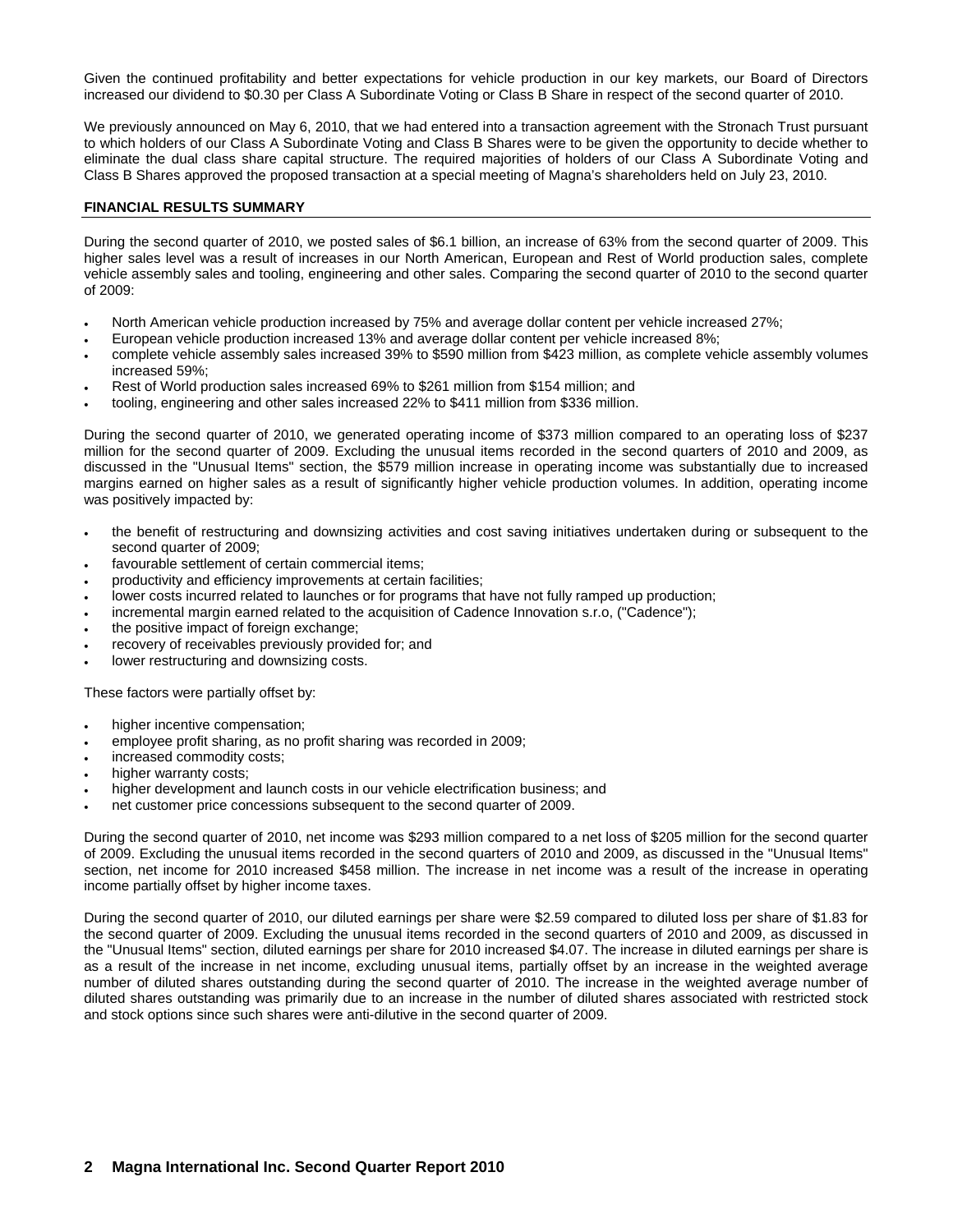During the three months and six months ended June 30, 2010 and 2009, we recorded certain unusual items as follows:

|                                                                                                                                       |                            | 2010                        |                                                | 2009                    |                         |                                         |  |  |  |
|---------------------------------------------------------------------------------------------------------------------------------------|----------------------------|-----------------------------|------------------------------------------------|-------------------------|-------------------------|-----------------------------------------|--|--|--|
|                                                                                                                                       | Operating<br><b>Income</b> | <b>Net</b><br><b>Income</b> | <b>Diluted</b><br><b>Earnings</b><br>per Share | Operating<br>Income     | <b>Net</b><br>Income    | <b>Diluted</b><br>Earnings<br>per Share |  |  |  |
| <b>Second Quarter</b><br>Impairment charges <sup>(1)</sup><br>Restructuring charges <sup>(1)</sup><br>Curtailment gain <sup>(2)</sup> | (24)                       | (21)                        | \$<br>(0.19)                                   | (75)<br>\$<br>(6)<br>26 | (75)<br>\$<br>(6)<br>20 | \$<br>(0.67)<br>(0.05)<br>0.18          |  |  |  |
| Total second quarter unusual items                                                                                                    | (24)                       | (21)                        | (0.19)                                         | (55)                    | (61)                    | (0.54)                                  |  |  |  |
| <b>First Quarter</b><br>Sale of facility <sup>(3)</sup>                                                                               | 14                         | 14                          | 0.12                                           |                         |                         |                                         |  |  |  |
| Total first quarter unusual items                                                                                                     | 14                         | 14                          | 0.12                                           |                         |                         |                                         |  |  |  |
| Total year to date unusual items                                                                                                      | (10)<br>\$                 | (7)<br>\$                   | (0.07)<br>S                                    | (55)<br>\$              | (61)                    | (0.54)<br>\$                            |  |  |  |

#### **(1) Restructuring and Impairment Charges**

#### **[a] For the six months ended June 30, 2010**

During the second quarter of 2010, we recorded restructuring and rationalization costs of \$21 million in cost of goods sold and \$3 million in selling, general and administrative expense related to the planned closure of a powertrain systems facility and two body & chassis systems facilities in North America.

#### **[b] For the six months ended June 30, 2009**

During the second quarter of 2009, after failing to reach a favourable labour agreement at a powertrain systems facility in Syracuse, New York, we decided to wind down these operations. Given the significance of the facility's cashflows in relation to the reporting unit, we determined that it was more likely than not that goodwill at the Powertrain North America reporting unit could potentially be impaired. Therefore, we recorded a \$75 million goodwill impairment charge.

The goodwill impairment charge was calculated by determining the implied fair value of goodwill in the same manner as if we had acquired the reporting unit as at June 30, 2009.

During the second quarter of 2009, we recorded restructuring costs of \$6 million related to the planned closure of this powertrain systems facility.

### **(2) Curtailment gain**

During the second quarter of 2009, we amended our Retiree Premium Reimbursement Plan in Canada and the United States, such that most employees retiring on or after August 1, 2009 would no longer participate in the plan. The amendment reduced service costs and retirement medical benefit expense in 2009 and future years. As a result of amending the plan, a curtailment gain of \$26 million was recorded in cost of goods sold in the second quarter of 2009.

### **(3) Sale of Facility**

During the first quarter of 2010, we sold an electronics systems facility in China and realized a \$14 million gain.

### **INDUSTRY TRENDS AND RISKS**

Our success is primarily dependent upon the levels of North American and European car and light truck production by our customers and the relative amount of content we have on the various programs. OEM production volumes in different regions may be impacted by factors which may vary from one region to the next, including but not limited to general economic and political conditions, interest rates, credit availability, energy and fuel prices, international conflicts, labour relations issues, regulatory requirements, trade agreements, infrastructure, legislative changes, and environmental emissions and safety issues. These factors and a number of other economic, industry and risk factors which also affect our success, including such things as relative currency values, commodities prices, price reduction pressures from our customers, the financial condition of our supply base and competition from manufacturers with operations in low cost countries, are discussed in our Annual Information Form and Annual Report on Form 40-F, each in respect of the year ended December 31, 2009, and remain substantially unchanged in respect of the second quarter ended June 30, 2010.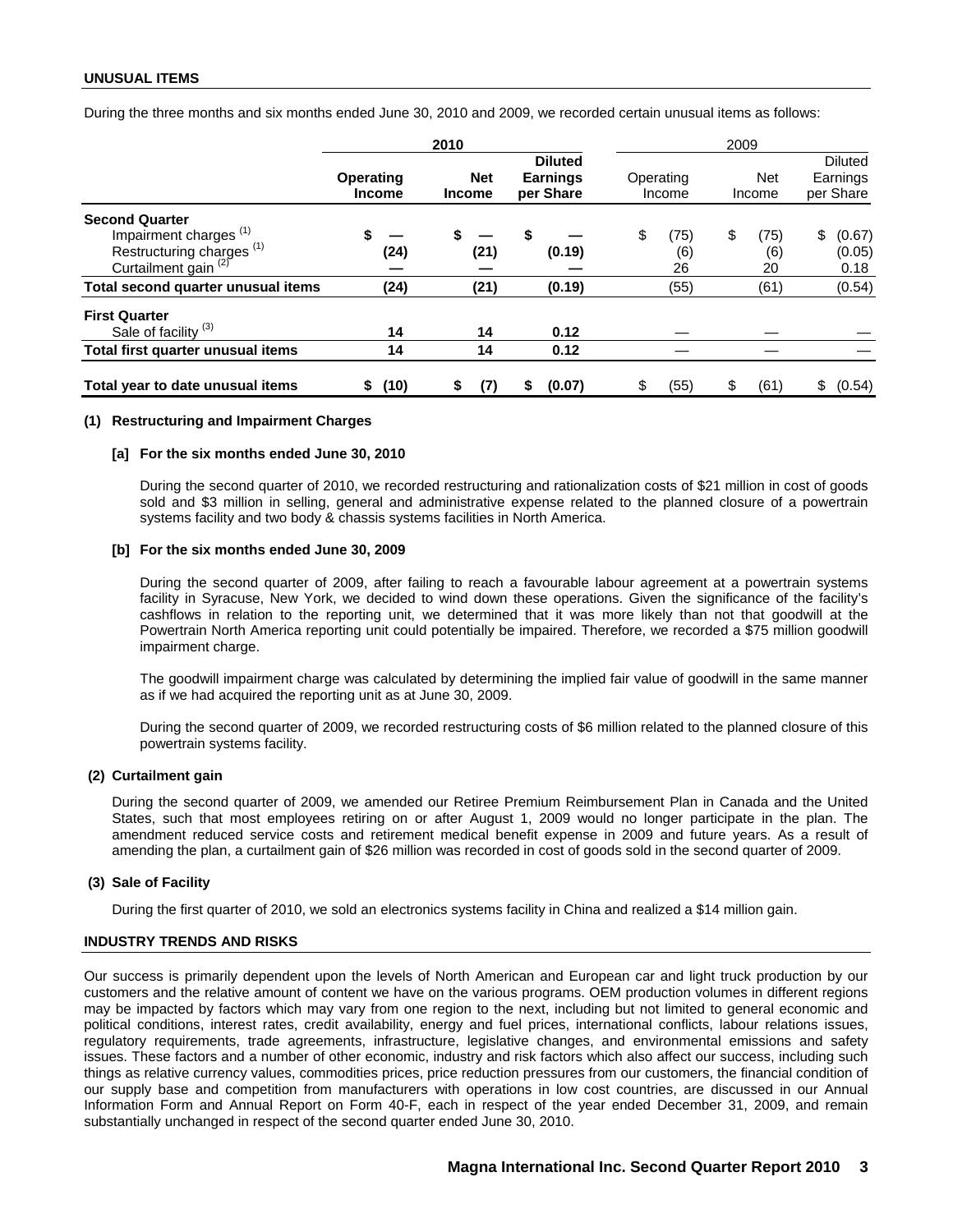### **RESULTS OF OPERATIONS**

### **Average Foreign Exchange**

|                                       | For the three months<br>ended June 30, |       |          |       | For the six months<br>ended June 30. |                |        |
|---------------------------------------|----------------------------------------|-------|----------|-------|--------------------------------------|----------------|--------|
|                                       | 2010                                   | 2009  | Change   | 2010  | 2009                                 |                | Change |
| 1 Canadian dollar equals U.S. dollars | 0.973                                  | 0.863 | 13%      | 0.967 | 0.832                                |                | 16%    |
| 1 euro equals U.S. dollars            | 1.274                                  | 1.369 | 7%<br>۰. | 1.329 | 1.335                                | $\blacksquare$ | $1\%$  |
| 1 British pound equals U.S. dollars   | 1.493                                  | 1.554 | 4%<br>۰. | 1.527 | 1.494                                |                | 2%     |

The preceding table reflects the average foreign exchange rates between the most common currencies in which we conduct business and our U.S. dollar reporting currency. The significant changes in these foreign exchange rates for the three months and six months ended June 30, 2010 impacted the reported U.S. dollar amounts of our sales, expenses and income.

The results of operations whose functional currency is not the U.S. dollar are translated into U.S. dollars using the average exchange rates in the table above for the relevant period. Throughout this MD&A, reference is made to the impact of translation of foreign operations on reported U.S. dollar amounts where relevant.

Our results can also be affected by the impact of movements in exchange rates on foreign currency transactions (such as raw material purchases or sales denominated in foreign currencies). However, as a result of hedging programs employed by us, foreign currency transactions in the current period have not been fully impacted by movements in exchange rates. We record foreign currency transactions at the hedged rate where applicable.

Finally, holding gains and losses on foreign currency denominated monetary items, which are recorded in selling, general and administrative expenses, impact reported results.

### **RESULTS OF OPERATIONS – FOR THE THREE MONTHS ENDED JUNE 30, 2010**

| <b>Sales</b>                                   |    |                      |    |       |           |        |
|------------------------------------------------|----|----------------------|----|-------|-----------|--------|
|                                                |    | For the three months |    |       |           |        |
|                                                |    | 2010                 |    | 2009  |           | Change |
| Vehicle Production Volumes (millions of units) |    |                      |    |       |           |        |
| North America                                  |    | 3.099                |    | 1.768 | $\ddot{}$ | 75%    |
| Europe                                         |    | 3.489                |    | 3.075 | $\ddot{}$ | 13%    |
| <b>Average Dollar Content Per Vehicle</b>      |    |                      |    |       |           |        |
| North America                                  | \$ | 975                  | \$ | 768   | $\ddot{}$ | 27%    |
| Europe                                         | \$ | 506                  | \$ | 467   | $\ddot{}$ | 8%     |
| <b>Sales</b>                                   |    |                      |    |       |           |        |
| <b>External Production</b>                     |    |                      |    |       |           |        |
| North America                                  | S. | 3,022                | \$ | 1,357 | $+$       | 123%   |
| Europe                                         |    | 1,766                |    | 1,435 | $+$       | 23%    |
| <b>Rest of World</b>                           |    | 261                  |    | 154   | $+$       | 69%    |
| Complete Vehicle Assembly                      |    | 590                  |    | 423   | $\ddot{}$ | 39%    |
| Tooling, Engineering and Other                 |    | 411                  |    | 336   | $\pm$     | 22%    |
| <b>Total Sales</b>                             | \$ | 6,050                | \$ | 3,705 | $\div$    | 63%    |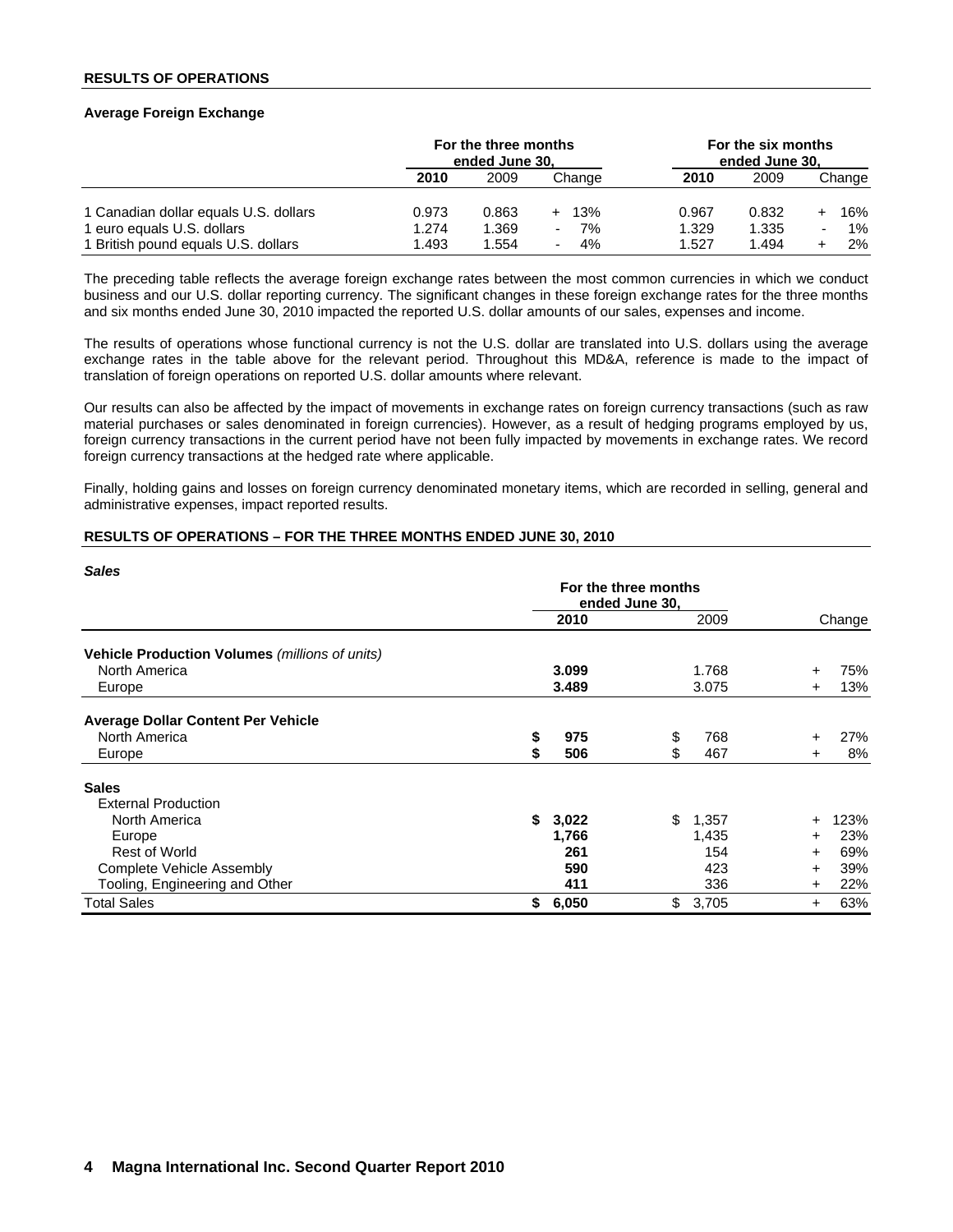## **External Production Sales - North America**

External production sales in North America increased 123% or \$1.66 billion to \$3.02 billion for the second quarter of 2010 compared to \$1.36 billion for the second quarter of 2009. This increase in production sales reflects a 75% increase in North American vehicle production volumes combined with a 27% increase in our North American average dollar content per vehicle.

Our average dollar content per vehicle grew by 27% or \$207 to \$975 for the second quarter of 2010 compared to \$768 for the second quarter of 2009, primarily as a result of:

- favourable production (relative to industry volumes) and/or content on certain programs, including the:
	- GM full-sized pickups and SUVs;
	- Dodge Grand Caravan, Chrysler Town & Country and Volkswagen Routan;
	- Jeep Wrangler;
	- Chrysler 300 and 300C and Dodge Charger;
	- Chevrolet Cobalt;
	- Dodge Journey;
	- Dodge Avenger and Chrysler Sebring;
	- Jeep Liberty and Dodge Nitro;
	- Dodge Ram; and
	- Jeep Patriot and Compass;
	- the launch of new programs during or subsequent to the second quarter of 2009, including the:
	- Chevrolet Equinox and GMC Terrain;
	- Cadillac SRX; and
	- Ford Fiesta:
- an increase in reported U.S. dollar sales due to the strengthening of the Canadian dollar against the U.S. dollar; and
- the acquisition of several facilities from Meridian Automotive Systems Inc. ("Meridian") in the second quarter of 2009.

These factors were partially offset by:

- unfavourable production (relative to industry volumes) and/or content on certain programs, including the:
	- Ford Fusion, Mercury Milan and Lincoln MKZ;
	- Ford Edge and Lincoln MKX;
	- Ford Escape, Mercury Mariner and Mazda Tribute; and
	- Chevrolet Impala;
- programs that ended production during or subsequent to the second quarter of 2009, including the:
	- Saturn Vue, Sky and Aura; and
	- Pontiac Solstice, G5 and G6; and
- net customer price concessions subsequent to the second quarter of 2009.

# **External Production Sales - Europe**

External production sales in Europe increased 23% or \$331 million to \$1.77 billion for the second quarter of 2010 compared to \$1.44 billion for the second quarter of 2009. This increase in production sales reflects a 13% increase in European vehicle production volumes combined with an 8% increase in our European average dollar content per vehicle.

Our average dollar content per vehicle grew by 8% or \$39 to \$506 for the second quarter of 2010 compared to \$467 for the second quarter of 2009, primarily as a result of:

- the launch of new programs during or subsequent to the second quarter of 2009, including the:
	- Porsche Panamera;
	- Peugeot RCZ;
	- Mercedes-Benz SLS;
	- Skoda Yeti;
	- Opel Astra; and
	- Porsche Cayenne and Volkswagen Touareg;
	- acquisitions completed during or subsequent to the second quarter of 2009, including Cadence; and
- favourable production (relative to industry volumes) and/or content on certain programs, including the:
	- Mercedes-Benz C-Class;
	- Volkswagen Transporter;
	- BMW X1; and
	- Honda Civic.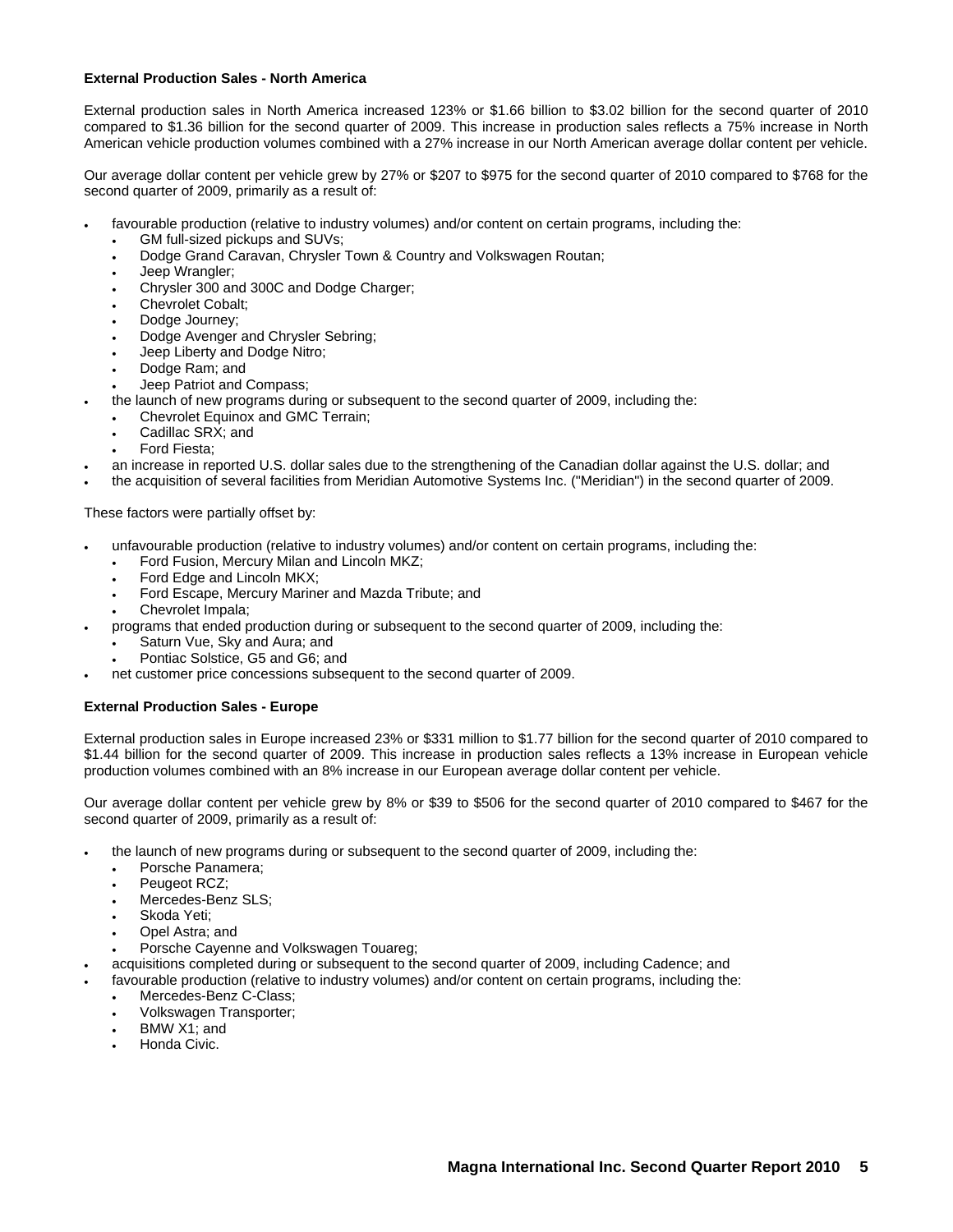These factors were partially offset by:

- a decrease in reported U.S. dollar sales due to the weakening of the euro and British pound, each against the U.S. dollar;
	- unfavourable production (relative to industry volumes) and/or content on certain programs, including the:
		- smart fortwo:
		- Volkswagen Caddy;
		- MINI Cabrio:
		- BMW X3; and
- programs that ended production during or subsequent to the second quarter of 2009; and
- net customer price concessions subsequent to the second quarter of 2009.

# **External Production Sales – Rest of World**

External production sales in Rest of World increased 69% or \$107 million to \$261 million for the second quarter of 2010 compared to \$154 million for the second quarter of 2009, primarily as a result of:

- increased production and/or content on certain programs in China, Korea, Brazil and South Africa;
- an acquisition completed in the first quarter of 2010 in Japan;
- the launch of new programs during or subsequent to the second quarter of 2009 in China and Japan; and
- an increase in reported U.S. dollar sales as a result of the strengthening of the Brazilian real against the U.S. dollar.

### **Complete Vehicle Assembly Sales**

The terms of our various vehicle assembly contracts differ with respect to the ownership of components and supplies related to the assembly process and the method of determining the selling price to the OEM customer. Under certain contracts we are acting as principal, and purchased components and systems in assembled vehicles are included in our inventory and cost of sales. These costs are reflected on a full-cost basis in the selling price of the final assembled vehicle to the OEM customer. Other contracts provide that third-party components and systems are held on consignment by us, and the selling price to the OEM customer reflects a value-added assembly fee only.

Production levels of the various vehicles assembled by us have an impact on the level of our sales and profitability. In addition, the relative proportion of programs accounted for on a full-cost basis and programs accounted for on a value-added basis also impacts our level of sales and operating margin percentage, but may not necessarily affect our overall level of profitability. Assuming no change in total vehicles assembled, a relative increase in the assembly of vehicles accounted for on a full-cost basis has the effect of increasing the level of total sales, however, because purchased components are included in cost of sales, profitability as a percentage of total sales is reduced. Conversely, a relative increase in the assembly of vehicles accounted for on a value-added basis has the effect of reducing the level of total sales and increasing profitability as a percentage of total sales.

|                                                                                                                 | For the three months<br>ended June 30. |          |        |
|-----------------------------------------------------------------------------------------------------------------|----------------------------------------|----------|--------|
|                                                                                                                 | 2010                                   | 2009     | Change |
| <b>Complete Vehicle Assembly Sales</b>                                                                          | 590<br>ъ                               | S<br>423 | 39%    |
| <b>Complete Vehicle Assembly Volumes (Units)</b><br>Full-Costed:<br>BMW X3, Peugeot RCZ, Mercedes-Benz G-Class, |                                        |          |        |
| Aston Martin Rapide and Saab 9 <sup>3</sup> Convertible<br>Value-Added:                                         | 20.826                                 | 13.268   |        |
| Chrysler 300, Jeep Grand Cherokee and Jeep Commander                                                            | 1,555                                  | 783      |        |
|                                                                                                                 | 22.381                                 | 14.051   | 59%    |

Complete vehicle assembly sales increased 39% or \$167 million to \$590 million for the second quarter of 2010 compared to \$423 million for the second quarter of 2009, while assembly volumes increased 59% or 8,330 units.

The increase in complete vehicle assembly sales is primarily as a result of:

- the launch of new assembly programs subsequent to the second quarter of 2009, including the Peugeot RCZ and the Aston Martin Rapide; and
- an increase in assembly volumes for the Mercedes-Benz G-Class and BMW X3.

These factors were partially offset by:

- a decrease in reported U.S. dollar sales due to the weakening of the euro against the U.S. dollar; and
- $\cdot$  the end of production of the Saab  $9^3$  Convertible in the fourth quarter of 2009.

In addition, the Chrysler 300 and Jeep Grand Cherokee ended production in Europe during the second quarter of 2010.

# **6 Magna International Inc. Second Quarter Report 2010**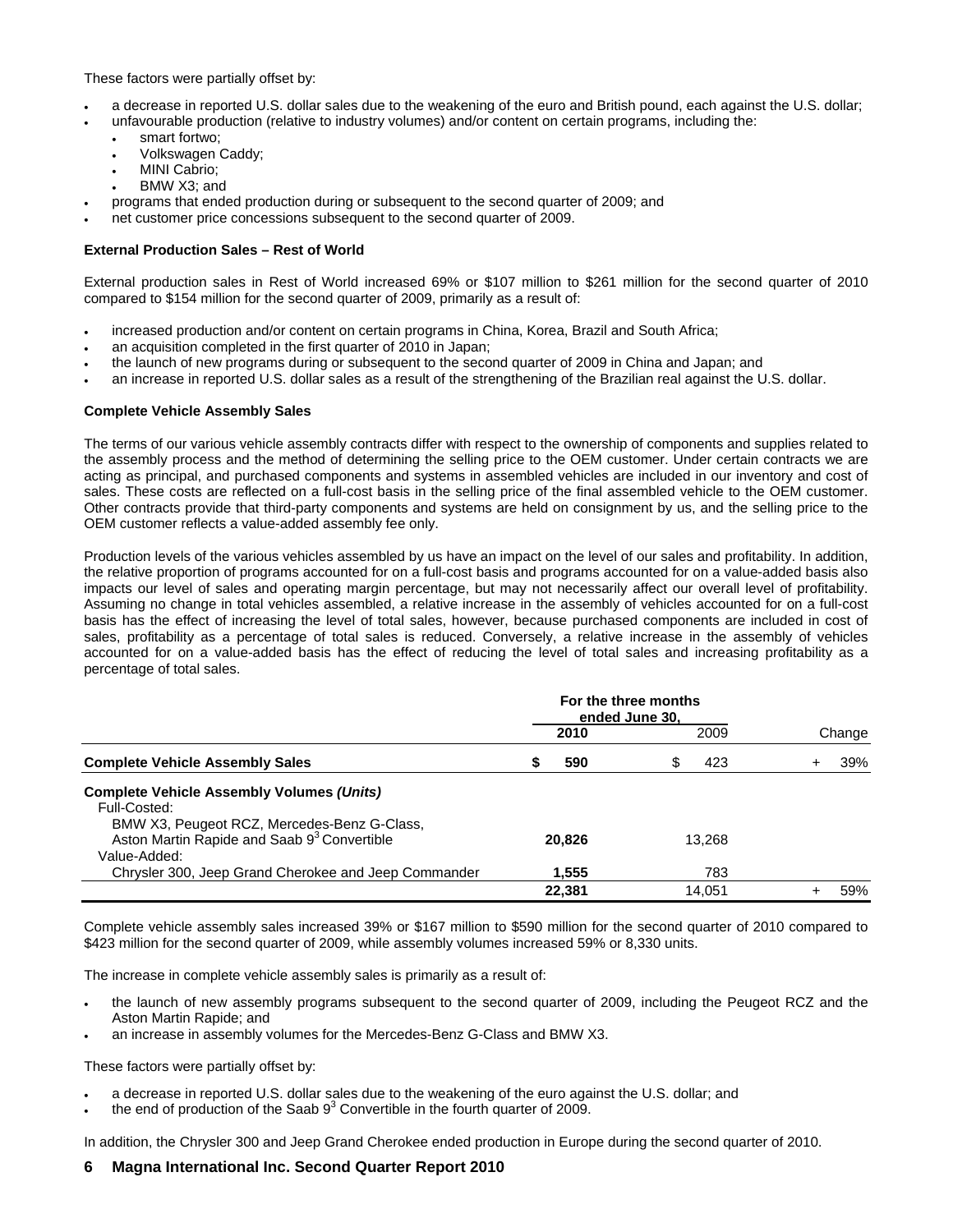## **Tooling, Engineering and Other**

Tooling, engineering and other sales increased 22% or \$75 million to \$411 million for the second quarter of 2010 compared to \$336 million for the second quarter of 2009.

In the second quarter of 2010, the major programs for which we recorded tooling, engineering and other sales were the:

- Ford Fiesta;
- MINI Cooper and Countryman;
- BMW X3;
- Peugeot RCZ;
- Mercedes-Benz M-Class;
- Jeep Grand Cherokee;
- Chery A6:
- Saab 9-5; and
- Chevrolet Silverado and GMC Sierra.

In the second quarter of 2009, the major programs for which we recorded tooling, engineering and other sales were the:

- MINI Cooper, Clubman, Countryman;
- Chevrolet Silverado and GMC Sierra;
- Buick LaCrosse;
- Audi Q3;
- Porsche 911:
- Opel/Vauxhall Astra;
- Dodge Journey;
- BMW X3;
- Volkswagen Golf;
- Porsche Cayenne and Volkswagen Touareg; and
- Chevrolet Equinox and GMC Terrain.

In addition, tooling, engineering and other sales decreased as a result of the weakening of the euro against the U.S. dollar.

### *Gross Margin*

Gross margin increased \$561 million to \$860 million for the second quarter of 2010 compared to \$299 million for the second quarter of 2009 and gross margin as a percentage of total sales increased to 14.2% for the second quarter of 2010 compared to 8.1% for the second quarter of 2009. The unusual items discussed in the "Unusual Items" section negatively impacted gross margin as a percentage of total sales in the second quarter of 2010 by 0.4% and positively impacted gross margin as a percentage of total sales in the second quarter of 2009 by 0.6%. Excluding these unusual items, the 7.1% increase in gross margin as a percentage of total sales was substantially due to increased gross margin earned as a result of significantly higher vehicle production volumes. In addition, gross margin as a percentage of total sales was positively impacted by:

- the benefit of restructuring and downsizing activities and cost saving initiatives that were undertaken during or subsequent to the second quarter of 2009;
- favourable settlement of certain commercial items;
- productivity and efficiency improvements at certain facilities;
- lower restructuring and downsizing costs;
- lower costs incurred related to launches or for programs that have not fully ramped up production; and
- acquisitions completed during or subsequent to the second quarter of 2009.

These factors were partially offset by:

- employee profit sharing, as no profit sharing was recorded in 2009;
- increased commodity costs;
- higher warranty costs;
- higher development and launch costs in our vehicle electrification business; and
- net customer price concessions subsequent to the second quarter of 2009.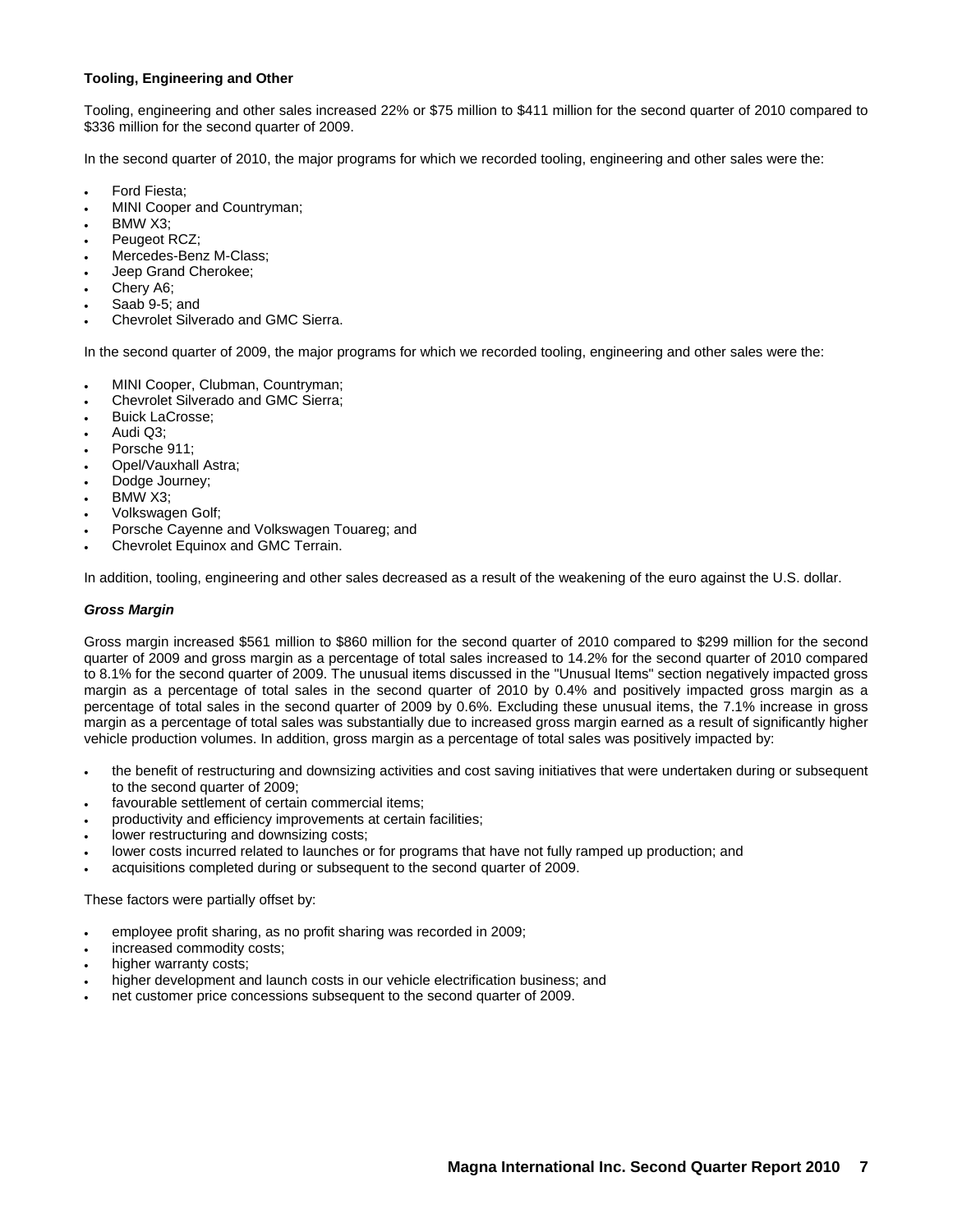### *Depreciation and Amortization*

Depreciation and amortization costs decreased 9% or \$17 million to \$164 million for the second quarter of 2010 compared to \$181 million for the second quarter of 2009. The decrease in depreciation and amortization was primarily as a result of:

- the impairment of certain assets subsequent to the second quarter of 2009; and
- the sale or disposition of certain facilities subsequent to the second quarter of 2009.

These factors were partially offset by acquisitions completed during or subsequent to the second quarter of 2009.

# *Selling, General and Administrative ("SG&A")*

SG&A expense as a percentage of sales was 5.5% for the second quarter of 2010, compared to 7.4% for the second quarter of 2009. SG&A expense increased \$58 million to \$333 million for the second quarter of 2010 compared to \$275 million for the second quarter of 2009. Excluding the \$3 million unusual item recorded in the second quarter of 2010 (as discussed in the "Unusual Items" section), SG&A expense increased by \$55 million, primarily as a result of:

- higher incentive compensation; and
- acquisitions completed during or subsequent to the second quarter of 2009.

These factors were partially offset by:

- lower restructuring and downsizing costs;
- recovery of receivables previously provided for; and
- the closure or disposition of certain facilities during or subsequent to the second quarter of 2009.

### *Impairment Charges*

Impairment charges were \$75 million for the second quarter of 2009 as discussed in the "Unusual Items" section.

# *Earnings (loss) before Interest and Taxes ("EBIT")(1)*

|                      |       |                       |   | For the three months ended June 30. |      |             |           |
|----------------------|-------|-----------------------|---|-------------------------------------|------|-------------|-----------|
|                      |       | <b>External Sales</b> |   |                                     |      | <b>EBIT</b> |           |
|                      | 2010  | 2009                  |   | Change                              | 2010 | 2009        | Change    |
| North America        | 3,208 | .502                  | S | 1.706                               | 261  | (199)       | \$<br>460 |
| Europe               | 2.559 | 2,021                 |   | 538                                 | 75   | (40)        | 115       |
| <b>Rest of World</b> | 278   | 175                   |   | 103                                 | 28   |             | 20        |
| Corporate and Other  |       |                       |   | ⊂                                   |      | (3)         | 12        |
| Total                | 6,050 | 3.705                 |   | 2.345                               | 373  | (234)       | 607       |

Included in EBIT for the second quarters of 2010 and 2009 were the following unusual items, which have been discussed in the "Unusual Items" section.

|                       | For the three months<br>ended June 30, |    |      |  |
|-----------------------|----------------------------------------|----|------|--|
|                       | 2010                                   |    | 2009 |  |
| <b>North America</b>  |                                        |    |      |  |
| Impairment charges    |                                        | ۰D | (75) |  |
| Restructuring charges | (24)                                   |    | (6)  |  |
| Curtailment gain      |                                        |    | 26   |  |
|                       | (24)                                   |    | (55) |  |

*(1) EBIT is defined as income (loss) from operations before income taxes as presented on our unaudited interim consolidated financial statements before net interest (income) expense.*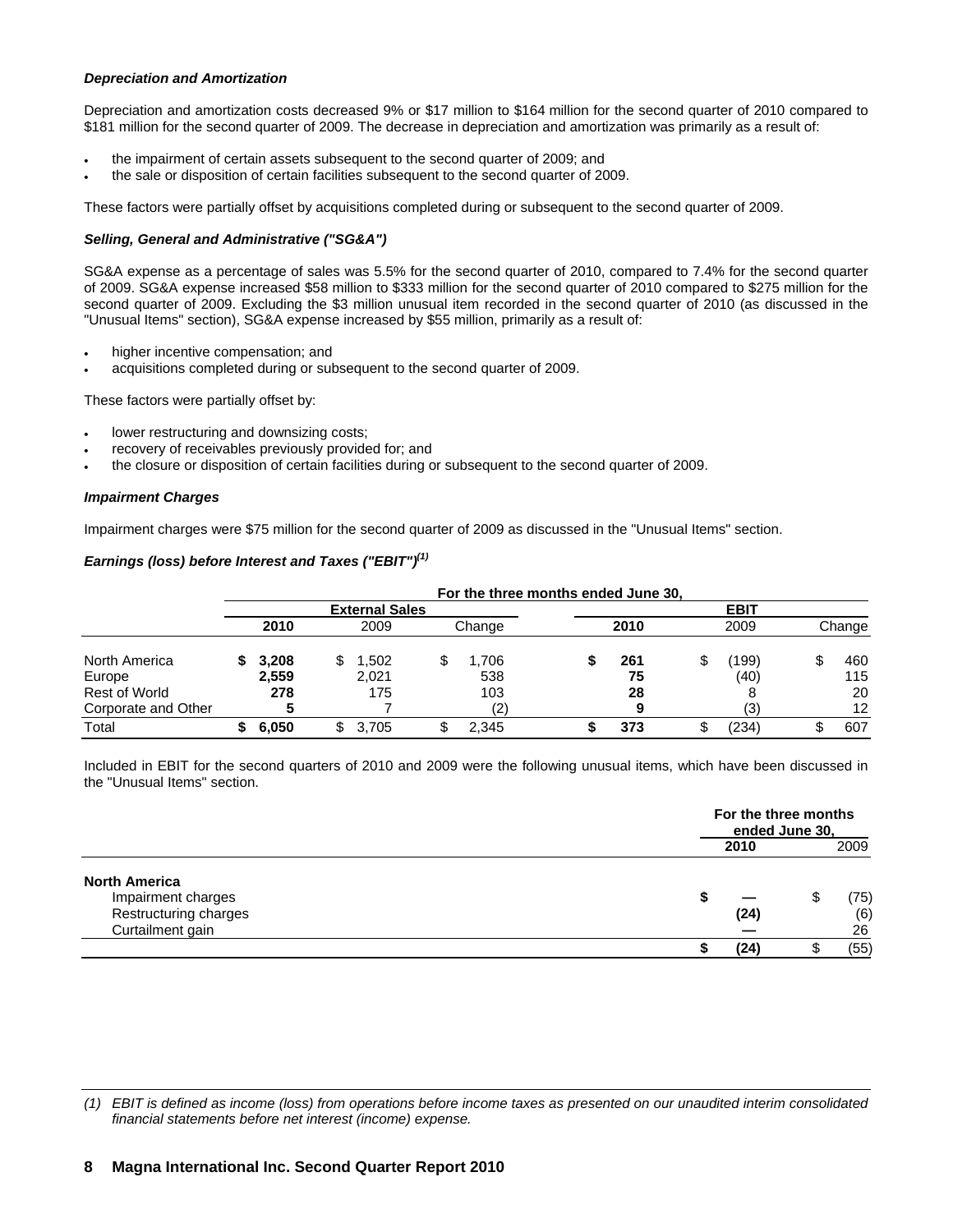### **North America**

EBIT in North America increased \$460 million to \$261 million for the second quarter of 2010 compared to a loss of \$199 million for the second quarter of 2009. Excluding the North American unusual items discussed in the "Unusual Items" section, the \$429 million increase in EBIT was substantially due to increased margins earned on higher sales as a result of significantly higher vehicle production volumes. In addition, EBIT was positively impacted by:

- the benefit of restructuring and downsizing activities and cost saving initiatives undertaken during or subsequent to the second quarter of 2009;
- productivity and efficiency improvements at certain facilities; and
- lower restructuring and downsizing costs.

These factors were partially offset by:

- higher affiliation fees paid to corporate;
- higher incentive compensation;
- employee profit sharing, as no profit sharing was recorded in 2009;
- higher development and launch costs in our vehicle electrification business; and
- net customer price concessions subsequent to the second quarter of 2009.

### **Europe**

EBIT in Europe increased \$115 million to \$75 million for the second quarter of 2010 compared to a loss of \$40 million for the second quarter of 2009 substantially due to increased margins earned on higher sales as a result of significantly higher vehicle production volumes. In addition, EBIT was positively impacted by:

- favourable settlement of certain commercial items;
- incremental margin earned related to the acquisition of Cadence;
- recovery of receivables previously provided for;
- lower costs incurred related to launches or for programs that have not fully ramped up production; and
- the closure of certain underperforming divisions subsequent to the second quarter of 2009.

These factors were partially offset by:

- employee profit sharing, as no profit sharing was recorded in 2009;
- operational inefficiencies and other costs at certain facilities;
- increased commodity costs;
- higher net warranty costs;
- higher development and launch costs in our vehicle electrification business;
- higher affiliation fees paid to corporate; and
- net customer price concessions subsequent to the second quarter of 2009.

### **Rest of World**

Rest of World EBIT increased \$20 million to \$28 million for the second quarter of 2010 compared to \$8 million for the second quarter of 2009, primarily as a result of:

- additional margin earned on increased production sales; and
- incremental margin earned on new programs that launched during or subsequent to the second quarter of 2009.

These factors were partially offset by higher launch costs incurred, primarily in Japan.

# **Corporate and Other**

Corporate and Other EBIT increased \$12 million to \$9 million for the second quarter of 2010 compared to a loss of \$3 million for the second quarter of 2009, primarily as a result of:

- an increase in affiliation fees earned from our divisions;
- the positive impact of foreign exchange; and
- an increase in equity income earned.

These factors were partially offset by:

- increased incentive compensation; and
- increased stock-based compensation.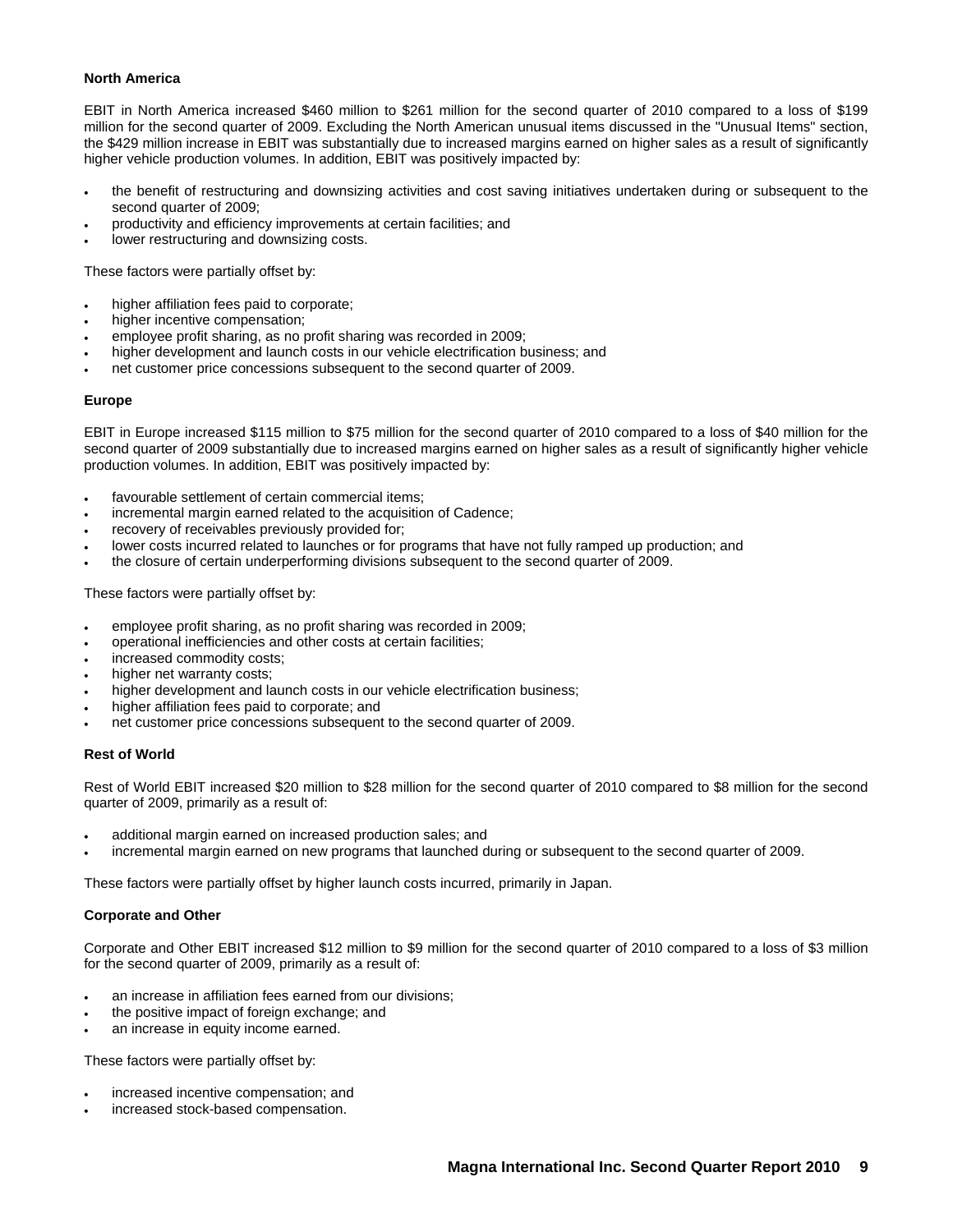### *Interest Expense (Income), net*

During the second quarter of 2010, we did not record any net interest, compared to \$3 million of net interest expense for the second quarter of 2009. The \$3 million decrease in net interest is as a result of a reduction in interest expense due to the repayment of our 7.08% Subordinated Debentures and our 6.5% Convertible Subordinated Debentures subsequent to the second quarter of 2009.

### *Operating Income (Loss)*

Operating income increased \$610 million to \$373 million for the second quarter of 2010 compared to a loss of \$237 million for the second quarter of 2009. Excluding the unusual items discussed in the "Unusual Items" section, operating income for the second quarter of 2010 increased \$579 million. The increase in operating income is the result of the increase in EBIT and the decrease in net interest expense, both as discussed above.

### *Income Taxes*

Our effective income tax rate on operating income (excluding equity income) increased to 22.0% for the second quarter of 2010 compared to 13.6% for the second quarter of 2009. In the second quarters of 2010 and 2009, income tax rates were impacted by the unusual items discussed in the "Unusual Items" section. Excluding unusual items, our effective income tax rate increased to 21.4% for the second quarter of 2010. Our expected statutory income tax rate for the second quarter of 2010 reflected more traditional rates as a result of our return to profitability in most jurisdictions. In addition, the effective income tax rate for the second quarter of 2010 was favourably impacted by the utilization of losses previously not benefited.

### *Net Income (Loss)*

Net income increased \$498 million to \$293 million for the second quarter of 2010 compared to a net loss of \$205 million for the second quarter of 2009. Excluding the unusual items discussed in the "Unusual Items" section, net income increased \$458 million. The increase in net income is the result of the increase in operating income partially offset by higher income taxes, both as discussed above.

### *Earnings (Loss) per Share*

|                                                                 | For the three months<br>ended June 30, |       |    |        |  |        |  |
|-----------------------------------------------------------------|----------------------------------------|-------|----|--------|--|--------|--|
|                                                                 |                                        | 2010  |    | 2009   |  | Change |  |
| Earnings (loss) per Class A Subordinate Voting or Class B Share |                                        |       |    |        |  |        |  |
| Basic                                                           |                                        | 2.62  | \$ | (1.83) |  | 4.45   |  |
| <b>Diluted</b>                                                  |                                        | 2.59  | \$ | (1.83) |  | 4.42   |  |
| Average number of Class A Subordinate Voting and Class B        |                                        |       |    |        |  |        |  |
| Shares outstanding (millions)                                   |                                        |       |    |        |  |        |  |
| Basic                                                           |                                        | 112.2 |    | 111.7  |  |        |  |
| <b>Diluted</b>                                                  |                                        | 113.4 |    | 111.7  |  | $1\%$  |  |

Diluted earnings per share increased \$4.42 to \$2.59 for the second quarter of 2010 compared to a loss of \$1.83 for the second quarter of 2009. Excluding the unusual items, discussed in the "Unusual Items" section, diluted earnings per share increased \$4.07 from the second quarter of 2009 as a result of the increase in net income (excluding unusual items) described above, partially offset by an increase in the weighted average number of diluted shares outstanding during the quarter.

The increase in the weighted average number of diluted shares outstanding was primarily due to an increase in the number of diluted shares associated with restricted stock and stock options since such shares were anti-dilutive in the second quarter of 2009.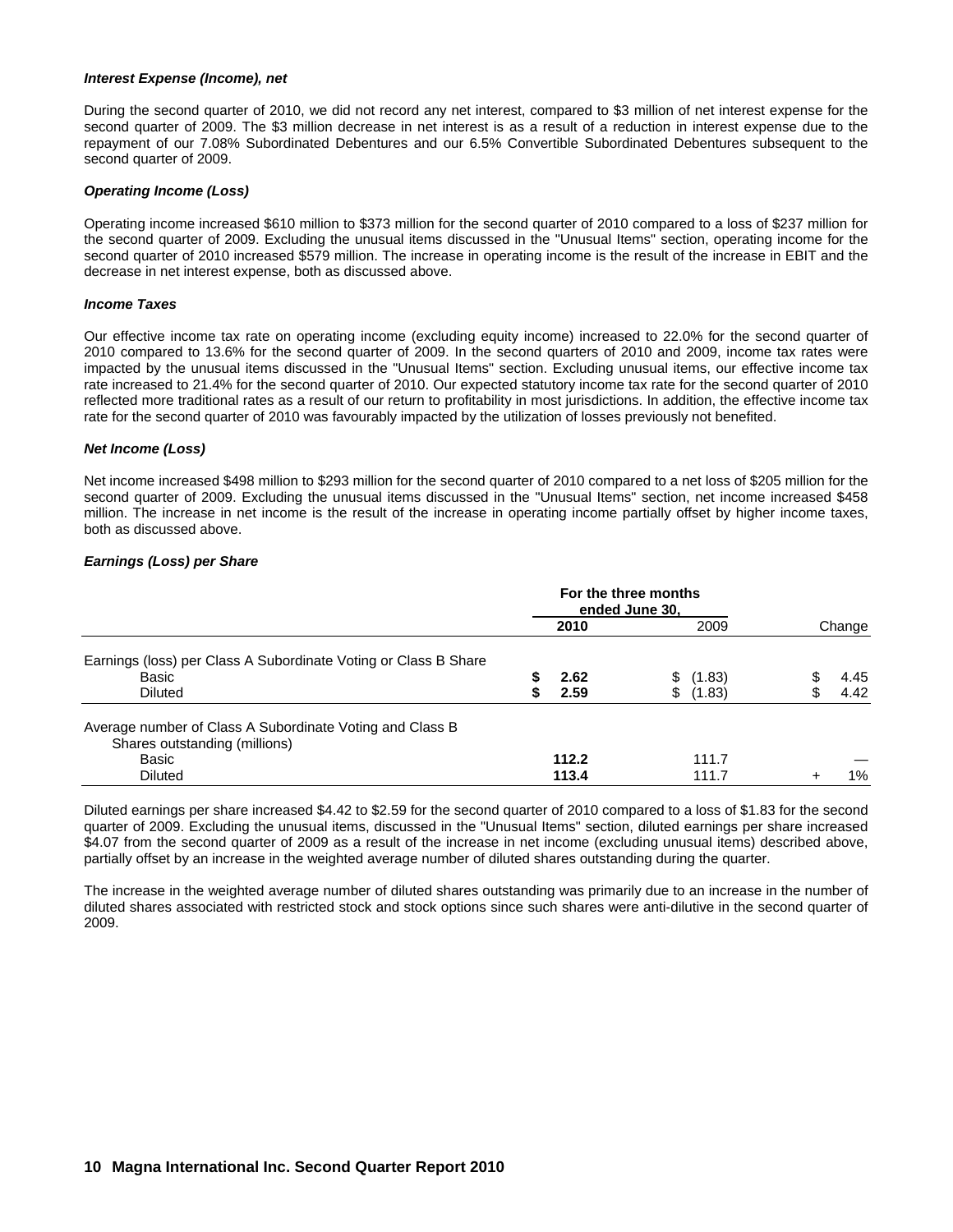### **FINANCIAL CONDITION, LIQUIDITY AND CAPITAL RESOURCES**

### *Cash Flow from Operations*

|                                                      | For the three months<br>ended June 30, |      |    |       |  |        |  |  |
|------------------------------------------------------|----------------------------------------|------|----|-------|--|--------|--|--|
|                                                      |                                        | 2010 |    | 2009  |  | Change |  |  |
| Net income (loss)                                    |                                        | 293  | \$ | (205) |  |        |  |  |
| Items not involving current cash flows               |                                        | 170  |    | 292   |  |        |  |  |
|                                                      |                                        | 463  |    | 87    |  | 376    |  |  |
| Changes in non-cash operating assets and liabilities |                                        | 74   |    | (55)  |  |        |  |  |
| Cash provided from operating activities              |                                        | 537  |    | 32    |  | 505    |  |  |

Cash flow from operations before changes in non-cash operating assets and liabilities increased \$376 million to \$463 million for the second quarter of 2010 compared to \$87 million for the second quarter of 2009. The increase in cash flow from operations was due to a \$498 million increase in net income, as discussed above, partially offset by a \$122 million decrease in items not involving current cash flows. The decrease in items not involving current cash flows was primarily as a result of the \$75 million goodwill impairment charge in the second quarter of 2009 and a \$17 million decrease in depreciation and amortization, offset in part by the \$26 million curtailment gain in the second quarter of 2009. Items not involving current cash flows are comprised of the following:

|                                                             | For the three months<br>ended June 30. |      |  |      |  |  |  |
|-------------------------------------------------------------|----------------------------------------|------|--|------|--|--|--|
|                                                             |                                        | 2010 |  | 2009 |  |  |  |
| Depreciation and amortization                               | S                                      | 164  |  | 181  |  |  |  |
| Long-lived asset impairments                                |                                        |      |  | 75   |  |  |  |
| Amortization of other assets included in cost of goods sold |                                        | 14   |  | 23   |  |  |  |
| Other non-cash charges                                      |                                        | (1)  |  | 20   |  |  |  |
| Amortization of employee wage buydown                       |                                        | 4    |  | 6    |  |  |  |
| Equity income                                               |                                        | (10) |  |      |  |  |  |
| Future income taxes and non-cash portion of current taxes   |                                        | (1)  |  |      |  |  |  |
| Curtailment gain                                            |                                        |      |  | (26) |  |  |  |
| Items not involving current cash flows                      |                                        | 170  |  | 292  |  |  |  |

Cash provided from non-cash operating assets and liabilities amounted to \$74 million for the second quarter of 2010 compared to cash invested of \$55 million for the second quarter of 2009. The change in non-cash operating assets and liabilities is comprised of the following sources (and uses) of cash:

|                                                      | For the three months<br>ended June 30. |       |  |      |  |  |  |
|------------------------------------------------------|----------------------------------------|-------|--|------|--|--|--|
|                                                      |                                        | 2010  |  | 2009 |  |  |  |
| Accounts receivable                                  | \$                                     | (279) |  | 192  |  |  |  |
| Inventories                                          |                                        | (64)  |  | (25) |  |  |  |
| Income taxes payable (receivable)                    |                                        | 49    |  | (24) |  |  |  |
| Prepaid expenses and other                           |                                        |       |  |      |  |  |  |
| Accounts payable                                     |                                        | 287   |  | (97) |  |  |  |
| Accrued salaries and wages                           |                                        | 30    |  | (96) |  |  |  |
| Other accrued liabilities                            |                                        | 51    |  | (3)  |  |  |  |
| Deferred revenue                                     |                                        |       |  | (5)  |  |  |  |
| Changes in non-cash operating assets and liabilities |                                        | 74    |  | (55) |  |  |  |

The increase in accounts receivable, inventories, accounts payable, accrued salaries and wages and other accrued liabilities in the second quarter of 2010 was primarily due to the increase in production activities compared to the first quarter of 2010. The increase in income taxes payable was primarily due to a higher tax provision resulting from increased earnings in excess of required instalment payments.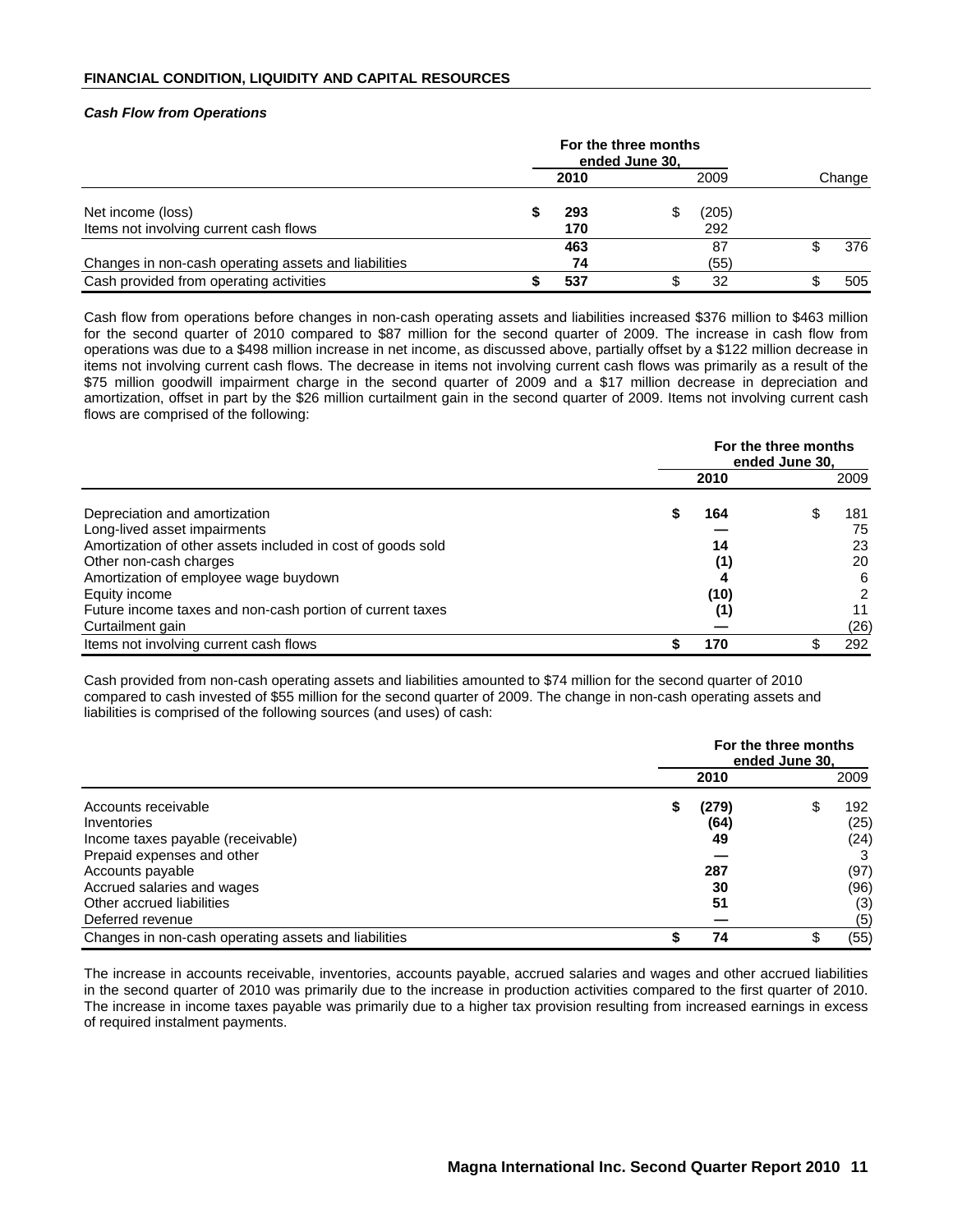### *Capital and Investment Spending*

|                                                                                                               |  | 2010          | 2009                |  | Change |
|---------------------------------------------------------------------------------------------------------------|--|---------------|---------------------|--|--------|
| Fixed asset additions<br>Investments and other assets                                                         |  | (164)<br>(23) | \$<br>(150)<br>(84) |  |        |
| Fixed assets, investments and other assets additions<br>Purchase of subsidiaries<br>Proceeds from disposition |  | (187)<br>28   | (234)<br>(39)       |  |        |
| Cash used for investing activities                                                                            |  | (159)         | \$<br>(266)         |  | 107    |

### **Fixed and other assets additions**

In the second quarter of 2010, we invested \$164 million in fixed assets. While investments were made to refurbish or replace assets consumed in the normal course of business and for productivity improvements, a large portion of the investment in the second quarter of 2010 was for manufacturing equipment for programs that will be launching subsequent to the second quarter of 2010.

In the second quarter of 2010, we invested \$23 million in other assets related primarily to fully reimbursable planning and engineering costs at our complete vehicle engineering and assembly operations and our roof systems operations for programs that will be launching subsequent to the second quarter of 2010.

# **Purchase of subsidiaries**

During the second quarter of 2009, we invested \$39 million to purchase subsidiaries, including:

- Cadence, a manufacturer of exterior and interior systems primarily located in the Czech Republic; and
- several facilities in the United States and Mexico from Meridian, which supply interior and exterior composites.

### **Proceeds from disposition**

Proceeds from disposition in the second quarter of 2010 and 2009 were \$28 million and \$7 million, respectively, which represent normal course fixed and other asset disposals.

### *Financing*

|                                                    | For the three months<br>ended June 30, |      |      |      |        |      |
|----------------------------------------------------|----------------------------------------|------|------|------|--------|------|
|                                                    |                                        |      | 2009 |      | Change |      |
| Increase in bank indebtedness                      |                                        | 23   | S    | 159  |        |      |
| Repayments of debt                                 |                                        | (27) |      | (10) |        |      |
| Issues of debt                                     |                                        |      |      |      |        |      |
| Issues of Class A Subordinate Voting Shares        |                                        |      |      |      |        |      |
| Cash dividends paid                                |                                        | (20) |      |      |        |      |
| Cash provided from (used for) financing activities |                                        | (18) |      | 150  |        | 168) |

The increase in bank indebtedness during the second quarter of 2009 relates primarily to the draw down on our term and operating lines of credit in Europe that was required to fund current European operations.

During the second quarter of 2010, we repaid \$27 million of debt assumed on the acquisition of Cadence.

After suspending payment of dividends during the second quarter of 2009, in May of 2010 our Board of Directors declared a dividend of \$0.18 per Class A Subordinate Voting or Class B Share in respect of the first quarter of 2010. These dividends, which aggregated to \$20 million, were paid in the second quarter of 2010.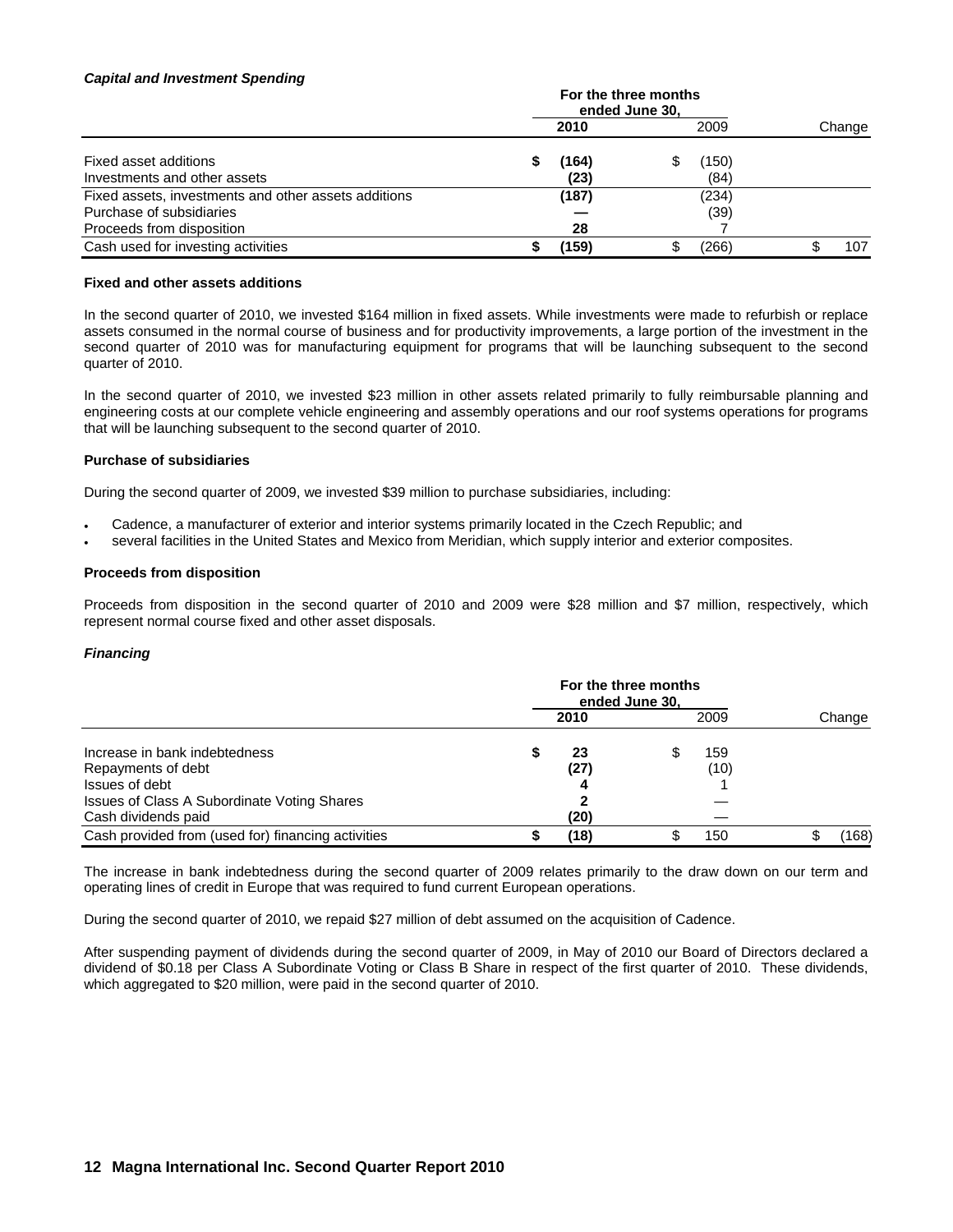## *Financing Resources*

|                                    | As at<br><b>June 30,</b><br>2010 | As at<br>December 31,<br>2009 | Change |
|------------------------------------|----------------------------------|-------------------------------|--------|
| <b>Liabilities</b>                 |                                  |                               |        |
| <b>Bank indebtedness</b>           | 67<br>\$                         | \$<br>48                      |        |
| Long-term debt due within one year | 11                               | 16                            |        |
| Long-term debt                     | 73                               | 115                           |        |
|                                    | 151                              | 179                           |        |
| Shareholders' equity               | 7,615                            | 7,360                         |        |
| Total capitalization               | 7,766                            | 7,539<br>\$                   | 227    |

Total capitalization increased by \$0.2 billion to \$7.8 billion at June 30, 2010 compared to \$7.5 billion at December 31, 2009. The increase in capitalization was a result of a \$255 million increase in shareholders' equity partially offset by a \$28 million decrease in liabilities.

The increase in shareholders' equity was primarily as a result of net income earned during the first six months of 2010 partially offset by:

- a \$282 million decrease in accumulated net unrealized gains on translation of net investment in foreign operations, primarily as a result of the weakening of the euro, Canadian dollar and British pound, each against the U.S. dollar between December 31, 2009 and June 30, 2010; and
- dividends paid during the second quarter of 2010.

The decrease in liabilities is primarily as a result of a \$27 million repayment of debt in the second quarter of 2010 assumed on the acquisition of Cadence.

### *Cash Resources*

During the first six months of 2010, our cash resources increased by \$0.4 billion to \$1.7 billion primarily as a result of the cash provided from operating activities partially offset by cash used for investing activities, as discussed above. In addition to our cash resources, we had term and operating lines of credit totalling \$2.0 billion. The unused and available portion of our lines of credit decreased \$0.1 billion to \$1.8 billion during the first six months of 2010.

### *Maximum Number of Shares Issuable*

The following table presents the maximum number of shares that would be outstanding if all of the outstanding options at August 5, 2010 were exercised:

| Class A Subordinate Voting and Class B Shares | 112.825.271 |
|-----------------------------------------------|-------------|
| Stock options <sup>(1)</sup>                  | 5.839.475   |
|                                               | 118.664.746 |

*(i) Options to purchase Class A Subordinate Voting Shares are exercisable by the holder in accordance with the vesting provisions and upon payment of the exercise price as may be determined from time to time pursuant to our stock option plans.* 

### *Contractual Obligations and Off-Balance Sheet Financing*

There have been no material changes with respect to the contractual obligations requiring annual payments during the second quarter of 2010 that are outside the ordinary course of our business. Refer to our MD&A included in our 2009 Annual Report.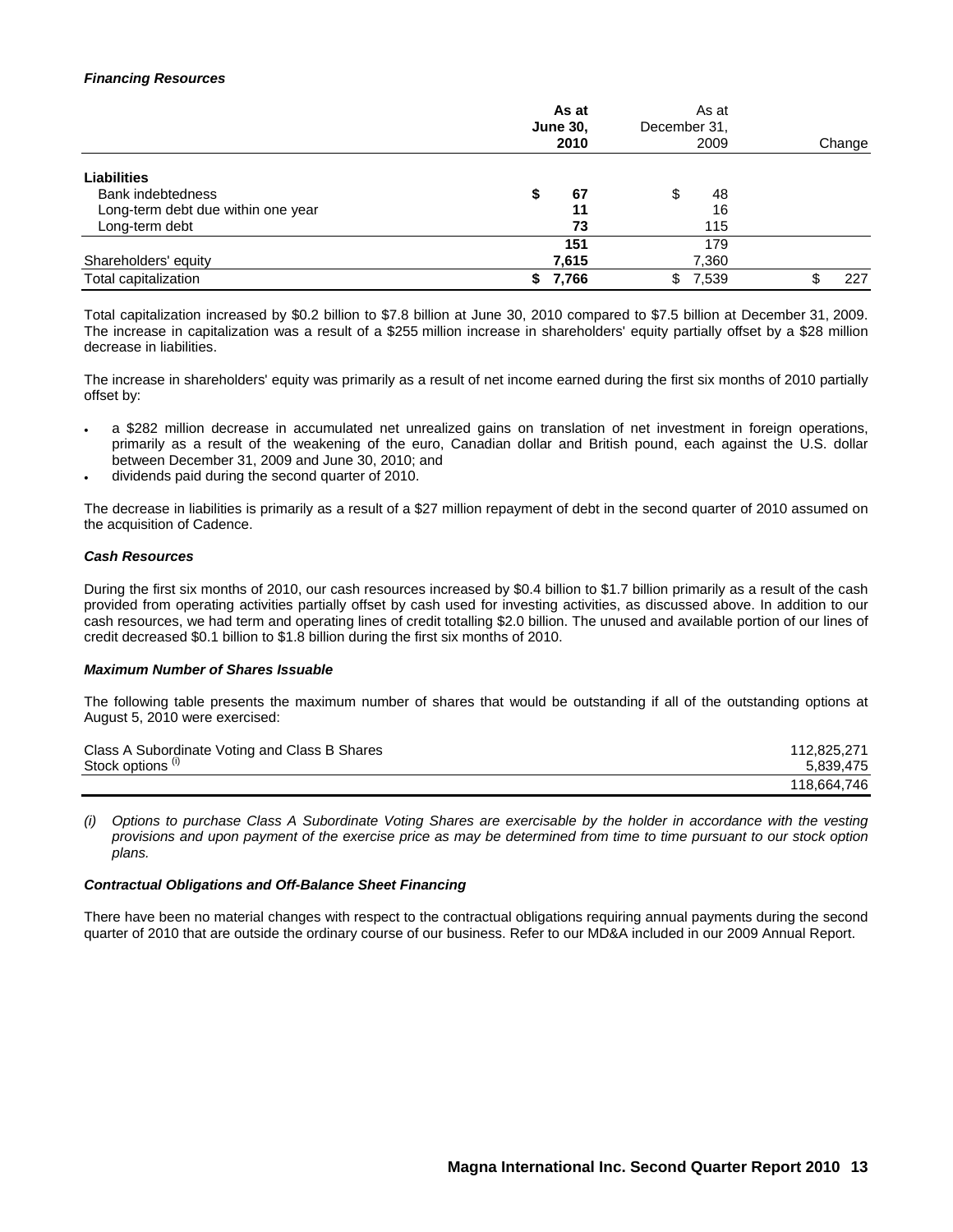*Sales* 

|                                                |    | For the six months<br>ended June 30, |    |                |              |            |
|------------------------------------------------|----|--------------------------------------|----|----------------|--------------|------------|
|                                                |    | 2010                                 |    |                |              | Change     |
| Vehicle Production Volumes (millions of units) |    |                                      |    |                |              |            |
| North America<br>Europe                        |    | 5.978<br>6.869                       |    | 3.496<br>5.612 | $\pm$<br>$+$ | 71%<br>22% |
| <b>Average Dollar Content Per Vehicle</b>      |    |                                      |    |                |              |            |
| North America                                  | \$ | 964                                  | \$ | 838            |              | 15%        |
| Europe                                         | \$ | 513                                  | \$ | 461            | $+$          | 11%        |
| <b>Sales</b>                                   |    |                                      |    |                |              |            |
| <b>External Production</b>                     |    |                                      |    |                |              |            |
| North America                                  | \$ | 5,765                                | \$ | 2,928          | $+$          | 97%        |
| Europe                                         |    | 3,527                                |    | 2,587          | $\pm$        | 36%        |
| <b>Rest of World</b>                           |    | 490                                  |    | 262            | $\ddot{}$    | 87%        |
| Complete Vehicle Assembly                      |    | 1,036                                |    | 824            | $\pm$        | 26%        |
| Tooling, Engineering and Other                 |    | 744                                  |    | 678            | $\pm$        | 10%        |
| <b>Total Sales</b>                             | \$ | 11,562                               | \$ | 7,279          | $\pm$        | 59%        |

### **External Production Sales - North America**

External production sales in North America increased 97% or \$2.84 billion to \$5.77 billion for the six months ended June 30, 2010 compared to \$2.93 billion for the six months ended June 30, 2009. This increase in production sales reflects a 71% increase in North American vehicle production volumes combined with a 15% increase in our North American average dollar content per vehicle.

Our average dollar content per vehicle grew by 15% or \$126 to \$964 for the six months ended June 30, 2010 compared to \$838 for the six months ended June 30, 2009, primarily as a result of:

- favourable production (relative to industry volumes) and/or content on certain programs, including the:
	- Dodge Grand Caravan, Chrysler Town & Country and Volkswagen Routan;
	- GM full-sized SUVs and pickups;
	- Chevrolet Cobalt;
	- Dodge Journey;
	- Jeep Wrangler; and
	- Chrysler 300 and 300C and Dodge Charger;
- an increase in reported U.S. dollar sales due to the strengthening of the Canadian dollar against the U.S. dollar;
- the launch of new programs during or subsequent to the six months ended June 30, 2009, including the:
	- Chevrolet Equinox and GMC Terrain; and
	- Cadillac SRX; and
- the acquisition of several facilities from Meridian in the second quarter of 2009.

These factors were partially offset by:

- unfavourable production (relative to industry volumes) and/or content on certain programs, including the:
	- Ford Escape, Mercury Mariner and Mazda Tribute;
	- Ford F-Series; and
	- BMW X5;
- programs that ended production during or subsequent to the six months ended June 30, 2009, including the:
	- Pontiac G6, G5 and Solstice; and
	- Saturn Vue, Sky and Aura; and
- net customer price concessions subsequent to the six months ended June 30, 2009.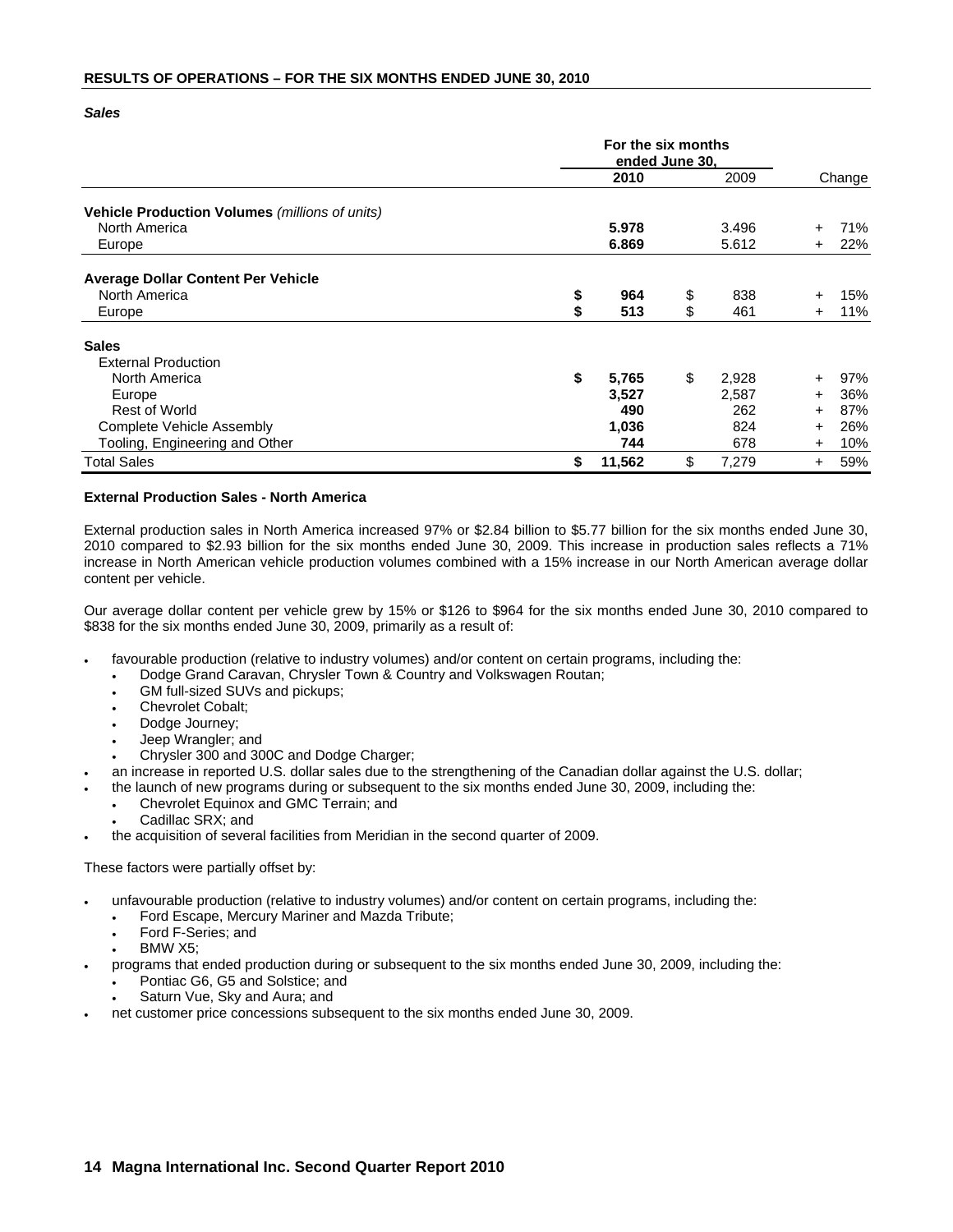## **External Production Sales - Europe**

External production sales in Europe increased 36% or \$0.9 billion to \$3.5 billion for the six months ended June 30, 2010 compared to \$2.6 billion for the six months ended June 30, 2009. This increase in production sales reflects a 22% increase in European vehicle production volumes combined with an 11% increase in our European average dollar content per vehicle.

Our average dollar content per vehicle grew by 11% or \$52 to \$513 for the six months ended June 30, 2010 compared to \$461 for the six months ended June 30, 2009, primarily as a result of:

- the launch of new programs during or subsequent to the six months ended June 30, 2009, including the:
	- Porsche Panamera;
	- Skoda Yeti:
	- Peugeot RCZ:
	- Mercedes-Benz SLS:
	- Opel Astra; and
	- Mercedes-Benz E-Class;
- acquisitions completed during or subsequent to the six months ended June 30, 2009, including Cadence; and
- favourable production (relative to industry volumes) and/or content on certain programs, including the BMW X1.

These factors were partially offset by:

- unfavourable production (relative to industry volumes) and/or content on certain programs, including the:
	- smart fortwo;
	- BMW X3; and
	- Volkswagen Caddy; and
	- net customer price concessions subsequent to the six months ended June 30, 2009.

# **External Production Sales – Rest of World**

External production sales in Rest of World increased 87% or \$228 million to \$490 million for the six months ended June 30, 2010 compared to \$262 million for the six months ended June 30, 2009, primarily as a result of:

- increased production and/or content on certain programs in China, Korea, Brazil and South Africa;
- the launch of new programs during or subsequent to the second quarter of 2009 in China and Japan;
- an acquisition completed subsequent to the second quarter of 2009 in Japan; and
- an increase in reported U.S. dollar sales as a result of the strengthening of the Brazilian real against the U.S. dollar.

# **Complete Vehicle Assembly Sales**

|                                                         |   | 2010   | 2009      | Change |
|---------------------------------------------------------|---|--------|-----------|--------|
| <b>Complete Vehicle Assembly Sales</b>                  | S | 1,036  | \$<br>824 | 26%    |
| <b>Complete Vehicle Assembly Volumes (Units)</b>        |   |        |           |        |
| Full-Costed:                                            |   |        |           |        |
| BMW X3, Peugeot RCZ, Mercedes-Benz G-Class,             |   |        |           |        |
| Aston Martin Rapide and Saab 9 <sup>3</sup> Convertible |   | 34.855 | 25.019    |        |
| Value-Added:                                            |   |        |           |        |
| Chrysler 300, Jeep Grand Cherokee and Jeep Commander    |   | 5.497  | 1.075     |        |
|                                                         |   | 40.352 | 26.094    | 55%    |

Complete vehicle assembly sales increased 26% or \$0.2 billion to \$1.0 billion for the six months ended June 30, 2010 compared to \$0.8 billion for the six months ended June 30, 2009, while assembly volumes increased 55% or 14,258 units.

The increase in complete vehicle assembly sales is primarily as a result of:

- the launch of new assembly programs subsequent to the six months ended June 30, 2009, including the Peugeot RCZ and the Aston Martin Rapide; and
- an increase in assembly volumes for the Mercedes-Benz G-Class and BMW X3.

These factors were partially offset by the end of production of the Saab  $9^3$  Convertible in the fourth quarter of 2009.

In addition, the Chrysler 300 and Jeep Grand Cherokee ended production in Europe during the second quarter of 2010.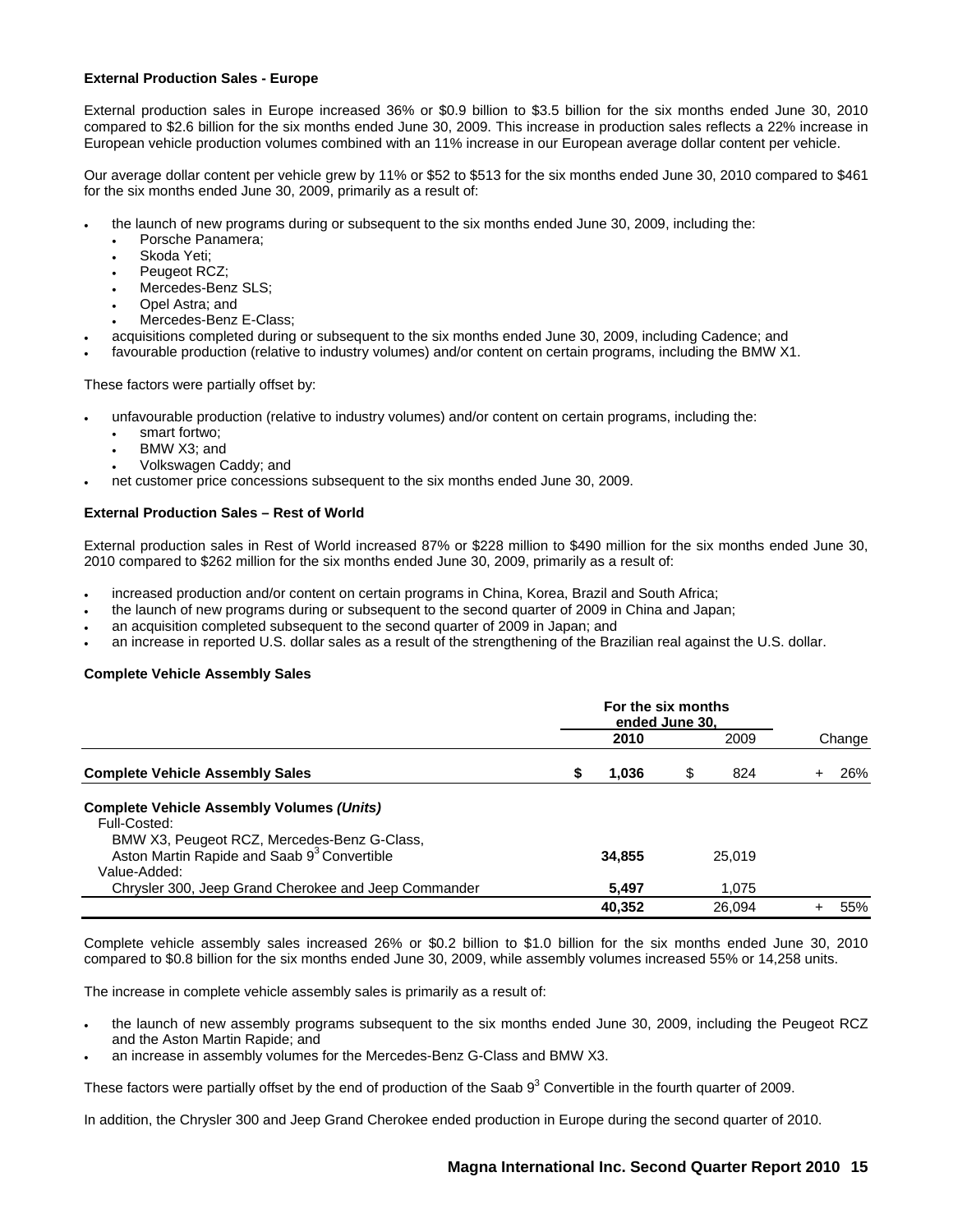# **Tooling, Engineering and Other**

Tooling, engineering and other sales increased 10% or \$66 million to \$744 million for the six months ended June 30, 2010 compared to \$678 million for the six months ended June 30, 2009.

In the six months ended June 30, 2010, the major programs for which we recorded tooling, engineering and other sales were the:

- Ford Fiesta;
- MINI Cooper and Countryman;
- Chevrolet Silverado and GMC Sierra;
- BMW X3;
- Mercedes-Benz M-Class;
- Audi A8;
- Peugeot RCZ; and
- Jeep Grand Cherokee.

In the six months ended June 30, 2009, the major programs for which we recorded tooling, engineering and other sales were the:

- MINI Cooper, Clubman and Countryman;
- Chevrolet Silverado and GMC Sierra;
- Cadillac SRX and Saab 9-4X;
- Chevrolet Equinox and GMC Terrain;
- BMW X3;
- Porsche Panamera;
- Buick LaCrosse;
- Audi Q3; and
- Opel/Vauxhall Astra.

In addition, tooling, engineering and other sales increased as a result of the strengthening of the Canadian dollar against the U.S. dollar.

# *EBIT*

|                      |          |                       | For the six months ended June 30, |      |             |        |
|----------------------|----------|-----------------------|-----------------------------------|------|-------------|--------|
|                      |          | <b>External Sales</b> |                                   |      | <b>EBIT</b> |        |
|                      | 2010     | 2009                  | Change                            | 2010 | 2009        | Change |
| North America        | 6,083    | 3,267                 | \$<br>2.816                       | 515  | (288)       | 803    |
| Europe               | 4,951    | 3,708                 | 1.243                             | 69   | (159)       | 228    |
| <b>Rest of World</b> | 521      | 296                   | 225                               | 57   |             | 50     |
| Corporate and Other  |          | 8                     |                                   | 14   | (21)        | 35     |
| Total                | \$11,562 | .279                  | 4.283                             | 655  | (461)       | .116،  |

Included in EBIT for the six-month periods ended June 30, 2010 and 2009 were the following unusual items, which have been discussed in the "Unusual Items" section above.

|                       | For the six months<br>ended June 30, |      |
|-----------------------|--------------------------------------|------|
|                       | 2010                                 | 2009 |
| <b>North America</b>  |                                      |      |
| Impairment charges    | 5                                    | (75) |
| Restructuring charges | (24)                                 | (6)  |
| Curtailment gain      |                                      | 26   |
|                       | (24)                                 | (55) |
| <b>Rest of World</b>  |                                      |      |
| Sale of facility      | 14                                   |      |
|                       | (10)                                 | (55) |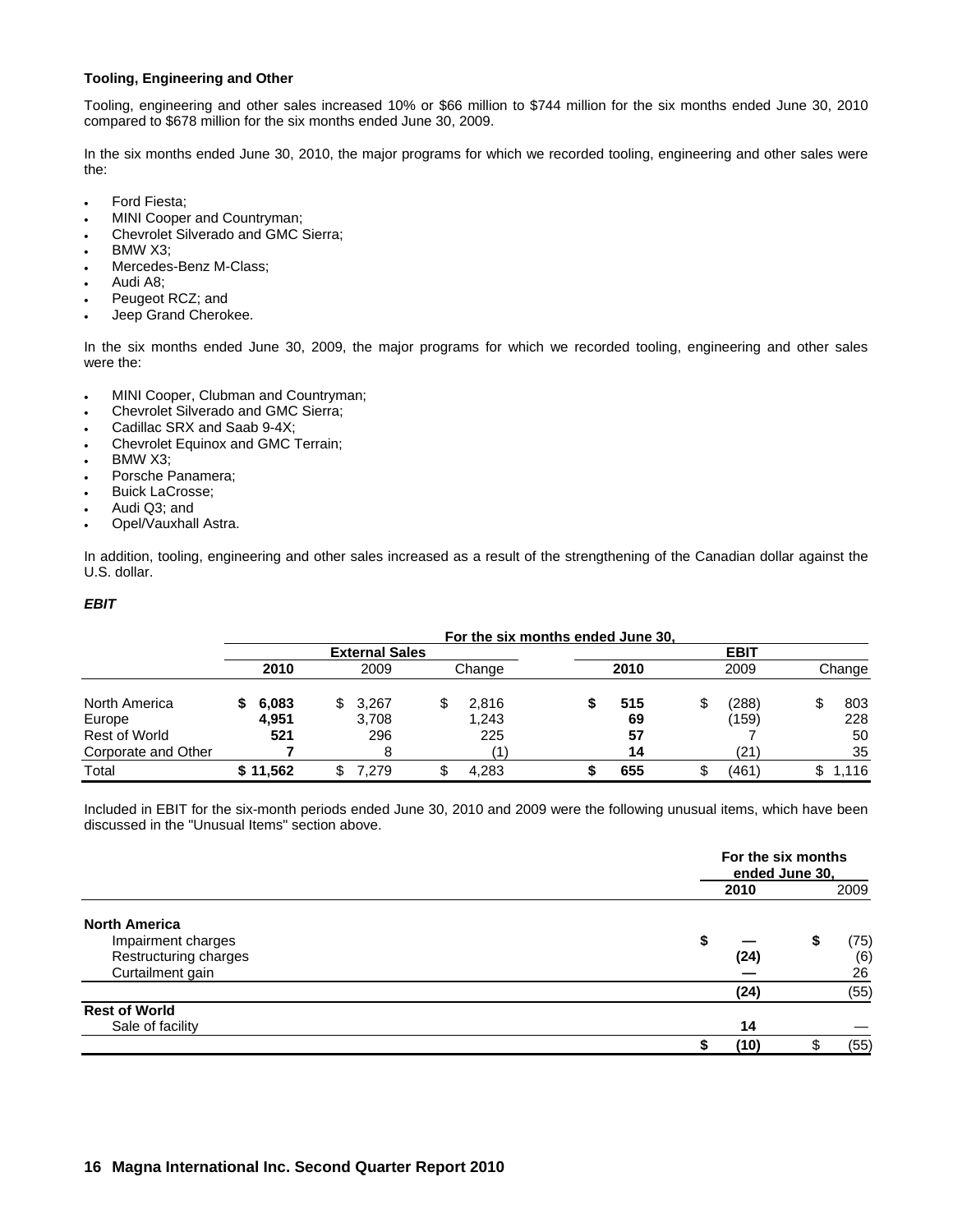### **North America**

EBIT in North America increased \$803 million to \$515 million for the six months ended June 30, 2010 compared to a loss of \$288 million for the six months ended June 30, 2009. Excluding the North American unusual items discussed in the "Unusual Items" section, the \$772 million increase in EBIT was substantially due to increased margins earned on higher sales as a result of significantly higher vehicle production volumes. In addition, EBIT was positively impacted by:

- the benefit of restructuring and downsizing activities and cost saving initiatives undertaken during or subsequent to the six months ended June 30, 2009;
- lower restructuring and downsizing costs; and
- productivity and efficiency improvements at certain facilities.

These factors were partially offset by:

- higher affiliation fees paid to corporate;
- employee profit sharing, as no profit sharing was recorded in 2009;
- higher incentive compensation;
- higher development and launch costs in our vehicle electrification business; and
- net customer price concessions subsequent to the six months ended June 30, 2009.

### **Europe**

EBIT in Europe increased \$228 million to \$69 million for the six months ended June 30, 2010 compared to a loss of \$159 million for the six months ended June 30, 2009 substantially due to increased margins earned on higher sales as a result of significantly higher vehicle production volumes. In addition, EBIT was positively impacted by:

- favourable settlement of certain commercial items;
- incremental margin earned related to the acquisition of Cadence;
- the benefit of restructuring and downsizing activities and cost saving initiatives undertaken during or subsequent to the six months ended June 30, 2009;
- the sale or closure of certain underperforming divisions subsequent to the six months ended June 30, 2009; and
- lower restructuring and downsizing costs;
- recovery of receivables previously provided for;
- lower costs incurred related to launches or for programs that have not fully ramped up production; and
- productivity and efficiency improvements at certain facilities.

These factors were partially offset by:

- employee profit sharing, as no profit sharing was recorded in 2009;
- higher warranty costs:
- higher development and launch costs in our vehicle electrification business;
- operational inefficiencies and other costs at certain facilities;
- higher affiliation fees paid to corporate;
- increased commodity costs; and
- net customer price concessions subsequent to the second quarter of 2009.

### **Rest of World**

EBIT in Rest of World increased \$50 million to \$57 million for the six months ended June 30, 2010 compared to \$7 million for the six months ended June 30, 2009 primarily as a result:

- additional margin earned on increased production sales; and
- incremental margin earned on new programs that launched during or subsequent to the six months ended June 30, 2009.

These factors were partially offset by higher launch costs incurred, primarily in Japan.

### **Corporate and Other**

Corporate and Other EBIT increased \$35 million to \$14 million for the six months ended June 30, 2010 compared to a loss of \$21 million for the six months ended June 30, 2009, primarily as a result of:

- an increase in affiliation fees earned from our divisions; and
- an increase in equity income earned.

These factors were partially offset by:

- increased incentive compensation; and
- increased stock-based compensation.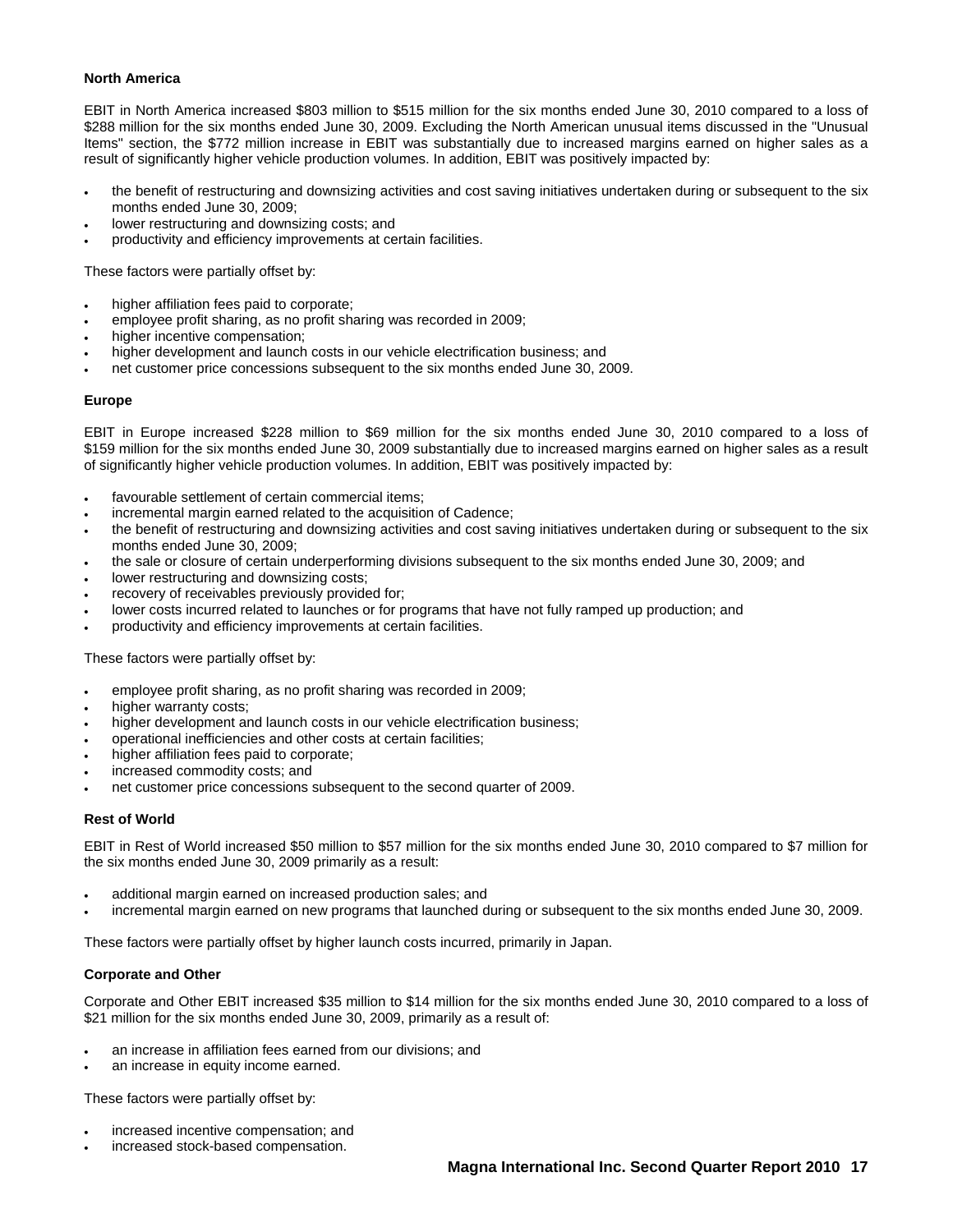## **SUBSEQUENT EVENTS**

We previously announced on May 6, 2010, that we had entered into a transaction agreement with the Stronach Trust pursuant to which holders of our Class A Subordinate Voting shares were to be given the opportunity to decide whether to eliminate Magna's dual class share capital structure. The proposed transaction would also: (i) set a termination date and declining fee schedule for the consulting, business development and business services contracts we have in place with Frank Stronach and his affiliated entities; and (ii) establish a joint venture with the Stronach group to jointly continue to pursue opportunities in the vehicle electrification business. The required majorities of holders of our Class A Subordinate Voting and Class B shares approved the proposed transaction at a special meeting of our shareholders held on July 23, 2010. The proposed transaction remains subject to: (i) approval by the Ontario Superior Court at a hearing scheduled to be held on August 12 and 13, 2010; and (ii) the satisfaction of customary closing conditions. The proposed transaction also remains subject to the risk factors set forth in Magna's Management Information Circular/Proxy Statement dated May 31, 2010, as amended and supplemented by the Supplement dated July 8, 2010, which risk factors are incorporated by reference.

### **COMMITMENTS AND CONTINGENCIES**

From time to time, we may be contingently liable for litigation and other claims.

Refer to note 24 of our 2009 audited consolidated financial statements, which describes these claims.

For a discussion of risk factors relating to legal and other claims against us, refer to page 35 of our Annual Information Form and Annual Report on Form 40-F, each in respect of the year ended December 31, 2009.

### **CONTROLS AND PROCEDURES**

There have been no changes in our internal controls over financial reporting that occurred during the six months ended June 30, 2010 that have materially affected, or are reasonably likely to materially affect, our internal control over financial reporting.

### **FORWARD-LOOKING STATEMENTS**

The previous discussion contains statements that constitute "forward-looking statements" within the meaning of applicable securities legislation, including, but not limited to, statements relating to: automobile sales and light vehicle production volumes and the timing of new program launches. The forward-looking information in this document is presented for the purpose of providing information about management's current expectations and plans and such information may not be appropriate for other purposes. Forward-looking statements may include financial and other projections, as well as statements regarding our future plans, objectives or economic performance, or the assumptions underlying any of the foregoing, and other statements that are not recitations of historical fact. We use words such as "may", "would", "could", "should", "will", "likely", "expect", "anticipate", "believe", "intend", "plan", "forecast", "outlook", "project", "estimate" and similar expressions suggesting future outcomes or events to identify forward-looking statements. Any such forward-looking statements are based on information currently available to us, and are based on assumptions and analyses made by us in light of our experience and our perception of historical trends, current conditions and expected future developments, as well as other factors we believe are appropriate in the circumstances. However, whether actual results and developments will conform with our expectations and predictions is subject to a number of risks, assumptions and uncertainties, many of which are beyond our control, and the effects of which can be difficult to predict, including, without limitation: the potential for a slower than anticipated economic recovery or a deterioration of economic conditions; production volumes and sales levels which are below forecast levels; our dependence on outsourcing by our customers; the termination or non renewal by our customers of any material contracts; our ability to identify and successfully exploit shifts in technology; restructuring, downsizing and/or other significant non-recurring costs; impairment charges; our ability to successfully grow our sales to non-traditional customers; unfavourable product or customer mix; risks of conducting business in foreign countries, including China, India, Brazil, Russia and other developing markets; our ability to quickly shift our manufacturing footprint to take advantage of lower cost manufacturing opportunities; disruptions in the capital and credit markets; fluctuations in relative currency values; our ability to successfully identify, complete and integrate acquisitions; pricing pressures, including our ability to offset price concessions demanded by our customers; warranty and recall costs; the financial condition and credit worthiness of some of our OEM customers, including the potential that such customers may not make, or may seek to delay or reduce, payments owed to us; the financial condition of some of our suppliers and the risk of their insolvency, bankruptcy or financial restructuring; the highly competitive nature of the automotive parts supply business; product liability claims in excess of our insurance coverage; changes in our mix of earnings between jurisdictions with lower tax rates and those with higher tax rates, as well as our ability to fully benefit tax losses; other potential tax exposures; legal claims against us; work stoppages and labour relations disputes; changes in laws and governmental regulations; costs associated with compliance with environmental laws and regulations; potential conflicts of interest involving our indirect controlling shareholder, the Stronach Trust; and other factors set out in our Annual Information Form filed with securities commissions in Canada and our annual report on Form 40-F filed with the United States Securities and Exchange Commission, and subsequent filings. In evaluating forward-looking statements, we caution readers not to place undue reliance on any forward-looking statements and readers should specifically consider the various factors which could cause actual events or results to differ materially from those indicated by such forward-looking statements. Unless otherwise required by applicable securities laws, we do not intend, nor do we undertake any obligation, to update or revise any forwardlooking statements to reflect subsequent information, events, results or circumstances or otherwise.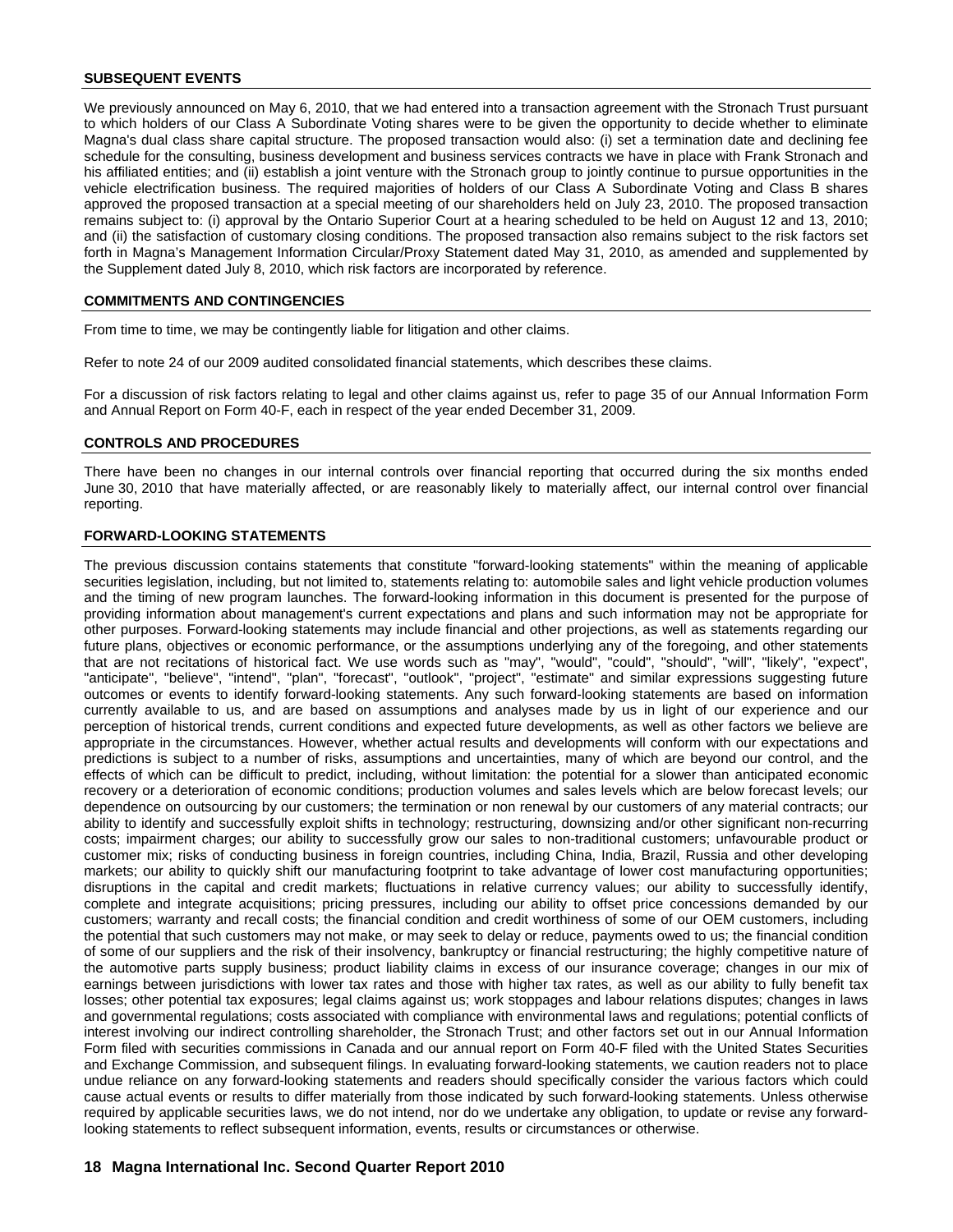# **MAGNA INTERNATIONAL INC.**

**CONSOLIDATED STATEMENTS OF INCOME (LOSS) AND COMPREHENSIVE (LOSS) INCOME** 

*[Unaudited]* 

*[U.S. dollars in millions, except per share figures]* 

|                                                                  |                | Three months ended<br><b>June 30.</b> |                |    |          | <b>Six months ended</b><br><b>June 30,</b> |                    |  |
|------------------------------------------------------------------|----------------|---------------------------------------|----------------|----|----------|--------------------------------------------|--------------------|--|
|                                                                  | <b>Note</b>    | 2010                                  | 2009           |    | 2010     |                                            | 2009               |  |
| <b>Sales</b>                                                     |                | \$<br>6,050                           | \$<br>3,705    |    | \$11,562 | \$                                         | 7,279              |  |
| <b>Costs and expenses</b>                                        |                |                                       |                |    |          |                                            |                    |  |
| Cost of goods sold                                               |                | 5,190                                 | 3,406          |    | 9,960    |                                            | 6.736              |  |
| Depreciation and amortization                                    |                | 164                                   | 181            |    | 329      |                                            | 350                |  |
| Selling, general and administrative                              | $\overline{7}$ | 333                                   | 275            |    | 634      |                                            | 577                |  |
| Interest (income) expense, net                                   |                |                                       | 3              |    | (3)      |                                            | 6                  |  |
| Equity (income) loss                                             |                | (10)                                  | $\overline{2}$ |    | (16)     |                                            | 2                  |  |
| Impairment charges                                               | $\overline{2}$ |                                       | 75             |    |          |                                            | 75                 |  |
| Income (loss) from operations before income taxes                |                | 373                                   | (237)          |    | 658      |                                            | $\overline{(467)}$ |  |
| Income taxes                                                     |                | 80                                    | (32)           |    | 142      |                                            | (62)               |  |
| Net income (loss)                                                |                | 293                                   | (205)          |    | 516      |                                            | (405)              |  |
| Other comprehensive (loss) income:                               | 10             |                                       |                |    |          |                                            |                    |  |
| Net unrealized (losses) gains on translation of                  |                |                                       |                |    |          |                                            |                    |  |
| net investment in foreign operations                             |                | (299)                                 | 228            |    | (282)    |                                            | 93                 |  |
| Net unrealized (losses) gains on cash flow hedges                |                | (24)                                  | 41             |    | 35       |                                            | 45                 |  |
| Reclassifications of net (gains) losses on cash flow             |                |                                       |                |    |          |                                            |                    |  |
| hedges to net income (loss)                                      |                | (16)                                  | 9              |    | (16)     |                                            | 43                 |  |
| <b>Comprehensive (loss) income</b>                               |                | \$<br>(46)                            | \$<br>73       | \$ | 253      | \$                                         | (224)              |  |
| Earnings (loss) per Class A Subordinate Voting or Class B Share: |                |                                       |                |    |          |                                            |                    |  |
| <b>Basic</b>                                                     |                | \$<br>2.62                            | \$<br>(1.83)   | \$ | 4.61     | \$                                         | (3.62)             |  |
| <b>Diluted</b>                                                   |                | \$<br>2.59                            | \$<br>(1.83)   | \$ | 4.56     | \$                                         | (3.62)             |  |
|                                                                  |                |                                       |                |    |          |                                            |                    |  |
| Cash dividends paid per Class A Subordinate Voting or            |                |                                       |                |    |          |                                            |                    |  |
| Class B Share                                                    |                | \$<br>0.18                            | \$             | \$ | 0.18     | \$                                         | 0.18               |  |
| Average number of Class A Subordinate Voting and Class B         |                |                                       |                |    |          |                                            |                    |  |
| Shares outstanding during the period [in millions]:              |                |                                       |                |    |          |                                            |                    |  |
| <b>Basic</b>                                                     |                | 112.2                                 | 111.7          |    | 112.1    |                                            | 111.7              |  |
| <b>Diluted</b>                                                   |                | 113.4                                 | 111.7          |    | 113.3    |                                            | 111.7              |  |

# **CONSOLIDATED STATEMENTS OF RETAINED EARNINGS**

*[Unaudited] [U.S. dollars in millions]*

|                                                                                                                           | Three months ended<br><b>June 30.</b> |                      |    | Six months ended<br><b>June 30,</b> |  |                      |  |                        |
|---------------------------------------------------------------------------------------------------------------------------|---------------------------------------|----------------------|----|-------------------------------------|--|----------------------|--|------------------------|
|                                                                                                                           |                                       | 2010                 |    | 2009                                |  | 2010                 |  | 2009                   |
| Retained earnings, beginning of period<br>Net income (loss)<br>Dividends on Class A Subordinate Voting and Class B Shares |                                       | 3.066<br>293<br>(20) |    | \$ 3.136<br>(205)                   |  | 2.843<br>516<br>(20) |  | 3,357<br>(405)<br>(21) |
| Retained earnings, end of period                                                                                          |                                       | 3.339                | \$ | 2.931                               |  | 3.339                |  | 2.931                  |

*See accompanying notes*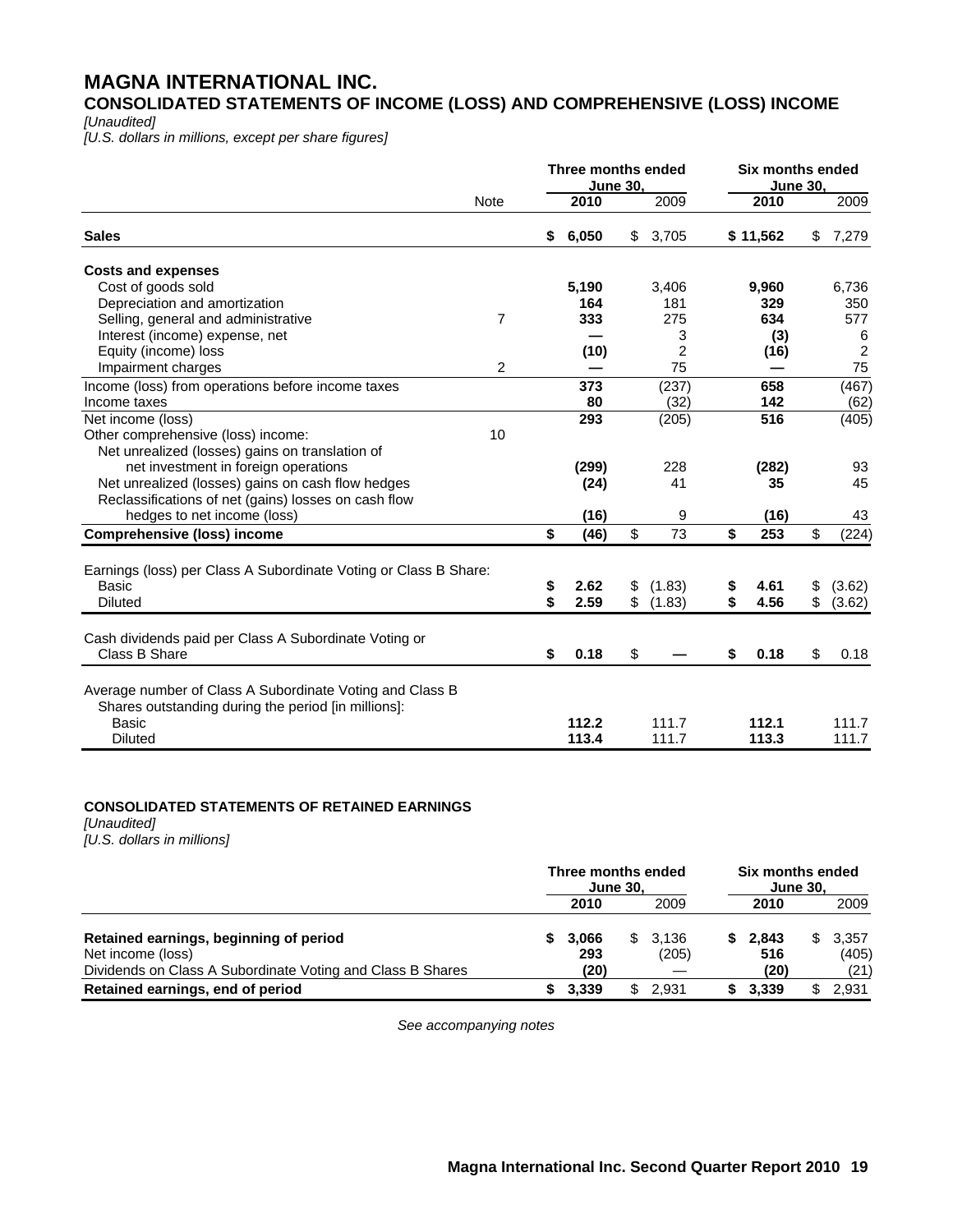# **MAGNA INTERNATIONAL INC. CONSOLIDATED STATEMENTS OF CASH FLOWS**

*[Unaudited] [U.S. dollars in millions]* 

|                                                                |             |             | Three months ended<br>June 30, |       |    | <b>June 30,</b> | <b>Six months ended</b> |                |
|----------------------------------------------------------------|-------------|-------------|--------------------------------|-------|----|-----------------|-------------------------|----------------|
|                                                                | <b>Note</b> | 2010        |                                | 2009  |    | 2010            |                         | 2009           |
| Cash provided from (used for):                                 |             |             |                                |       |    |                 |                         |                |
| <b>OPERATING ACTIVITIES</b>                                    |             |             |                                |       |    |                 |                         |                |
| Net income (loss)                                              |             | \$<br>293   | \$                             | (205) | S  | 516             | \$                      | (405)          |
| Items not involving current cash flows                         | 3           | 170         |                                | 292   |    | 342             |                         | 501            |
|                                                                |             | 463         |                                | 87    |    | 858             |                         | 96             |
| Changes in non-cash operating assets and liabilities           | 3           | 74          |                                | (55)  |    | (265)           |                         | (107)          |
| Cash provided from (used for) operating activities             |             | 537         |                                | 32    |    | 593             |                         | (11)           |
| <b>INVESTMENT ACTIVITIES</b>                                   |             |             |                                |       |    |                 |                         |                |
| <b>Fixed asset additions</b>                                   |             | (164)       |                                | (150) |    | (297)           |                         | (246)          |
| Purchase of subsidiaries                                       |             |             |                                | (39)  |    | (2)             |                         | (39)           |
| Increase in investments and other assets                       | 4           | (23)        |                                | (84)  |    | (54)            |                         | (106)          |
| Proceeds from disposition                                      |             | 28          |                                | 7     |    | 193             |                         | 11             |
| Cash used for investing activities                             |             | (159)       |                                | (266) |    | (160)           |                         | (380)          |
|                                                                |             |             |                                |       |    |                 |                         |                |
| <b>FINANCING ACTIVITIES</b>                                    |             |             |                                |       |    |                 |                         |                |
| Increase (decrease) in bank indebtedness                       | 11          | 23          |                                | 159   |    | 31              |                         | (603)          |
| Repayments of debt                                             |             | (27)        |                                | (10)  |    | (36)            |                         | (15)           |
| Issues of debt                                                 |             | 4           |                                | 1     |    | 5<br>9          |                         | $\overline{2}$ |
| Issue of Class A Subordinate Voting Shares<br><b>Dividends</b> |             | 2           |                                |       |    |                 |                         |                |
|                                                                |             | (20)        |                                |       |    | (20)            |                         | (21)           |
| Cash (used for) provided from financing activities             |             | (18)        |                                | 150   |    | (11)            |                         | (637)          |
| Effect of exchange rate changes on cash and cash equivalents   |             | (73)        |                                | 65    |    | (61)            |                         |                |
|                                                                |             |             |                                |       |    |                 |                         |                |
| Net increase (decrease) in cash and cash equivalents           |             |             |                                |       |    |                 |                         |                |
| during the period                                              |             | 287         |                                | (19)  |    | 361             |                         | (1,028)        |
| Cash and cash equivalents, beginning of period                 |             | 1,408       |                                | 1,748 |    | 1,334           |                         | 2,757          |
| Cash and cash equivalents, end of period                       |             | \$<br>1,695 | \$                             | 1.729 | \$ | 1,695           | $\overline{\mathbb{S}}$ | 1.729          |

*See accompanying notes*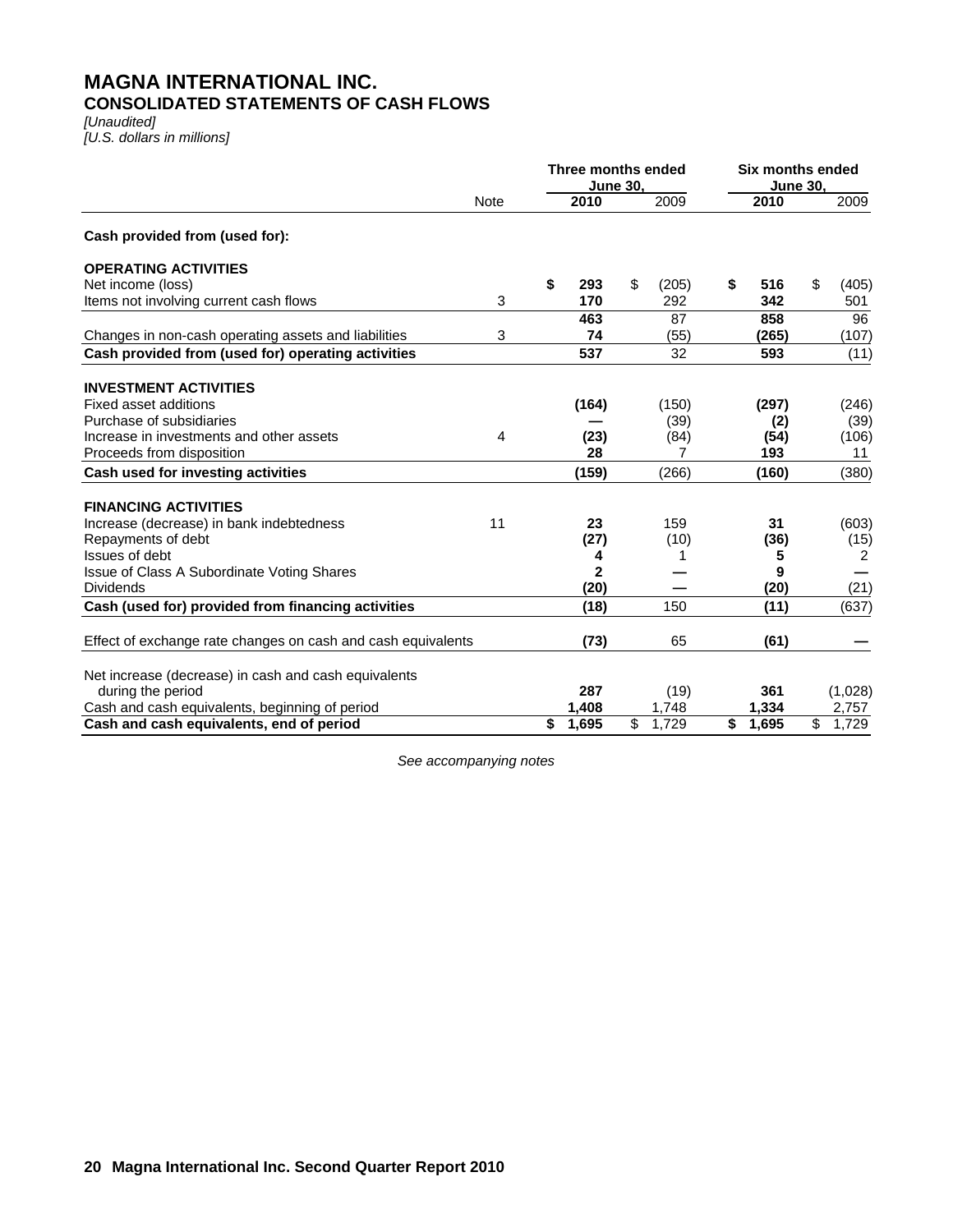# **MAGNA INTERNATIONAL INC. CONSOLIDATED BALANCE SHEETS**

*[Unaudited] [U.S. dollars in millions]* 

|                                                        |                | As at           | As at        |
|--------------------------------------------------------|----------------|-----------------|--------------|
|                                                        |                | <b>June 30,</b> | December 31, |
|                                                        | <b>Note</b>    | 2010            | 2009         |
| <b>ASSETS</b>                                          |                |                 |              |
| <b>Current assets</b>                                  |                |                 |              |
| Cash and cash equivalents                              | 3              | \$<br>1,695     | \$<br>1,334  |
| Accounts receivable                                    |                | 3,924           | 3,062        |
| Inventories                                            |                | 1,800           | 1,721        |
| Income taxes receivable                                |                |                 | 50           |
| Prepaid expenses and other                             |                | 154             | 136          |
|                                                        |                | 7,573           | 6,303        |
|                                                        |                |                 |              |
| Investments                                            | 12             | 231             | 238          |
| Fixed assets, net                                      |                | 3,562           | 3,811        |
| Goodwill                                               | $\overline{c}$ | 1,080           | 1,132        |
| Future tax assets                                      |                | 163             | 168          |
| Other assets                                           | 4              | 482             | 651          |
|                                                        |                | \$13,091        | \$12,303     |
| <b>LIABILITIES AND SHAREHOLDERS' EQUITY</b>            |                |                 |              |
| <b>Current liabilities</b>                             |                |                 |              |
| Bank indebtedness                                      |                | \$<br>67        | \$<br>48     |
| Accounts payable                                       |                | 3,319           | 3,001        |
| Accrued salaries and wages                             |                | 452             | 372          |
| Other accrued liabilities                              | 5              | 1,012           | 862          |
| Income taxes payable                                   |                | 44              |              |
| Long-term debt due within one year                     |                | 11              | 16           |
|                                                        |                | 4,905           | 4,299        |
|                                                        |                |                 |              |
| Deferred revenue                                       |                | 16              | 19           |
| Long-term debt                                         |                | 73              | 115          |
| Other long-term liabilities                            | 6              | 342             | 369          |
| Future tax liabilities                                 |                | 140             | 141          |
|                                                        |                | 5,476           | 4.943        |
|                                                        |                |                 |              |
| <b>Shareholders' equity</b><br>Capital stock           | 8              |                 |              |
| Class A Subordinate Voting Shares                      |                |                 |              |
| [issued: 112,088,103; December 31, 2009 - 111,933,031] |                | 3,630           | 3,613        |
| <b>Class B Shares</b>                                  |                |                 |              |
| [convertible into Class A Subordinate Voting Shares]   |                |                 |              |
| [issued: 726,829]                                      |                |                 |              |
| Contributed surplus                                    | 9              | 68              | 63           |
| Retained earnings                                      |                | 3,339           | 2,843        |
| Accumulated other comprehensive income                 | 10             | 578             | 841          |
|                                                        |                | 7,615           | 7,360        |
|                                                        |                |                 |              |
|                                                        |                | \$13,091        | \$12,303     |

*See accompanying notes*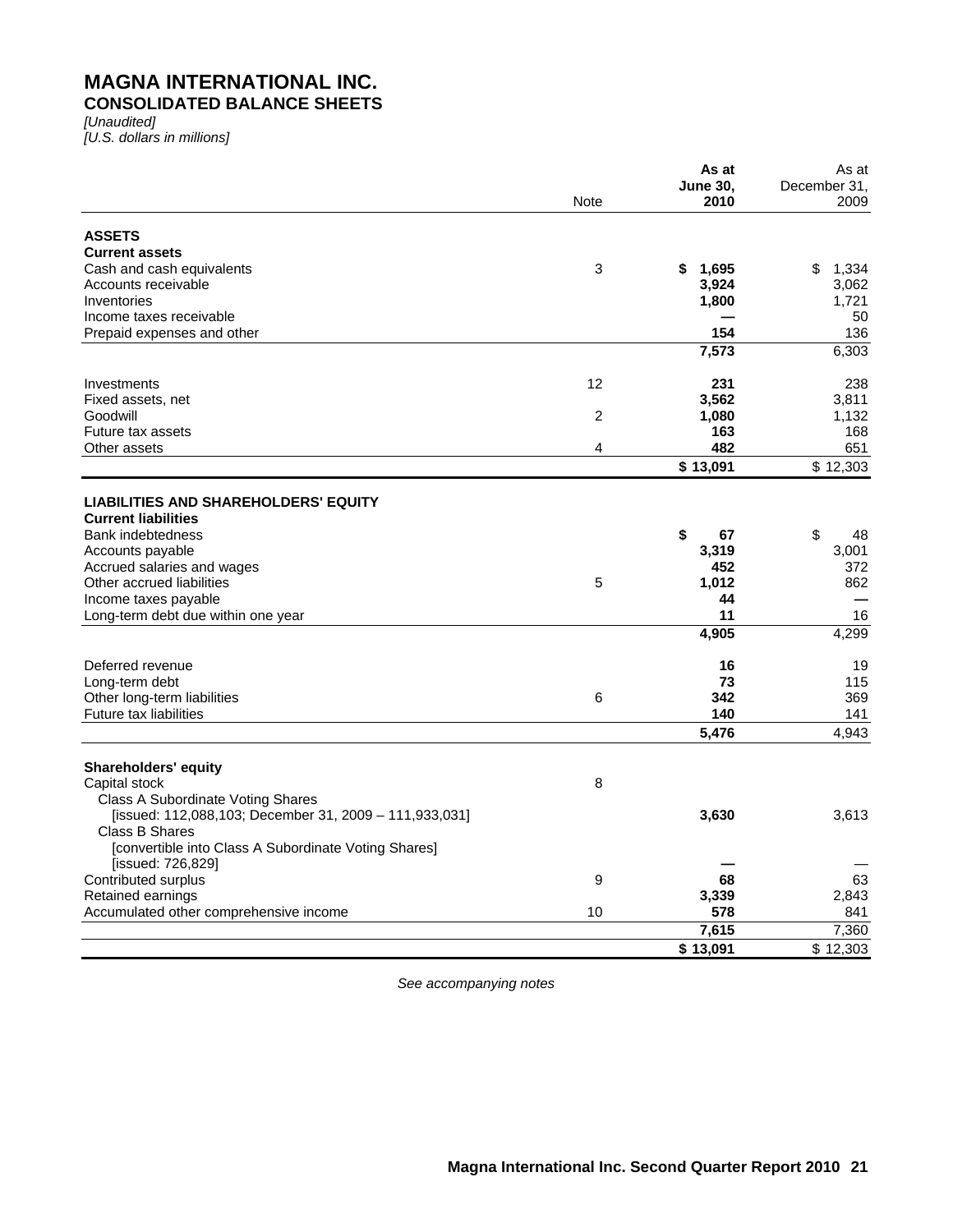*[Unaudited]* 

[All amounts in U.S. dollars and all tabular amounts in millions unless otherwise noted]

## **1. BASIS OF PRESENTATION**

The unaudited interim consolidated financial statements of Magna International Inc. and its subsidiaries [collectively "Magna" or the "Company"] have been prepared in United States dollars following Canadian generally accepted accounting principles ["GAAP"] with respect to the preparation of interim financial information. Accordingly, they do not include all the information and footnotes required in the preparation of annual financial statements and therefore should be read in conjunction with the December 31, 2009 audited consolidated financial statements and notes included in the Company's 2009 Annual Report. These interim consolidated financial statements have been prepared using the same accounting policies as the December 31, 2009 annual consolidated financial statements.

In the opinion of management, the unaudited interim consolidated financial statements reflect all adjustments, which consist only of normal and recurring adjustments, necessary to present fairly the financial position at June 30, 2010 and the results of operations and cash flows for the three-month and six-month periods ended June 30, 2010 and 2009.

### **Seasonality**

Our businesses are generally not seasonal. However, our sales and profits are closely related to our automotive customers' vehicle production schedules. Our largest North American customers typically halt production for approximately 2 weeks in July and one week in December. Additionally, many of our customers in Europe typically shutdown vehicle production during portions of August and one week in December.

### **2. RESTRUCTURING AND IMPAIRMENT CHARGES**

### **[a] For the six months ended June 30, 2010**

During the second quarter of 2010, the Company recorded restructuring and rationalization costs of \$21 million [\$18 million after tax] in costs of goods sold and \$3 million [\$3 million after tax] in selling, general and administrative expense related to the planned closure of a powertrain systems facility and two body & chassis systems facilities in the United States.

### **[b] For the six months ended June 30, 2009**

During the second quarter of 2009, after failing to reach a favourable labour agreement at a powertrain systems facility in Syracuse, New York, the Company decided to wind down these operations. Given the significance of the facility's cashflows in relation to the reporting unit, management determined that it was more likely than not that goodwill at its Powertrain North America reporting unit could potentially be impaired. Therefore, the Company recorded a \$75 million goodwill impairment charge.

The goodwill impairment charge was calculated by determining the implied fair value of goodwill in the same manner as if the Company had acquired the reporting unit as at June 30, 2009.

During the second quarter of 2009, the Company recorded restructuring costs of \$6 million [\$6 million after tax] in costs of goods sold related to the planned closure of this powertrain systems facility.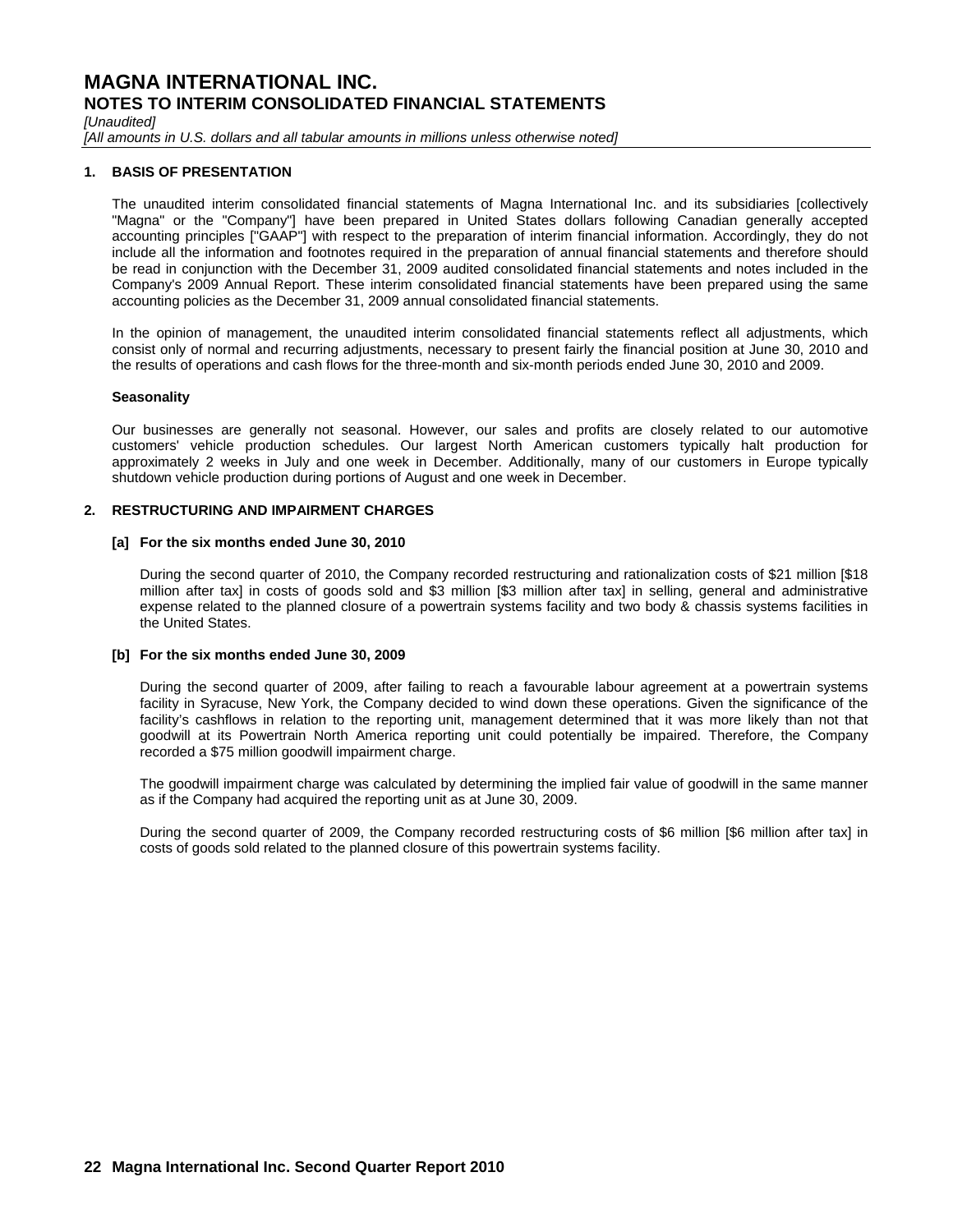*[Unaudited]* 

*[All amounts in U.S. dollars and all tabular amounts in millions unless otherwise noted]* 

# **3. DETAILS OF CASH FROM OPERATING ACTIVITIES**

[a] Cash and cash equivalents:

|                                                                      | <b>June 30,</b><br>2010 | December 31, | 2009       |
|----------------------------------------------------------------------|-------------------------|--------------|------------|
| Bank term deposits, bankers acceptances and government paper<br>Cash | 1,383<br>237            |              | 852<br>409 |
| Cash in joint ventures                                               | 75                      |              | 73         |
|                                                                      | 1,695                   |              | .334       |

## [b] Items not involving current cash flows:

|                                                             | Three months ended<br><b>June 30.</b> |      |   |      | Six months ended<br><b>June 30,</b> |      |    |      |
|-------------------------------------------------------------|---------------------------------------|------|---|------|-------------------------------------|------|----|------|
|                                                             |                                       | 2010 |   | 2009 |                                     | 2010 |    | 2009 |
| Depreciation and amortization                               | S                                     | 164  | S | 181  | S                                   | 329  | SS | 350  |
| Impairment charges                                          |                                       |      |   | 75   |                                     |      |    | 75   |
| Amortization of other assets included in cost of goods sold |                                       | 14   |   | 23   |                                     | 29   |    | 43   |
| Other non-cash charges                                      |                                       | (1)  |   | 20   |                                     |      |    | 32   |
| Amortization of employee wage buydown [note 4]              |                                       |      |   | 6    |                                     |      |    | 12   |
| Future income taxes and non-cash portion of current taxes   |                                       | (1)  |   | 11   |                                     | (13) |    | 13   |
| Equity (income) loss                                        |                                       | (10) |   |      |                                     | (16) |    | 2    |
| Curtailment gain [note 6]                                   |                                       |      |   | (26) |                                     |      |    | (26) |
|                                                             |                                       | 170  |   | 292  |                                     | 342  |    | 501  |

[c] Changes in non-cash operating assets and liabilities:

|                                                                 | Three months ended<br><b>June 30.</b> |               | Six months ended<br><b>June 30,</b> |              |   |                    |    |               |
|-----------------------------------------------------------------|---------------------------------------|---------------|-------------------------------------|--------------|---|--------------------|----|---------------|
|                                                                 |                                       | 2010          |                                     | 2009         |   | 2010               |    | 2009          |
| Accounts receivable<br>Inventories                              | S                                     | (279)<br>(64) | \$                                  | 192<br>(25)  |   | \$(1,039)<br>(183) | S  | 426           |
| Income taxes payable (receivable)<br>Prepaid expenses and other |                                       | 49            |                                     | (24)         |   | 113<br>(13)        |    | (87)          |
| Accounts payable<br>Accrued salaries and wages                  |                                       | 287<br>30     |                                     | (97)<br>(96) |   | 530<br>110         |    | (331)<br>(67) |
| Other accrued liabilities<br>Deferred revenue                   |                                       | 51            |                                     | (3)<br>(5)   |   | 220<br>(3)         |    | (49)<br>(11)  |
|                                                                 |                                       | 74            | \$.                                 | (55)         | S | (265)              | \$ | (107)         |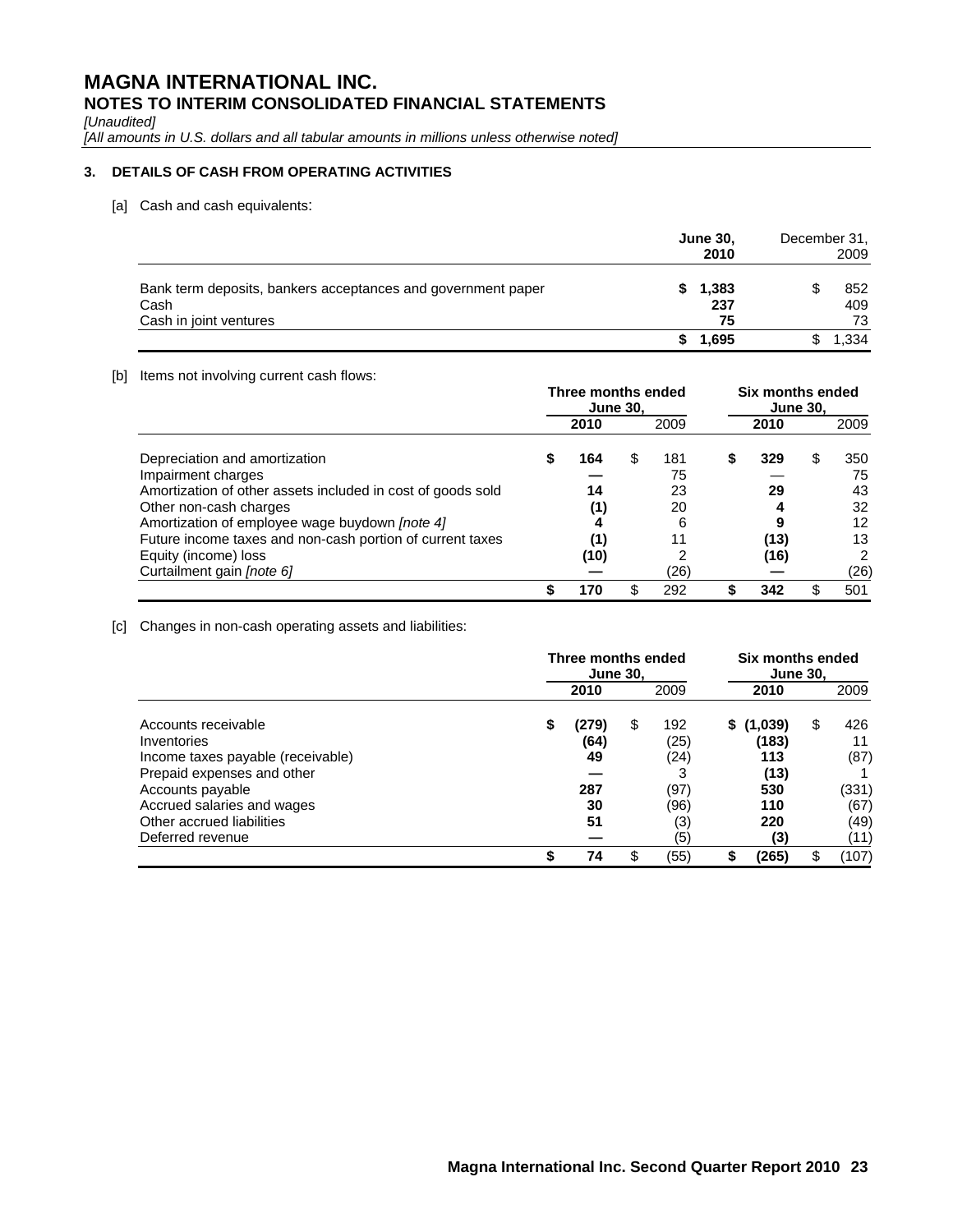*[Unaudited]* 

[All amounts in U.S. dollars and all tabular amounts in millions unless otherwise noted]

# **4. OTHER ASSETS**

Other assets consist of:

|                                                                 | <b>June 30.</b><br>2010 |     | December 31,<br>2009 |     |
|-----------------------------------------------------------------|-------------------------|-----|----------------------|-----|
| Preproduction costs related to long-term supply agreements with |                         |     |                      |     |
| contractual guarantee for reimbursement                         |                         | 330 |                      | 433 |
| Long-term receivables                                           |                         | 20  |                      | 50  |
| Patents and licences, net                                       |                         | 16  |                      | 20  |
| Employee wage buydown, net                                      |                         | 16  |                      | 25  |
| Other, net                                                      |                         | 100 |                      | 123 |
|                                                                 |                         | 482 |                      | 651 |

# **5. WARRANTY**

The following is a continuity of the Company's warranty accruals:

|                              | 2010 |                   | 2009 |  |
|------------------------------|------|-------------------|------|--|
| Balance, beginning of period | S    | 75                | 75   |  |
| Expense, net                 |      | 10                | 5    |  |
| <b>Settlements</b>           |      | $\left( 4\right)$ | (10) |  |
| Foreign exchange and other   |      | (2)               | (2)  |  |
| Balance, March 31            |      | 79                | 68   |  |
| Expense (income), net        |      | 11                | (1)  |  |
| <b>Settlements</b>           |      | (19)              | (6)  |  |
| Foreign exchange and other   |      | (4)               |      |  |
| Balance, June 30             |      | 67                | 65   |  |

# **6. EMPLOYEE FUTURE BENEFIT PLANS**

The Company recorded employee future benefit expenses as follows:

|                                                                                   | Three months ended<br><b>June 30,</b> |      |  | Six months ended<br><b>June 30,</b> |      |  |            |
|-----------------------------------------------------------------------------------|---------------------------------------|------|--|-------------------------------------|------|--|------------|
|                                                                                   |                                       | 2010 |  | 2009                                | 2010 |  | 2009       |
| Defined benefit pension plan and other                                            |                                       |      |  |                                     |      |  | 6          |
| Termination and long service arrangements<br>Retirement medical benefits plan [a] |                                       |      |  | 25)                                 |      |  | 16<br>(22) |
|                                                                                   |                                       | 9    |  | 14)                                 |      |  |            |

[a] During the three months ended June 30, 2009, the Company amended its Retiree Premium Reimbursement Plan in Canada and the United States, such that most employees retiring on or after August 1, 2009 would no longer participate in the plan. The amendment reduced service costs and retirement medical benefit expense in 2009 and future years. As a result of amending the plan, a curtailment gain of \$26 million was recorded in cost of goods sold in the three-month period ended June 30, 2009.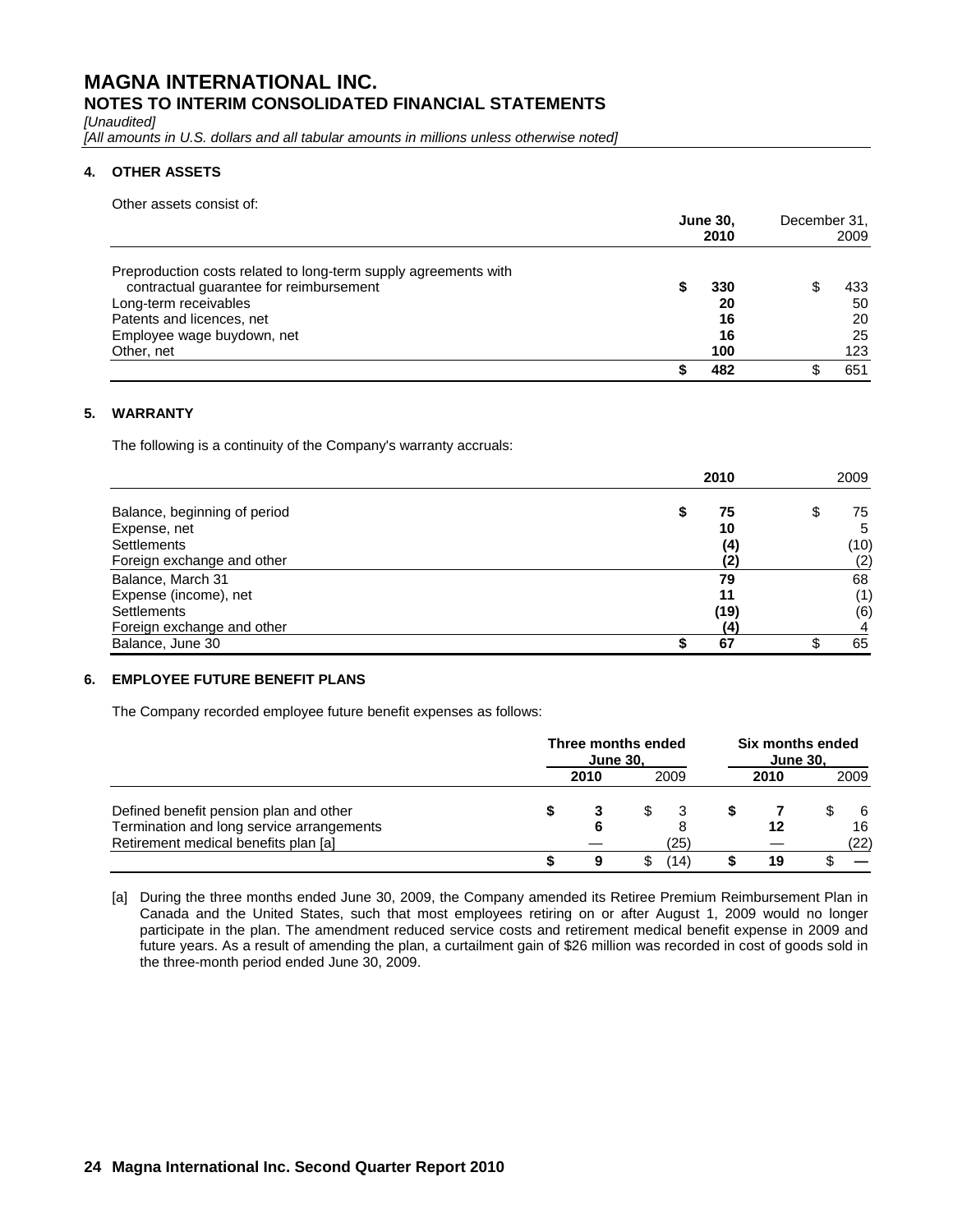*[Unaudited]* 

[All amounts in U.S. dollars and all tabular amounts in millions unless otherwise noted]

# **7. STOCK-BASED COMPENSATION**

### **[a] Incentive Stock Option Plan**

 The following is a continuity schedule of options outstanding [number of options in the table below are expressed in whole numbers]:

|                     |                             | 2010                         |                                            |                      | 2009                             |                                     |  |
|---------------------|-----------------------------|------------------------------|--------------------------------------------|----------------------|----------------------------------|-------------------------------------|--|
|                     | <b>Options outstanding</b>  |                              |                                            | Options outstanding  |                                  |                                     |  |
|                     | <b>Number</b><br>of options | <b>Exercise</b><br>price (i) | <b>Number</b><br>of options<br>exercisable | Number<br>of options | Exercise<br>price <sup>(i)</sup> | Number<br>of options<br>exercisable |  |
| Beginning of period | 3,575,272                   | 68.51                        | 2,494,272                                  | 2,746,145            | 82.01                            | 2,724,145                           |  |
| Granted             | 2,525,000                   | 60.00                        |                                            | 1,075,000            | 33.09                            |                                     |  |
| Exercised           | (204,462)                   | 45.04                        | (204, 462)                                 |                      |                                  |                                     |  |
| Cancelled           | (25, 500)                   | 73.27                        | (25, 500)                                  | (1,085)              | 68.55                            | (1,085)                             |  |
| Vested              |                             |                              | 358,333                                    |                      |                                  | 2,000                               |  |
| March 31            | 5,870,310                   | 65.65                        | 2,622,643                                  | 3,820,060            | 68.25                            | 2,725,060                           |  |
| Granted             | 35,000                      | 71.96                        |                                            |                      |                                  |                                     |  |
| Exercised           | (48,590)                    | 51.72                        | (48,590)                                   |                      |                                  |                                     |  |
| Cancelled           | (6,906)                     | 87.44                        | (6,906)                                    | (14, 359)            | 79.16                            | (4, 359)                            |  |
| Vested              |                             |                              | 1,000                                      |                      |                                  | 1,000                               |  |
| June 30             | 5,849,814                   | 65.77                        | 2.568.147                                  | 3.805.701            | 68.20                            | 2.721.701                           |  |

*(i) The exercise price noted above represents the weighted average exercise price in Canadian dollars.* 

The weighted average assumptions used in measuring the fair value of stock options granted or modified and the compensation expense recorded in selling, general and administrative expenses are as follows:

|                                                                                 | Three months ended<br><b>June 30.</b> |      | Six months ended<br><b>June 30,</b> |         |
|---------------------------------------------------------------------------------|---------------------------------------|------|-------------------------------------|---------|
|                                                                                 | 2010                                  | 2009 | 2010                                | 2009    |
| Risk free interest rate                                                         | 2.55%                                 |      | 2.34%                               | 1.66%   |
| Expected dividend yield                                                         | $2.00\%$                              |      | $2.00\%$                            | 2.05%   |
| Expected volatility                                                             | 35%                                   |      | 35%                                 | 31%     |
| Expected time until exercise                                                    | 4.5 years                             |      | 4.5 years                           | 4 years |
| Weighted average fair value of options<br>granted or modified in period (Cdn\$) | 19.62                                 |      | 16.22                               | \$7.20  |

Compensation expense recorded in selling, general and administrative expenses during the three and six month periods ended June 30, 2010 was \$7 million [2009 - \$1 million], and \$10 million [2009 - \$1 million], respectively.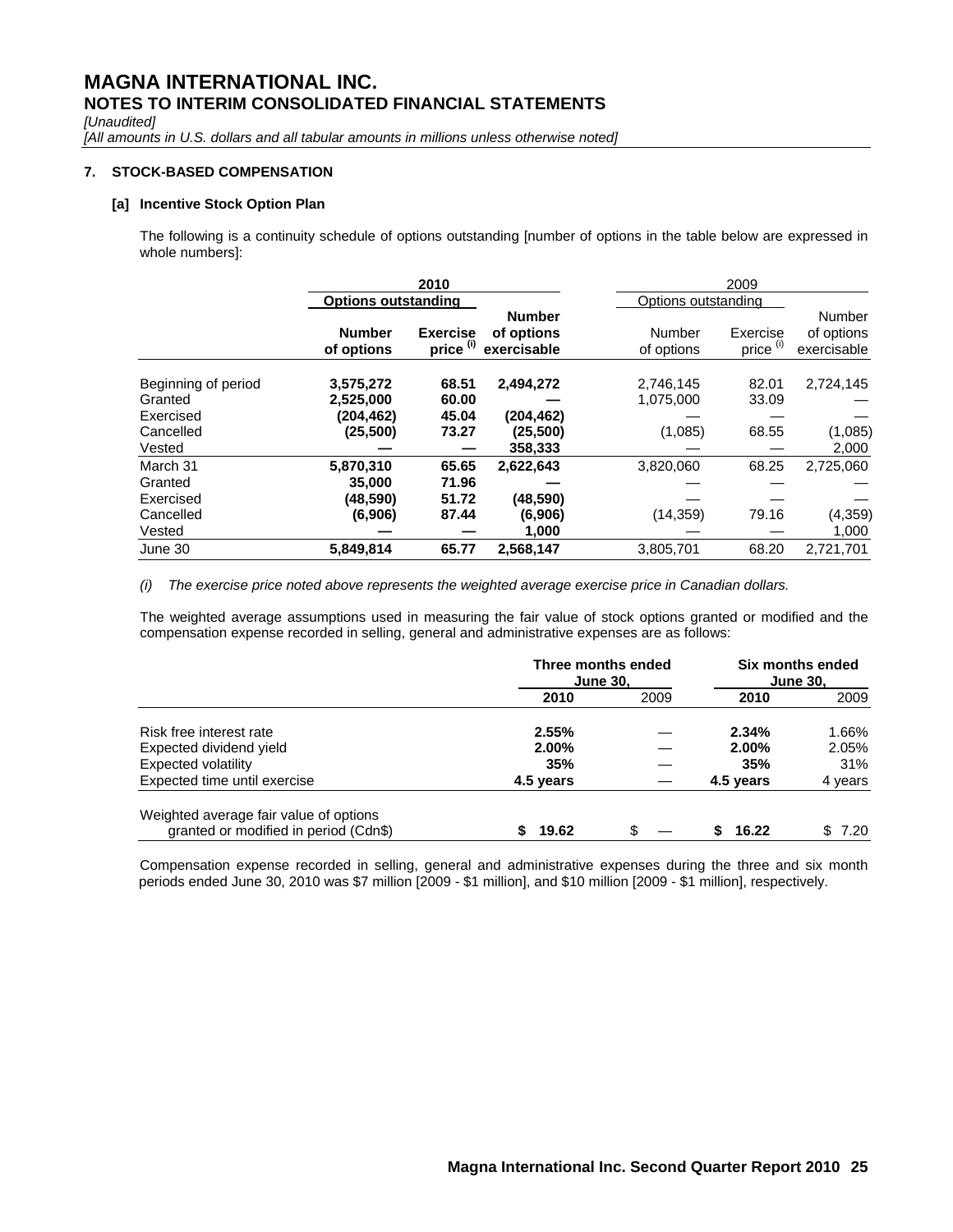*[Unaudited]* 

[All amounts in U.S. dollars and all tabular amounts in millions unless otherwise noted]

# **7. STOCK-BASED COMPENSATION (CONTINUED)**

### **[b] Long-term retention program**

Information about the Company's long-term retention program is as follows [number of shares in table below are expressed in whole numbers]:

|                                                                                     | <b>June 30.</b> |      |         |      |
|-------------------------------------------------------------------------------------|-----------------|------|---------|------|
|                                                                                     |                 | 2010 |         | 2009 |
| Class A Subordinate Voting Shares awarded and not released                          | 626.499         |      | 685,989 |      |
| Reduction in stated value of Class A Subordinate Voting Shares                      |                 | 39   |         | 45   |
| Unamortized compensation expense recorded as a reduction<br>of shareholders' equity |                 | 27   |         | 32   |

Compensation expense recorded in selling, general and administrative expenses during the three and six month periods ended June 30, 2010 was \$1 million [2009 - \$2 million], and \$3 million [2009 - \$4 million], respectively.

# **8. CAPITAL STOCK**

[a] Changes in Class A Subordinate Voting Shares for the three-month and six-month periods ended June 30, 2010 consist of the following [numbers of shares in the following table are expressed in whole numbers]:

|                                              | <b>Subordinate Voting</b> |               |  |
|----------------------------------------------|---------------------------|---------------|--|
|                                              | Number of                 | <b>Stated</b> |  |
|                                              | shares                    | value         |  |
| Issued and outstanding at December 31, 2009  | 111,933,031               | 3,613<br>S.   |  |
| Release of restricted stock                  |                           | -6            |  |
| Repurchase and cancellation                  | (100,000)                 |               |  |
| Issued under the Incentive Stock Option Plan | 204,462                   | 8             |  |
| Issued and outstanding at March 31, 2010     | 112,037,493               | 3.627         |  |
| Issued under the Incentive Stock Option Plan | 48,590                    | 3             |  |
| Issued under the Dividend Reinvestment Plan  | 2,020                     |               |  |
| Issued and outstanding at June 30, 2010      | 112,088,103               | 3,630         |  |

 [b] The following table presents the maximum number of shares that would be outstanding if all the dilutive instruments outstanding at August 5, 2010 were exercised or converted:

| Class A Subordinate Voting and Class B Shares | 112.825.271 |
|-----------------------------------------------|-------------|
| Stock options <sup>(i)</sup>                  | 5.839.475   |
|                                               | 118.664.746 |

*(i) Options to purchase Class A Subordinate Voting Shares are exercisable by the holder in accordance with the vesting provisions and upon payment of the exercise price as may be determined from time to time pursuant to the Company's stock option plans.*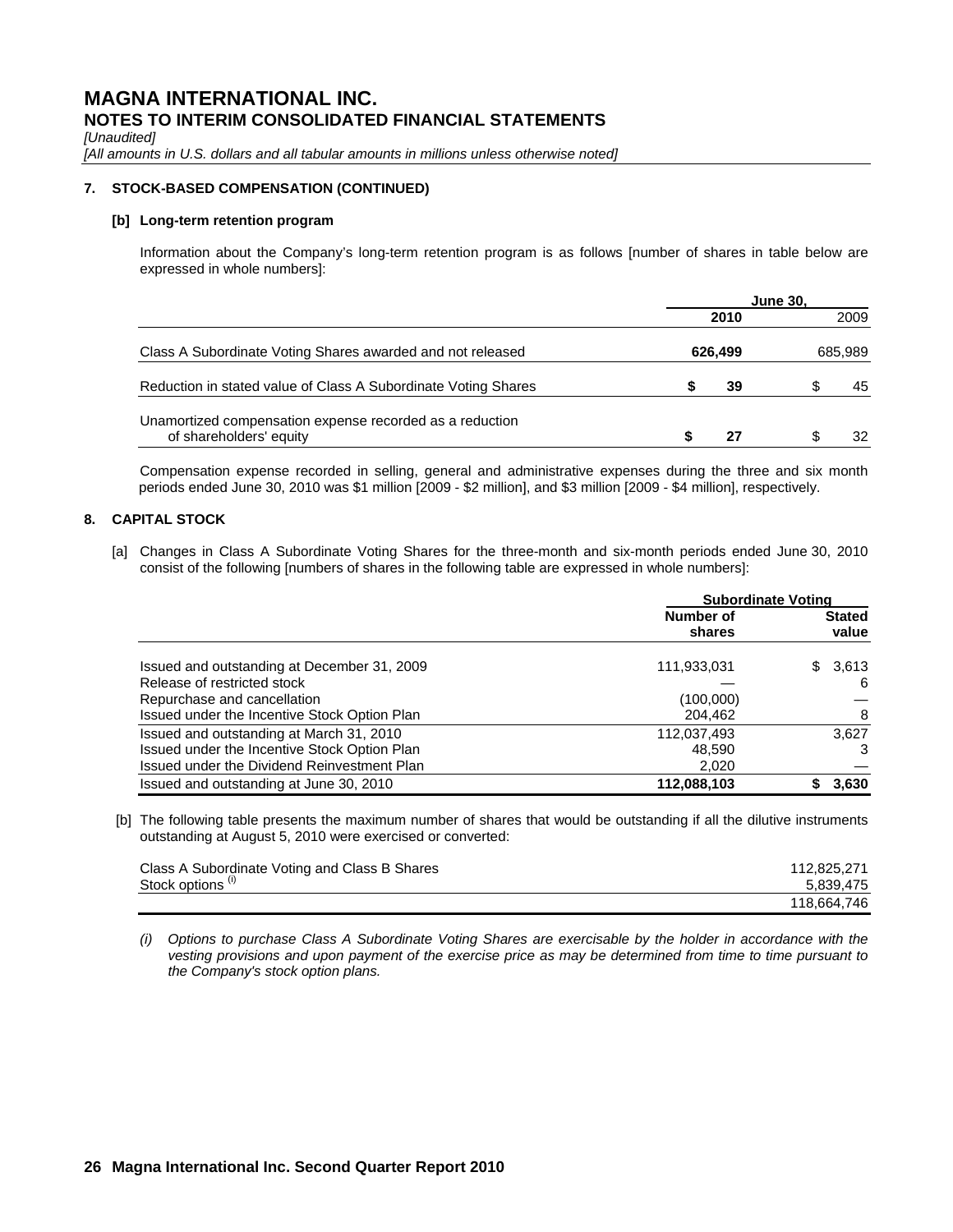### *[Unaudited]*

[All amounts in U.S. dollars and all tabular amounts in millions unless otherwise noted]

## **9. CONTRIBUTED SURPLUS**

Contributed surplus consists primarily of accumulated stock option compensation expense less the fair value of options at the grant date that have been exercised and credited to Class A Subordinate Voting Shares and the accumulated restricted stock compensation expense. The following is a continuity schedule of contributed surplus:

|                                  | 2010 |  | 2009 |  |
|----------------------------------|------|--|------|--|
| Balance, beginning of period     | 63   |  | 67   |  |
| Stock-based compensation expense |      |  |      |  |
| Release of restricted stock      | (6)  |  | (6)  |  |
| Stock options exercised          |      |  |      |  |
| Balance, March 31                | 61   |  | 63   |  |
| Stock-based compensation expense |      |  |      |  |
| Stock options exercised          |      |  |      |  |
| Balance, June 30                 | 68   |  | 66   |  |

# **10. ACCUMULATED OTHER COMPREHENSIVE INCOME**

The following is a continuity schedule of accumulated other comprehensive income:

|                                                                                         | 2010     | 2009     |
|-----------------------------------------------------------------------------------------|----------|----------|
| Accumulated net unrealized gains on translation of net investment in foreign operations |          |          |
| Balance, beginning of period                                                            | 854<br>S | S<br>447 |
| Net unrealized gains (losses) on translation of net investment in foreign operations    | 17       | (135)    |
| Balance, March 31                                                                       | 871      | 312      |
| Net unrealized (losses) gains on translation of net investment in foreign operations    | (299)    | 228      |
| Balance, June 30                                                                        | 572      | 540      |
| Accumulated net unrealized gain (loss) on cash flow hedges (i)                          |          |          |
| Balance, beginning of period                                                            | (13)     | (113)    |
| Net unrealized gains on cash flow hedges                                                | 59       |          |
| Reclassifications of net losses on cash flow hedges to net loss                         |          | 34       |
| Balance, March 31                                                                       | 46       | (75)     |
| Net unrealized (losses) gains on cash flow hedges                                       | (24)     | 41       |
| Reclassifications of net (gains) losses on cash flow hedges to net income (loss)        | (16)     | 9        |
| Balance, June 30                                                                        | 6        | (25)     |
| Total accumulated other comprehensive income                                            | 578      | 515      |

 *(i) The amount of income tax (expense) benefit that has been netted in the amounts above is as follows:* 

|                                                                                                                                       |  | 2010        | 2009 |            |
|---------------------------------------------------------------------------------------------------------------------------------------|--|-------------|------|------------|
| Balance, beginning of period<br>Net unrealized gains on cash flow hedges                                                              |  | (2,<br>(14) |      | 48<br>(4)  |
| Reclassifications of net gains (losses) on cash flow hedges to net income (loss)<br>Balance, March 31                                 |  | '141        |      | ′15)<br>29 |
| Net unrealized (losses) gains on cash flow hedges<br>Reclassifications of net gains (losses) on cash flow hedges to net income (loss) |  |             |      | (9)<br>′3) |
| Balance, June 30                                                                                                                      |  |             |      |            |

The amount of other comprehensive income that is expected to be reclassified to net income (loss) over the next 12 months is \$9 million [net of income tax benefit of \$1 million].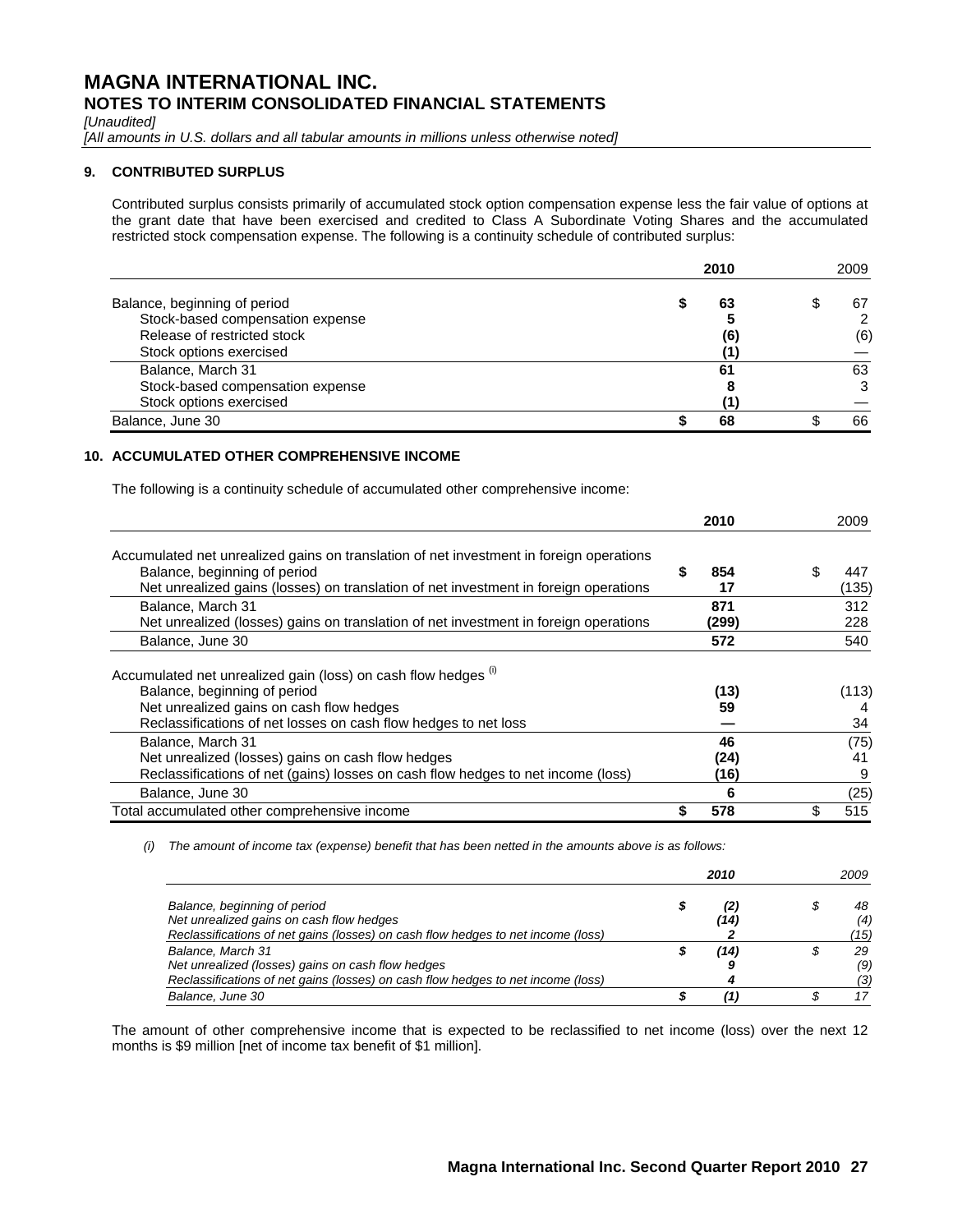*[Unaudited]* 

*[All amounts in U.S. dollars and all tabular amounts in millions unless otherwise noted]* 

## **11. CAPITAL DISCLOSURES**

The Company manages capital in order to ensure the Company has adequate borrowing capacity and financial structure to allow financial flexibility and to provide an adequate return to shareholders. In order to maintain or adjust the capital structure, the Company may adjust the amount of dividends paid to shareholders, issue new shares, purchase shares for cancellation, or increase or decrease the amount of debt outstanding.

The Company monitors capital using the ratio of debt to total capitalization. Debt includes bank indebtedness and longterm debt as shown in the consolidated balance sheets. Total capitalization includes debt and all components of shareholders' equity.

The Company's capitalization and debt to total capitalization is as follows:

|                                    |    | <b>June 30,</b><br>2010 |    |       |  |
|------------------------------------|----|-------------------------|----|-------|--|
| Liabilities                        |    |                         |    |       |  |
| Bank indebtedness                  | \$ | 67                      | \$ | 48    |  |
| Long-term debt due within one year |    | 11                      |    | 16    |  |
| Long-term debt                     |    | 73                      |    | 115   |  |
|                                    |    | 151                     |    | 179   |  |
| Shareholders' equity               |    | 7,615                   |    | 7,360 |  |
| Total capitalization               | S. | 7,766                   | S  | 7,539 |  |
| Debt to total capitalization       |    | 1.9%                    |    | 2.4%  |  |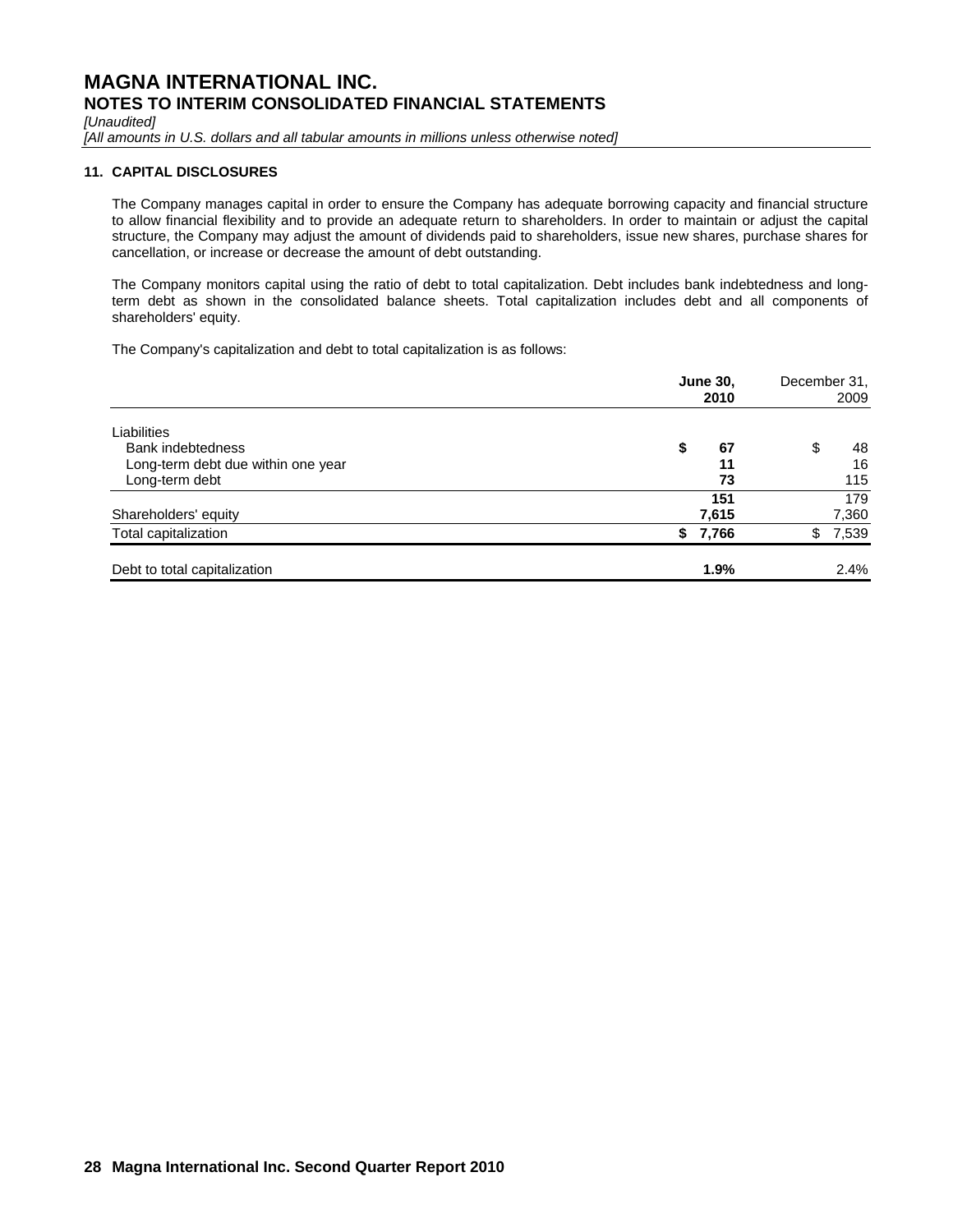*[Unaudited]* 

*[All amounts in U.S. dollars and all tabular amounts in millions unless otherwise noted]* 

# **12. FINANCIAL INSTRUMENTS**

# **[a] The Company's financial assets and financial liabilities consist of the following:**

|                                                                                                  | <b>June 30,</b> | December 31, | 2009           |                |
|--------------------------------------------------------------------------------------------------|-----------------|--------------|----------------|----------------|
| Held for trading<br>Cash and cash equivalents<br>Investment in ABCP                              | S               | 1,695<br>79  | \$             | 1,334<br>85    |
|                                                                                                  | \$              | 1,774        | \$             | 1,419          |
| Held to maturity investments                                                                     |                 |              |                |                |
| Severance investments                                                                            | \$              | 4            | \$             | $\overline{7}$ |
| Loans and receivables                                                                            |                 |              |                |                |
| Accounts receivable                                                                              | \$              | 3,924        | \$             | 3,062          |
| Long-term receivables included in other assets<br>Income taxes receivable                        |                 | 20           |                | 50<br>50       |
|                                                                                                  | \$              | 3,944        |                | \$3,162        |
| Other financial liabilities                                                                      |                 |              |                |                |
| Bank indebtedness                                                                                | \$              | 67           | \$             | 48             |
| Long-term debt (including portion due within one year)                                           |                 | 84           |                | 131            |
| Accounts payable                                                                                 |                 | 3,319        |                | 3,001          |
| Accrued salaries and wages                                                                       |                 | 452          |                | 372            |
| Other accrued liabilities                                                                        |                 | 1,012<br>44  |                | 862            |
| Income taxes payable                                                                             |                 | \$4,978      | $\mathfrak{S}$ | 4,414          |
| Derivatives designated as effective hedges, measured at fair value<br>Foreign currency contracts |                 |              |                |                |
| Prepaids expenses                                                                                | \$              | 55           | \$             | 49             |
| Other assets                                                                                     |                 | 29           |                | 14             |
| Other accrued liabilities                                                                        |                 | (40)         |                | (42)           |
| Other long-term liabilities                                                                      |                 | (22)         |                | (29)           |
| Natural gas contracts                                                                            |                 | 22           |                | (8)            |
| Other accrued liabilities                                                                        |                 | (5)          |                | (5)            |
| Other long-term liabilities                                                                      |                 | (5)          |                | (3)            |
|                                                                                                  |                 | (10)         |                | (8)            |
|                                                                                                  | \$              | 12           | \$             | (16)           |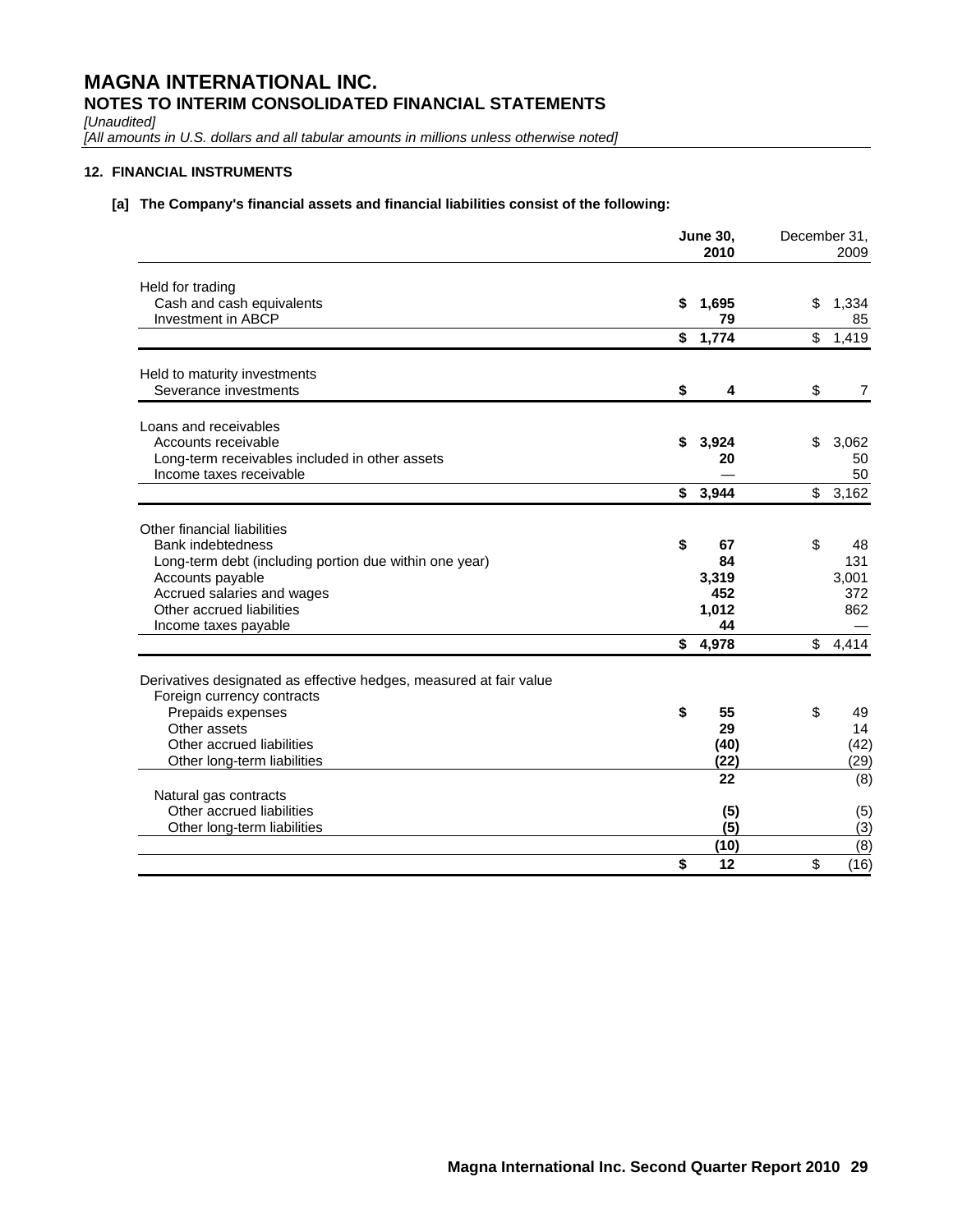*[Unaudited]* 

[All amounts in U.S. dollars and all tabular amounts in millions unless otherwise noted]

## **12. FINANCIAL INSTRUMENTS (CONTINUED)**

### **[b] Fair value**

The Company determined the estimated fair values of its financial instruments based on valuation methodologies it believes are appropriate; however, considerable judgment is required to develop these estimates. Accordingly, these estimated fair values are not necessarily indicative of the amounts the Company could realize in a current market exchange. The estimated fair value amounts can be materially affected by the use of different assumptions or methodologies. The methods and assumptions used to estimate the fair value of financial instruments are described below:

*Cash and cash equivalents, accounts receivable, income taxes receivable, bank indebtedness, accounts payable, accrued salaries and wages, other accrued liabilities and income taxes payable.* 

Due to the short period to maturity of the instruments, the carrying values as presented in the consolidated balance sheets are reasonable estimates of fair values.

#### *Investments*

At June 30, 2010, the Company held Canadian third party asset-backed commercial paper ["ABCP"] with a face value of Cdn\$127 million [December 31, 2009 - Cdn\$134 million]. The carrying value and estimated fair value of this investment was Cdn\$84 million [December 31, 2009 - Cdn\$88 million]. As fair value information is not readily determinable for the Company's investment in ABCP, the fair value was based on a valuation technique estimating the fair value from the perspective of a market participant.

#### *Term debt*

The Company's term debt includes \$11 million due within one year. Due to the short period to maturity of this debt, the carrying value as presented in the consolidated balance sheet is a reasonable estimate of its fair value.

### **[c] Credit risk**

The Company's financial assets that are exposed to credit risk consist primarily of cash and cash equivalents, accounts receivable, held to maturity investments, and foreign exchange forward contracts with positive fair values.

The Company's held for trading investments include an investment in ABCP. Given the continuing uncertainties regarding the value of the underlying assets, the amount and timing over cash flows and the risk of collateral calls in the event that spreads widened considerably, the Company could be exposed to further losses on its investment.

Cash and cash equivalents, which consists of short-term investments, are only invested in governments, bank term deposits and bank commercial paper with an investment grade credit rating. Credit risk is further reduced by limiting the amount which is invested in certain governments or any major financial institution.

The Company is also exposed to credit risk from the potential default by any of its counterparties on its foreign exchange forward contracts. The Company mitigates this credit risk by dealing with counterparties who are major financial institutions that the Company anticipates will satisfy their obligations under the contracts.

In the normal course of business, the Company is exposed to credit risk from its customers, substantially all of which are in the automotive industry and are subject to credit risks associated with the automotive industry. For the three and six months ended June 30, 2010, sales to the Company's six largest customers represented 80% and 81% of the Company's total sales, respectively, and substantially all of our sales are to customers in which the Company has ongoing contractual relationships.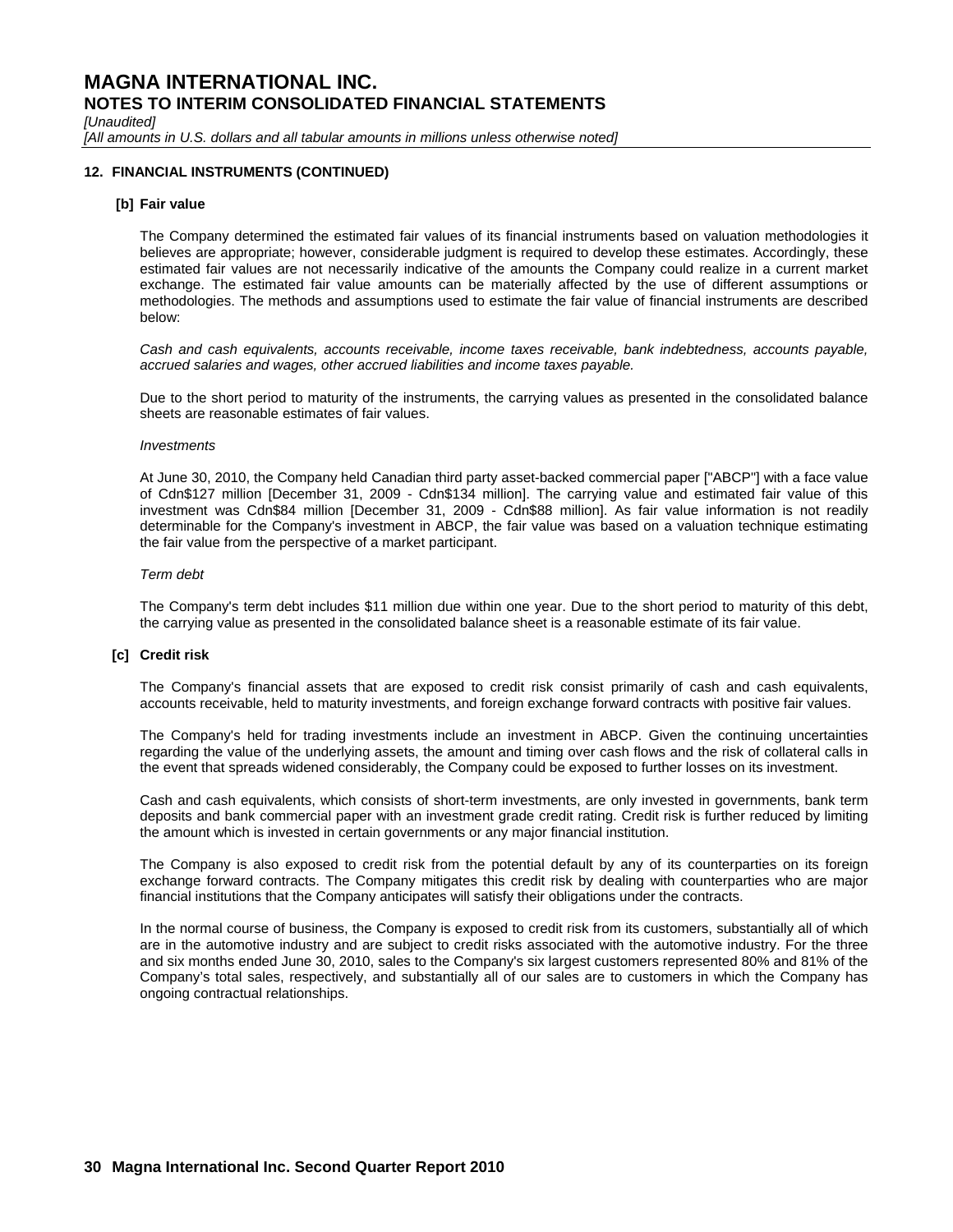*[Unaudited]* 

*[All amounts in U.S. dollars and all tabular amounts in millions unless otherwise noted]* 

## **12. FINANCIAL INSTRUMENTS (CONTINUED)**

### **[d] Currency risk**

The Company is exposed to fluctuations in foreign exchange rates when manufacturing facilities have committed to the delivery of products for which the selling price has been quoted in currencies other than the facilities' functional currency, or when materials and equipment are purchased in currencies other than the facilities' functional currency. In an effort to manage this net foreign exchange exposure, the Company employs hedging programs, primarily through the use of foreign exchange forward contracts.

As at June 30, 2010, the net foreign exchange exposure was not material.

#### **[e] Interest rate risk**

The Company is not exposed to significant interest rate risk due to the short-term maturity of its monetary current assets and current liabilities. In particular, the amount of interest income earned on our cash and cash equivalents is impacted more by the investment decisions made and the demands to have available cash on hand, than by movements in the interest rates over a given period.

In addition, the Company is not exposed to interest rate risk on its term debt instruments as the interest rates on these instruments are fixed.

#### **13. SEGMENTED INFORMATION**

|                                  | Three months ended<br><b>June 30, 2010</b> |    |                          |    |                     |    |                                |  | Three months ended<br>June 30, 2009 |                |    |                   |    |                     |    |                         |  |  |
|----------------------------------|--------------------------------------------|----|--------------------------|----|---------------------|----|--------------------------------|--|-------------------------------------|----------------|----|-------------------|----|---------------------|----|-------------------------|--|--|
|                                  | Total<br>sales                             |    | <b>External</b><br>sales |    | EBIT <sup>(i)</sup> |    | <b>Fixed</b><br>assets,<br>net |  |                                     | Total<br>sales |    | External<br>sales |    | EBIT <sup>(i)</sup> |    | Fixed<br>assets,<br>net |  |  |
| <b>North America</b>             |                                            |    |                          |    |                     |    |                                |  |                                     |                |    |                   |    |                     |    |                         |  |  |
| Canada<br><b>United States</b>   | \$<br>1,394<br>1,477                       | \$ | 1,290<br>1,335           |    |                     | \$ | 623<br>693                     |  | \$                                  | 663<br>751     | \$ | 584<br>715        |    |                     | \$ | 654<br>720              |  |  |
| Mexico                           | 606                                        |    | 583                      |    |                     |    | 350                            |  |                                     | 223            |    | 203               |    |                     |    | 376                     |  |  |
| Eliminations                     | (231)                                      |    |                          |    |                     |    |                                |  |                                     | (111)          |    |                   |    |                     |    |                         |  |  |
|                                  | 3,246                                      |    | 3,208                    | \$ | 261                 |    | 1,666                          |  |                                     | 1,526          |    | 1,502             | \$ | (199)               |    | 1,750                   |  |  |
| <b>Europe</b>                    |                                            |    |                          |    |                     |    |                                |  |                                     |                |    |                   |    |                     |    |                         |  |  |
| Euroland                         | 2,066                                      |    | 2,024                    |    |                     |    | 902                            |  |                                     | 1,633          |    | 1,603             |    |                     |    | 1,077                   |  |  |
| <b>Great Britain</b>             | 203                                        |    | 202                      |    |                     |    | 59                             |  |                                     | 168            |    | 168               |    |                     |    | 70                      |  |  |
| Other European countries         | 354                                        |    | 333                      |    |                     |    | 418                            |  |                                     | 277            |    | 250               |    |                     |    | 324                     |  |  |
| Eliminations                     | (35)                                       |    |                          |    |                     |    |                                |  |                                     | (41)           |    |                   |    |                     |    |                         |  |  |
|                                  | 2,588                                      |    | 2,559                    |    | 75                  |    | 1,379                          |  |                                     | 2,037          |    | 2,021             |    | (40)                |    | 1,471                   |  |  |
| <b>Rest of World</b>             | 297                                        |    | 278                      |    | 28                  |    | 180                            |  |                                     | 190            |    | 175               |    | 8                   |    | 176                     |  |  |
| <b>Corporate and Other</b>       | (81)                                       |    | 5                        |    | 9                   |    | 337                            |  |                                     | (48)           |    |                   |    | (3)                 |    | 324                     |  |  |
| Total reportable segments \$     | 6,050                                      | \$ | 6,050                    | \$ | 373                 |    | 3,562                          |  | \$                                  | 3,705          | \$ | 3,705             | \$ | (234)               |    | 3,721                   |  |  |
| <b>Current assets</b>            |                                            |    |                          |    |                     |    | 7,573                          |  |                                     |                |    |                   |    |                     |    | 6,134                   |  |  |
| Investments, goodwill and        |                                            |    |                          |    |                     |    |                                |  |                                     |                |    |                   |    |                     |    |                         |  |  |
| other assets                     |                                            |    |                          |    |                     |    | 1,956                          |  |                                     |                |    |                   |    |                     |    | 2,120                   |  |  |
| <b>Consolidated total assets</b> |                                            |    |                          |    |                     |    | \$13,091                       |  |                                     |                |    |                   |    |                     |    | \$11,975                |  |  |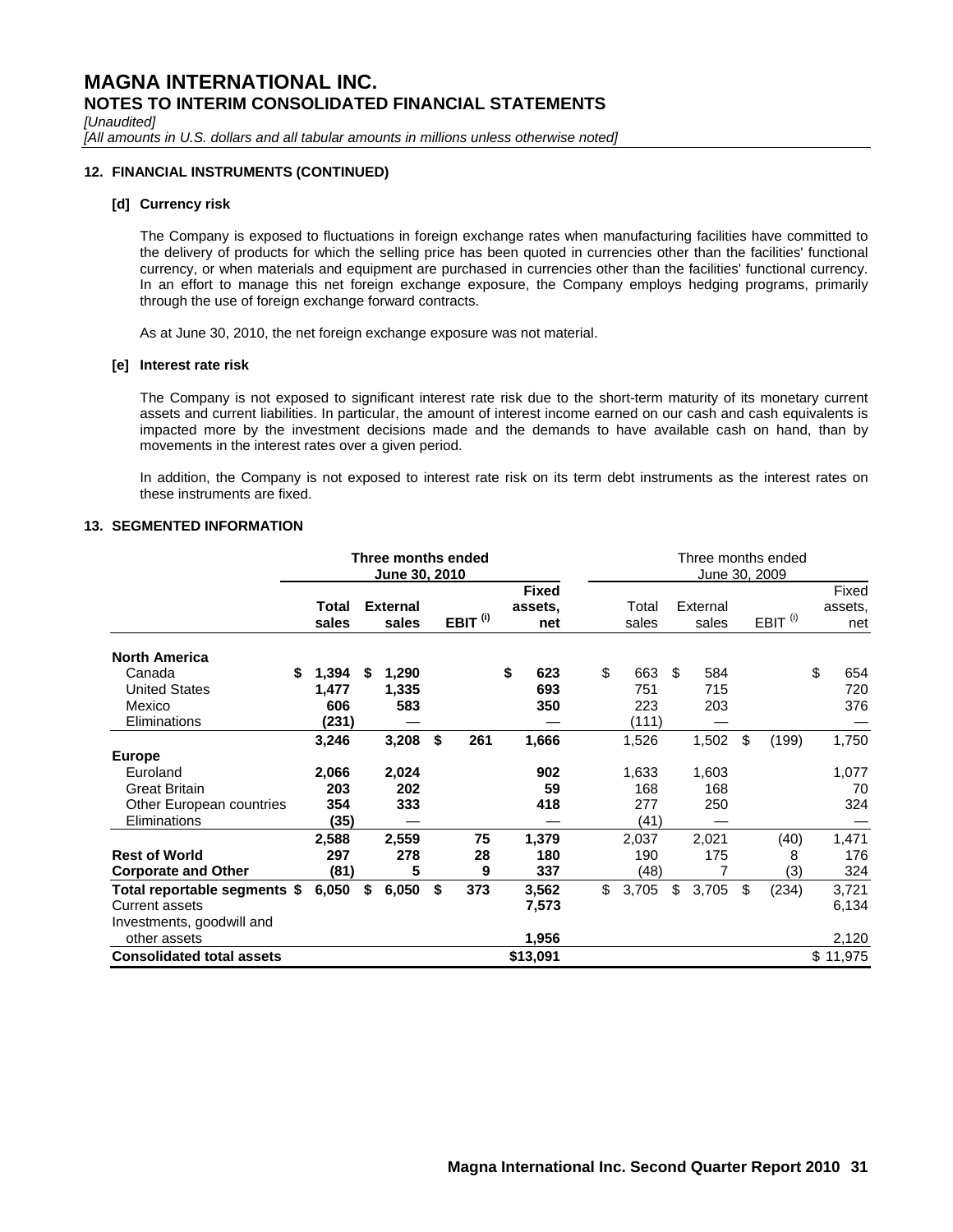*[Unaudited]* 

[All amounts in U.S. dollars and all tabular amounts in millions unless otherwise noted]

# **13. SEGMENTED INFORMATION (CONTINUED)**

|                                                                                                    |                                       | Six months ended<br>June 30, 2010 |    |                     | Six months ended<br>June 30, 2009 |                                |                                      |    |                       |    |                     |    |                         |  |
|----------------------------------------------------------------------------------------------------|---------------------------------------|-----------------------------------|----|---------------------|-----------------------------------|--------------------------------|--------------------------------------|----|-----------------------|----|---------------------|----|-------------------------|--|
|                                                                                                    | Total<br>sales                        | <b>External</b><br>sales          |    | EBIT <sup>(i)</sup> |                                   | <b>Fixed</b><br>assets,<br>net | Total<br>sales                       |    | External<br>sales     |    | EBIT <sup>(i)</sup> |    | Fixed<br>assets,<br>net |  |
| <b>North America</b><br>Canada<br><b>United States</b><br>Mexico<br>Eliminations                   | 2,727<br>S<br>2,749<br>1,134<br>(451) | 2,509<br>S<br>2,517<br>1,057      |    |                     | \$                                | 623<br>693<br>350              | \$<br>1,386<br>1,653<br>498<br>(229) | £. | 1,239<br>1,579<br>449 |    |                     | \$ | 654<br>720<br>376       |  |
|                                                                                                    | 6,159                                 | 6,083                             | \$ | 515                 |                                   | 1,666                          | 3,308                                |    | 3,267                 | \$ | (288)               |    | 1,750                   |  |
| <b>Europe</b><br>Euroland<br><b>Great Britain</b><br>Other European countries<br>Eliminations      | 3,960<br>406<br>713<br>(72)           | 3,881<br>406<br>664               |    |                     |                                   | 902<br>59<br>418               | 3,074<br>310<br>438<br>(81)          |    | 3,014<br>310<br>384   |    |                     |    | 1,077<br>70<br>324      |  |
| <b>Rest of World</b><br><b>Corporate and Other</b>                                                 | 5,007<br>554<br>(158)                 | 4,951<br>521<br>7                 |    | 69<br>57<br>14      |                                   | 1,379<br>180<br>337            | 3,741<br>320<br>(90)                 |    | 3,708<br>296<br>8     |    | (159)<br>(21)       |    | 1,471<br>176<br>324     |  |
| Total reportable segments \$ 11,562<br>Current assets<br>Investments, goodwill and<br>other assets |                                       | \$11,562                          | \$ | 655                 |                                   | 3,562<br>7,573<br>1,956        | \$<br>7,279                          | \$ | 7,279                 | \$ | (461)               |    | 3,721<br>6,134<br>2,120 |  |
| <b>Consolidated total assets</b>                                                                   |                                       |                                   |    |                     |                                   | \$13,091                       |                                      |    |                       |    |                     |    | \$11,975                |  |

*(i) EBIT represents operating income from operations before income taxes and interest (income) expense, net.* 

# **14. SUBSEQUENT EVENTS**

The Company previously announced on May 6, 2010, that it had entered into a transaction agreement with the Stronach Trust pursuant to which holders of Magna's Class A Subordinate Voting shares were to be given the opportunity to decide whether to eliminate the dual class share capital structure. The proposed transaction would also: (i) set a termination date and declining fee schedule for the consulting, business development and business services contracts Magna has in place with Frank Stronach and his affiliated entities; and (ii) establish a joint venture with the Stronach group to jointly continue to pursue opportunities in the vehicle electrification business. The required majorities of holders of the Company's Class A Subordinate Voting and Class B shares approved the proposed transaction at a special meeting of the Company's shareholders held on July 23, 2010. The proposed transaction remains subject to: (i) approval by the Ontario Superior Court at a hearing scheduled to be held on August 12 and 13, 2010; and (ii) the satisfaction of customary closing conditions. The proposed transaction also remains subject to the risk factors set forth in Magna's Management Information Circular/Proxy Statement dated May 31, 2010, as amended and supplemented by the Supplement dated July 8, 2010, which risk factors are incorporated by reference.

# **15. COMPARATIVE FIGURES**

Certain of the comparative figures have been reclassified to conform to the current period's method of presentation.